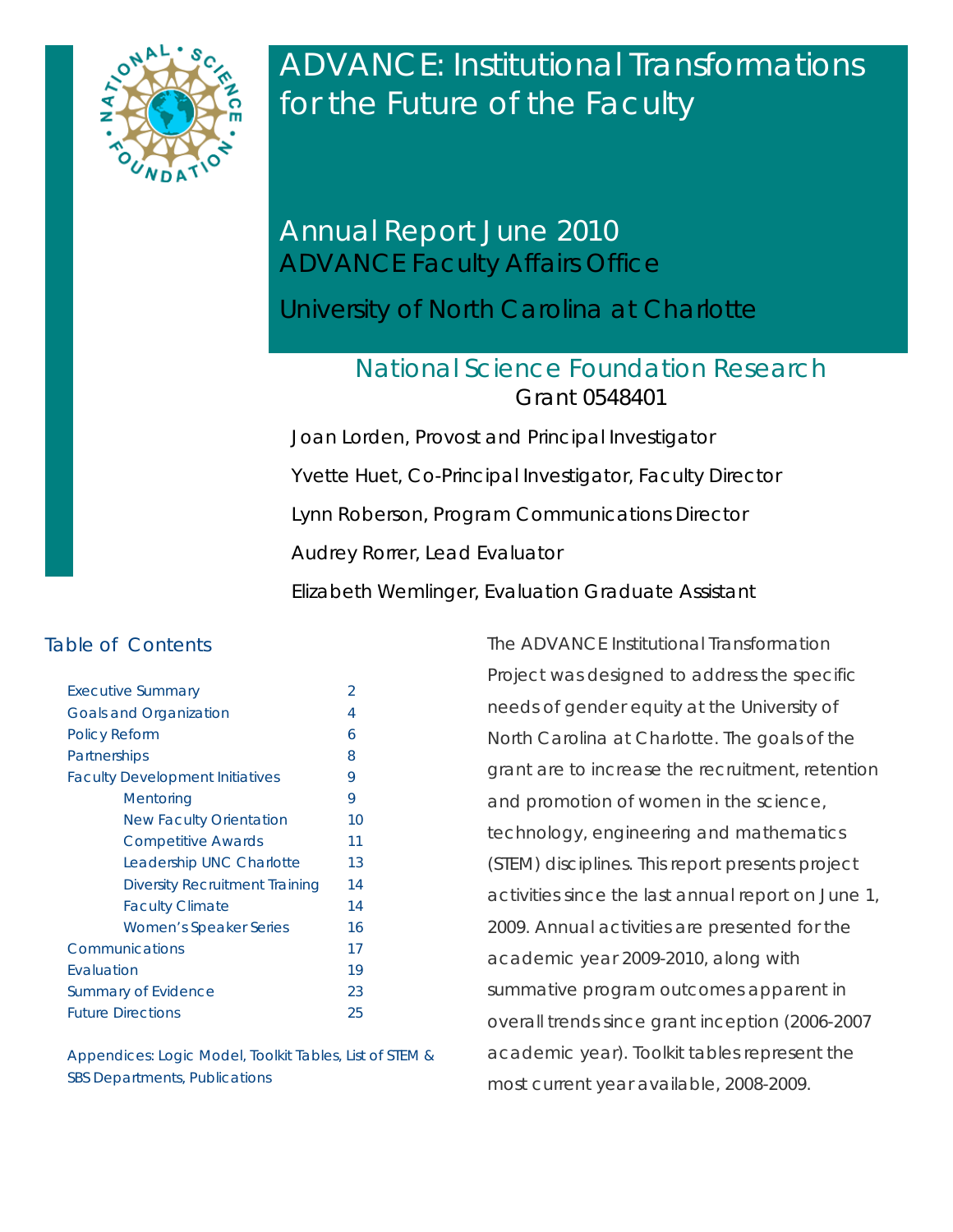

All photo images © by UNC Charlotte and/or UNC Charlotte ADVANCE

ADVANCE UNC Charlotte is catalyzing an equitable gender climate among STEM faculty through policy reform, university partnerships, and the institutionalization of faculty development programs in a continuous effort to support recruitment, retention and academic success of female faculty.

# Executive Summary

ADVANCE UNC Charlotte is catalyzing an equitable gender climate among Science, Technology, Engineering and Math (STEM) faculty through policy reform, university partnerships, and the institutionalization of faculty development programs in a continuous effort to support recruitment, retention and academic success of female faculty.

**Policy reforms** initiated by ADVANCE, via the policy review Future of the Faculty Committee, include **broadening the pathways leading to promotion**, approval of a faculty **ombudsperson**, and **adding rationales for stopping the tenure clock**, the defined time to achieve tenure. As a result, **the number of female STEM faculty successfully achieving promotion and tenure has increased 14% since the 2006 baseline**, and **the number of women in STEM leadership positions has increased 23%**; 6 female faculty were promoted in STEM disciplines in 2008-2009. Study of the gaps in institutional effectiveness for faculty has led to the establishment of a **permanent Committee on Faculty Welfare** by the Faculty Council and has identified a specific need for on-campus childcare. A **childcare facility site has been identified in the University Master Plan**, and the university seeks a partnership to develop a facility.

**ADVANCE has fostered partnerships** with Academic Affairs, Human Resources, the Council on University Community, the Chancellor's Diversity Initiative, and the Center for Professional and Applied Ethics which have resulted in the successful development and implementation of **6 key program initiatives**: faculty development, a women's speakers series, a competitive awards program, Leadership UNC Charlotte, new departmental chairs orientations, and diversity recruitment training. Two of these efforts, faculty mentoring and diversity recruitment training, are now permanently institutionalized.

**Programs are impacting faculty.** Leadership UNC Charlotte provides a yearlong seminar for 20-24 rising faculty leaders each year and faculty search committee members participate in diversity recruitment training each term. A *unique feature of the mentoring program is a mid-career component* to support the transition of women faculty to the rank of full professor. ADVANCE has granted **19 Bonnie Cone fellowships to faculty women**, resulting in the funding of nine research initiatives.

Future transformative research is underway with the spring 2010 implementation of a tailored faculty climate survey, which will be uniquely established as a reliable and validated instrument that can be used at other institutions. Outcomes from the climate survey will be distributed to each university college dean as a **Climate Scorecard**, which will provide snapshots of findings aligned with the campus diversity goals established within each college. The dissemination of the Climate Scorecard will serve as a model of applied research dissemination and organizational transformation.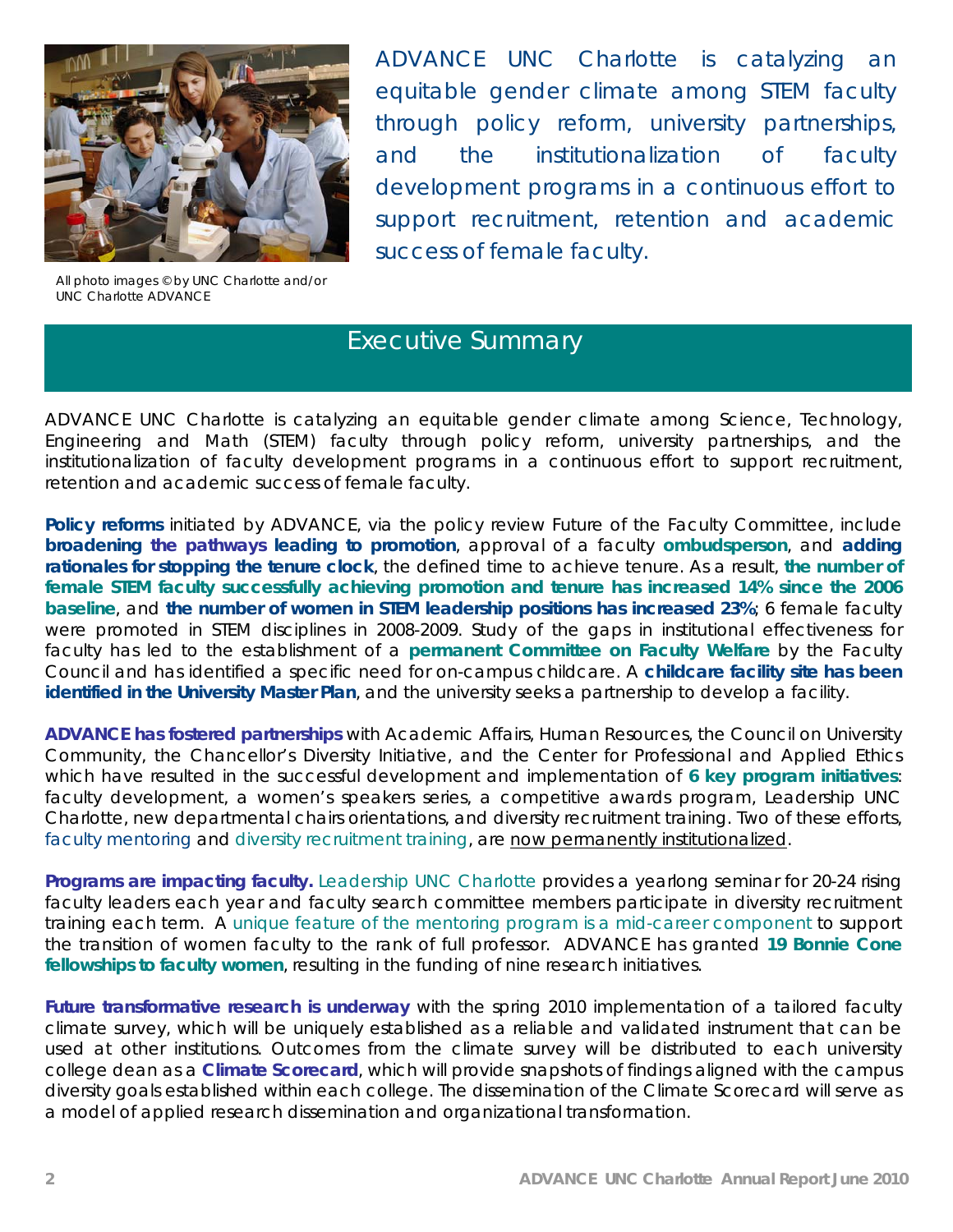## Program Overview **18 target STEM departments in 3 colleges**

 **Programs available to all colleges***:* Leadership UNC Charlotte, Faculty Mentoring & Networking for Mid-Career Faculty and New Faculty, Women's Academy Speaker Series, Diversity Recruitment Training, New Chairs Orientations, New Faculty **Orientations** 

**Programs available to women in STEM**: Competitive Awards, Customized Leadership Training (such as via COACh regarding negotiations.)

| <b>STEM</b><br>Science Technology Engineering & Math                                                                |  | College of Liberal Arts &<br><b>Sciences</b><br>Biology                                                                      | College of Engineering<br>Engineering<br>Civil                       |  |  |
|---------------------------------------------------------------------------------------------------------------------|--|------------------------------------------------------------------------------------------------------------------------------|----------------------------------------------------------------------|--|--|
| College of Computing &<br><b>Informatics</b><br><b>Bioinformatics</b><br>Computer Science<br>Software & Information |  | Chemistry<br>Mathematics & Statistics<br><b>Physics &amp; Optical Science</b>                                                | Electrical & Computer<br><b>Engineering Technology</b><br>Mechanical |  |  |
| <b>SBS</b><br>Social & Behavioral Sciences                                                                          |  | College of Liberal Arts & Sciences<br>Anthropology, Criminal Justice, Economics, Political<br>Science, Psychology, Sociology |                                                                      |  |  |

# Overall Highlights 2006-2009\*

\*Most current available

## STEM Faculty Gender Distribution:

• 20% of tenure track STEM faculty are women as of 2008-9 academic year, up from 14% in 2004 (baseline year prior to ADVANCE initiative)

## Institutional Recruitment Outcomes:

- A steady increase has occurred in female tenure track faculty recruitment and leadership roles between 2006-7 (the first year of implementation) and 2008-9
	- o **Women STEM faculty new hires up** from 27% to 36%
	- o **Women in leadership roles up** from 28% to 35%

# Promotion and Tenure:

- All female faculty promotions were approved (2006-7 2008-9)
- The percentage of female faculty promotions increased from 15% to 46% in 2008-9 academic year, and are up 18% from baseline year 2004
- All female faculty tenure packets were approved (2006-7 2008-9)
- Regrettably, only 25% of tenure packet submissions were from women (2007-8, 2008-9), although this is up from 19% in 2006-7

## Institutionalization:

• 3 Policy changes; 4 recommendations under review = increased rationale for stop the clock, multiple pathways for promotion, ombudsperson, childcare center

## Program Initiatives:

- 42 new faculty have participated in the year-long mentoring program
- 59 faculty have participated in the Leadership UNC Charlotte program
- 32 Competitive Awards recipients (19 individuals; 3 departments)
- Over 90 collaborative events and speakers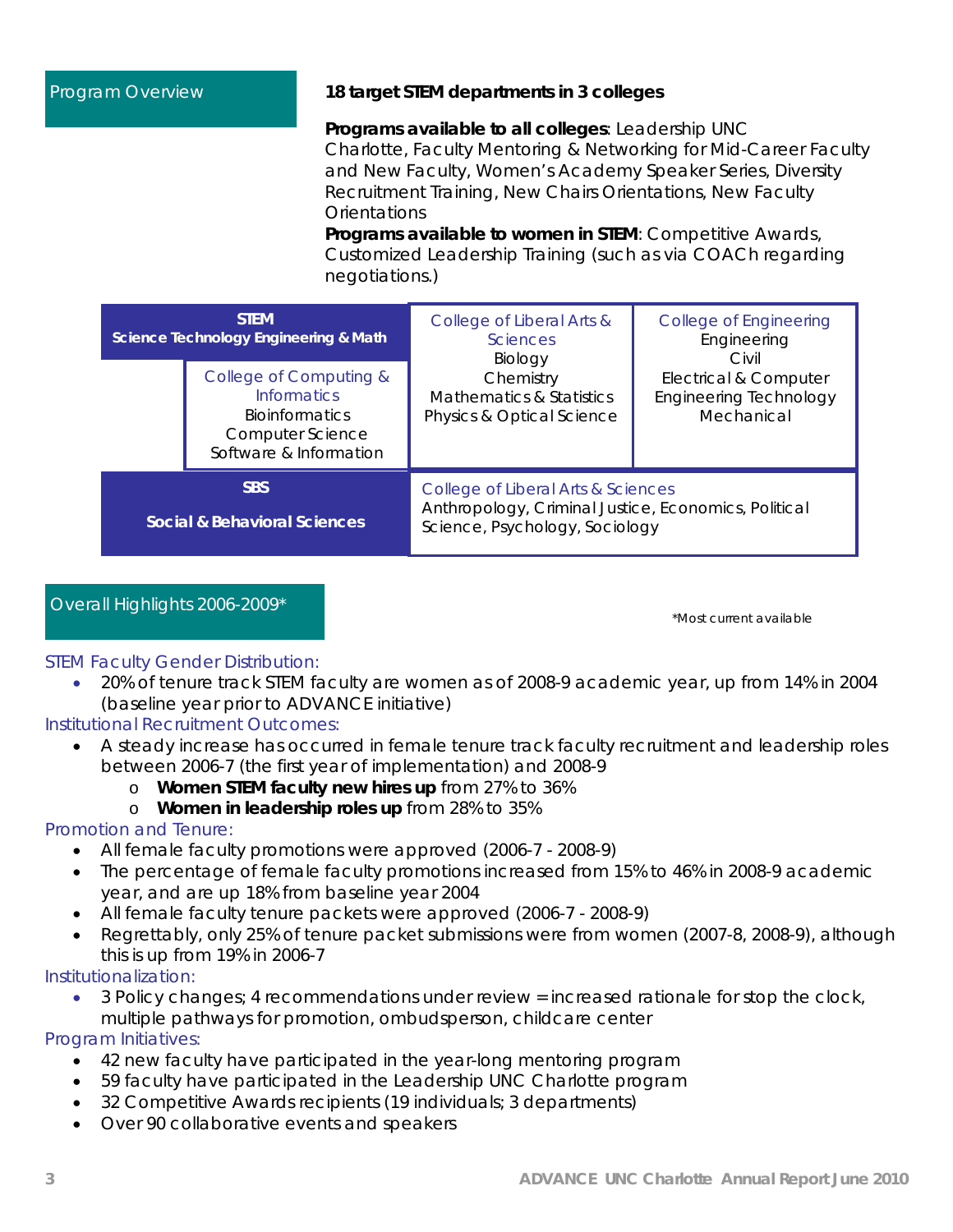# Goals and Organization

**Goal 1: Recruitment:** To increase the number of female faculty, including women of color, interviewed and hired in STEM disciplines at all ranks.

### **Desired Outcomes:**

- Increased female, and women of color, applicants to STEM faculty positions
- Increased campus awareness about equitable recruiting practices

**Goal 2: Retention and advancement:** To increase the number of female faculty, including women of color, retained and promoted in STEM disciplines at all ranks.

## **Desired Outcomes:**

- Increased female, and women of color, faculty retained in STEM
- Increased understanding of promotion & tenure requirements by female, and women of color, faculty in STEM
- Increased promotions for female faculty in STEM
- Increased support for research, teaching and service
- Increase the number of women from associate to full professor and in university leadership positions

**Goal 3: Climate:** To improve and ensure gender equity in views on salary, workload, resources, and recognition at the university.

# **Desired Outcomes:**

- Increased salary equity of women faculty in STEM
- Increased perception of equitable climate
- Increased perception of work/life balance

**Goal 4: Institutional Transformation:** To catalyze organizational

change that will intentionally attract, retain, support and ADVANCEADVANCE women in science, technology, engineering and math (STEM) disciplines.

## **Desired Outcomes:**

- Sustain ADVANCE efficacy
- Institutionalize ADVANCE partnerships & initiatives

**Goal 5: Dissemination:** To communicate resources, findings and best practices of gender equity recruiting, retention, and climate initiatives, particularly among STEM disciplines.

## **Desired Outcomes:**

- Increased national awareness of effective gender equity practices
- Serve as a model of best practices
- Promote an effective implementation & evaluation methodology
- Provide career development and support resources to women in STEM disciplines

ADVANCE UNC Charlotte has established five primary goals.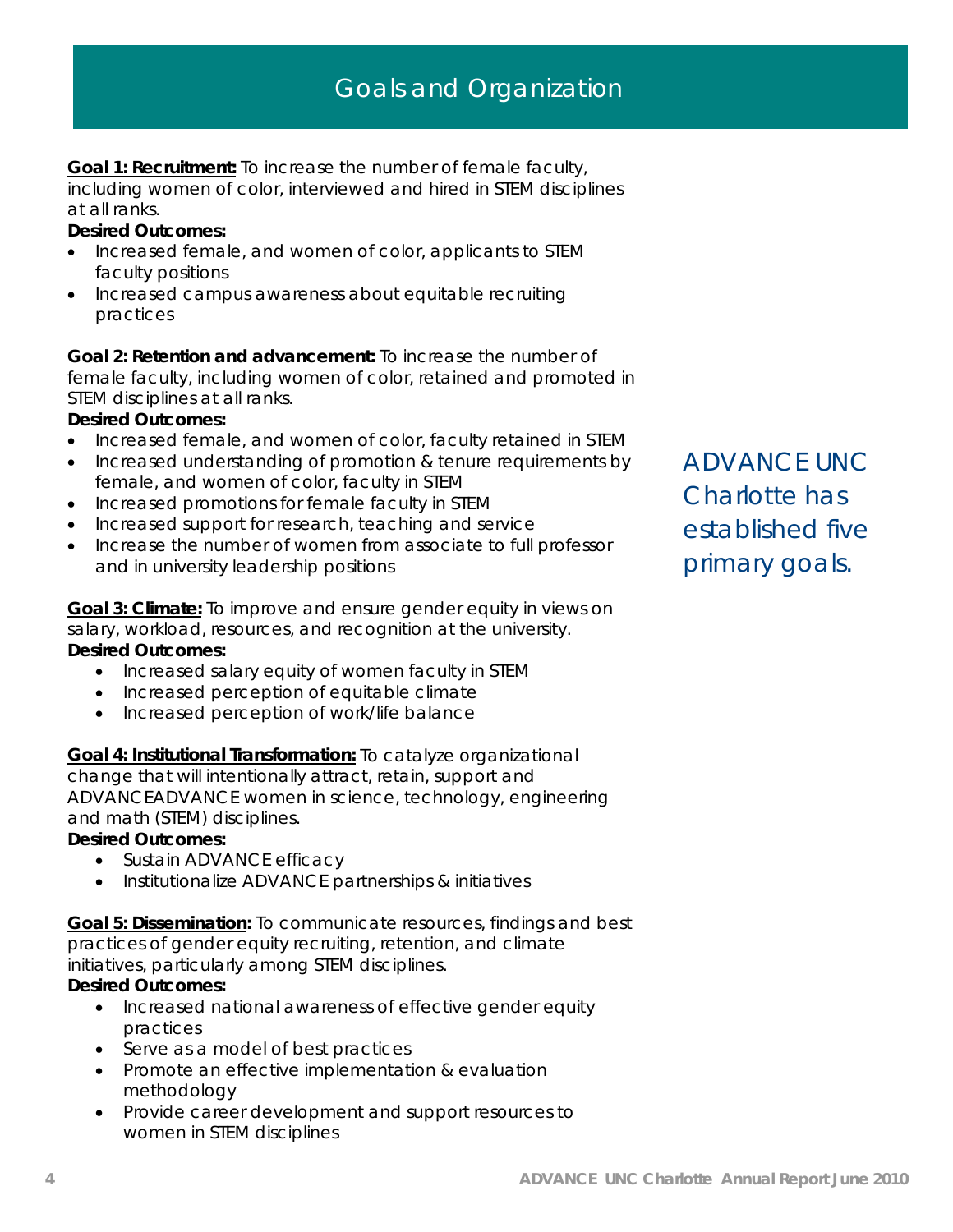# **ADVANCE Organizational Structure**

Based upon recommendations from the April 2009 NSF Site Visit, the ADVANCE Faculty Affairs Office instituted significant change in the organizational structure of the program administration during the summer of 2009. The Faculty Director became half-time staff, an increase from quarter-time. A fulltime program support position, Program Communications Director, was created to provide project management and communications within the university and community. A Steering Committee was formed to lead project initiatives. The Steering Committee is composed of program leadership (the PI, Co-PI and Faculty Director, the Program Communications Director, the Evaluator, and the lead faculty of our programs). The A Team remains intact, functioning as an advisory board. In July 2009, new team members staffed the Program Evaluation Team (PET). The full time Program Communications Director joined in Fall 2009, charged with dissemination of ADVANCE project initiatives. In March 2010, a new Administrative Assistant joined the staff as a replacement.

| <b>Organizational</b><br><b>Component</b>                                           | Member(s)                                                                      | <b>Roles and Responsibilities of Component Member(s)</b>                                                              |
|-------------------------------------------------------------------------------------|--------------------------------------------------------------------------------|-----------------------------------------------------------------------------------------------------------------------|
| <b>Executive</b><br><b>Management</b>                                               | Joan Lorden, Provost                                                           | Principal Investigator; Direct and guide all project initiatives                                                      |
| <b>Team</b>                                                                         | Yvette Huet, Biology Professor                                                 | Co- PI and Faculty Director; Direct and oversee all project<br>initiatives                                            |
|                                                                                     | Lynn Roberson, Communications Director                                         | Program Communications Director; Lead internal and external<br>communications and marketing campaign, manage projects |
| <b>Steering</b><br><b>Committee</b><br><b>Members</b>                               | Catherine Blat, Director of Assessment,<br>Engineering                         | Lead Faculty of Competitive Awards Program                                                                            |
|                                                                                     | Kim Buch, Psychology Professor                                                 | Lead Faculty of Mid-Career Faculty Mentoring                                                                          |
|                                                                                     | Karen Schmaling, Dean of the College of<br>Health & Human Services             | Chair, Lead Faculty, of Future of the Faculty Committee                                                               |
|                                                                                     | Kerrie Stewart, Council on University<br>Community                             | Provide collaboration with campus diversity program initiatives                                                       |
|                                                                                     | Rosie Tong, Director, Center for Professional<br>and Applied Ethics            | Lead Faculty of Women's Speakers series (Women's<br>Academy)                                                          |
| Program<br><b>Evaluation</b><br>Team                                                | Audrey Rorrer, Research Associate                                              | Lead Evaluator- Overall Project Evaluation, data collection,<br>reporting and dissemination                           |
|                                                                                     | Elizabeth Wemlinger, Doctoral Graduate<br>Assistant                            | Evaluation Graduate Assistant- NSF Data Project Evaluation                                                            |
| A Team<br><b>Members</b>                                                            | Arnie Cann, Psychology Professor                                               | Provide input and guidance to program initiatives                                                                     |
| <i>(includes)</i><br>Steering<br>Committee and<br>Program<br>Evaluation<br>Members) | Robin Coger, Mechanical Engineering<br>Professor                               | Provide input and guidance to program initiatives                                                                     |
|                                                                                     | Nancy Gutierrez, Dean of the College of Arts<br>& Sciences                     | Provide input and guidance to program initiatives                                                                     |
|                                                                                     | Helene Hilger, Civil & Environmental<br><b>Engineering Associate Professor</b> | Provide input and guidance to program initiatives                                                                     |

Chart 1. ADVANCE UNC Charlotte Organizational Structure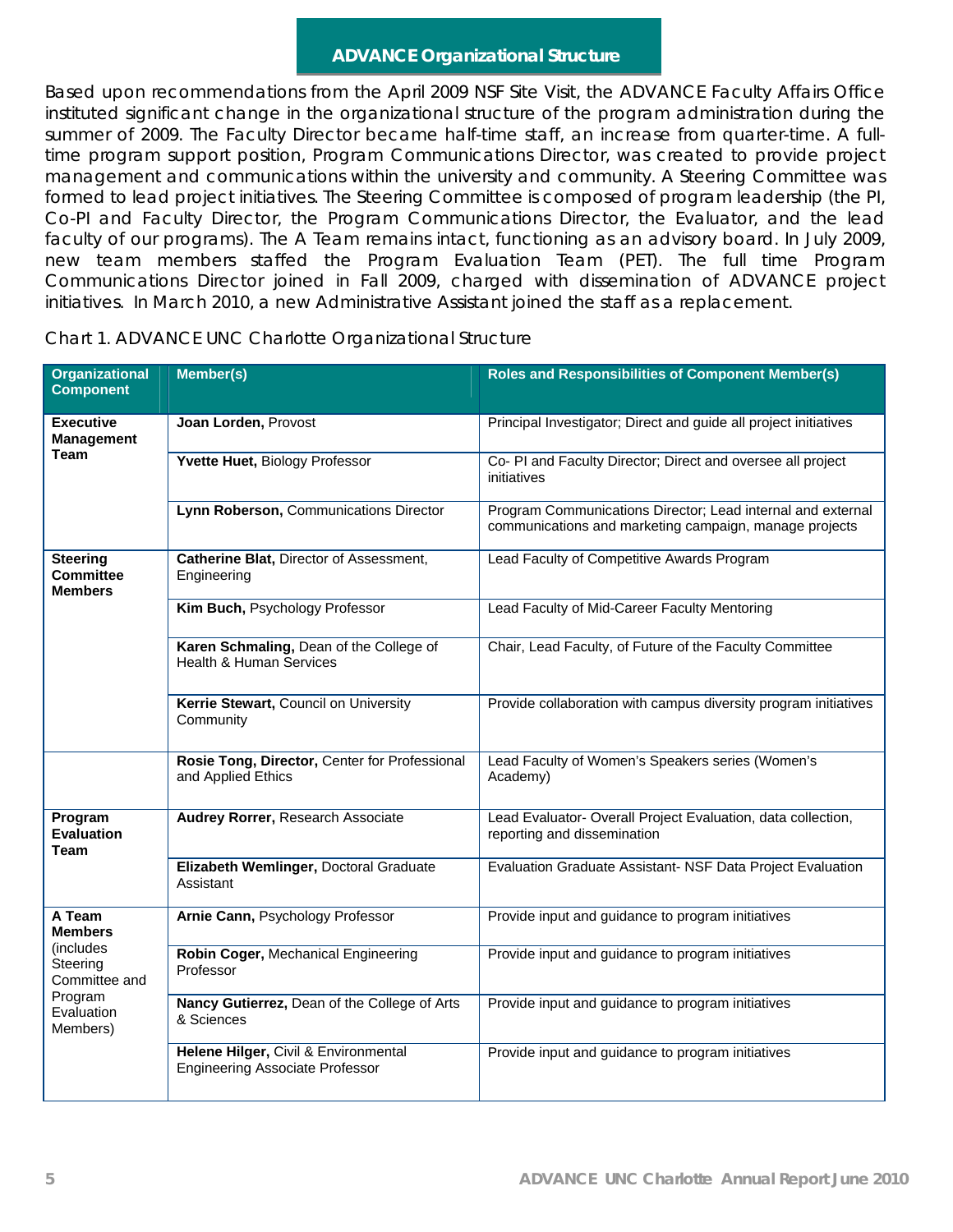|                                                                 | Lisa Rashotte, Sociology Professor                       | Provide input and guidance to program initiatives   |
|-----------------------------------------------------------------|----------------------------------------------------------|-----------------------------------------------------|
|                                                                 | Susan Sell, Associate Dean, the Graduate<br>School       | Provide input and guidance to program initiatives   |
| <b>ADVANCE</b><br><b>Faculty Affairs</b><br><b>Office Staff</b> | Alexandra Arrington, Administrative Support<br>Associate | Provide program implementation and budget support   |
|                                                                 | <b>Krupesh Thacker, Graduate Assistant</b>               | Masters Graduate Assistant- Provide program support |

# Policy Reform

Several key policy reform initiatives have been implemented or are under way as of June 2010. Tenure clock extension rationale has been expanded to include delays in institutional commitments. Professional development for faculty has been instituted through the Mid Career Mentoring program and the New Faculty Mentoring program, along with the mandatory year-long New Faculty Orientation, and Leadership UNC Charlotte. Practices surrounding diversity equity have become institutionalized via the campus wide diversity planning, and through faculty search committee diversity training and new chairs orientations. The standing Committee on Faculty Wellness of the Faculty Council represents a structure that has been implemented. Through these policies, practices and structures, the UNC Charlotte ADVANCE initiative is becoming institutionalized for continuous and permanent equity enhancements.

| ADVANCE Institutionalization: Policies, Practices and Structures |                                                                                                                                                                                                                                              |                                                                                                                 |  |  |  |  |
|------------------------------------------------------------------|----------------------------------------------------------------------------------------------------------------------------------------------------------------------------------------------------------------------------------------------|-----------------------------------------------------------------------------------------------------------------|--|--|--|--|
| <b>Policies</b>                                                  | <b>Description</b>                                                                                                                                                                                                                           | <b>Status</b>                                                                                                   |  |  |  |  |
| Tenure clock extension                                           | Tenure clock extension:<br>increased reasons for<br>stopping clock, e.g., delays<br>in institutional commitments,<br>administrative responsibilities                                                                                         | Approved by Faculty<br>Council                                                                                  |  |  |  |  |
| Committee composition                                            | Faculty search committees                                                                                                                                                                                                                    | Committee members must<br>have participated in<br>diversity training within 3-<br>year time period of search    |  |  |  |  |
| Professional development                                         | Institutionalized programs for<br>faculty development:<br>University campus wide<br>mentoring, new and mid-<br>career, first available in<br>2007-08; New Faculty<br>Orientation, mandatory<br>year-long program for all<br>incoming faculty | These programs are open<br>to all faculty, an expansion<br>of the College of Liberal<br>Arts & Sciences program |  |  |  |  |
| Collecting and monitoring<br>gender equity data                  | <b>College Diversity Plans</b>                                                                                                                                                                                                               | Underway Spring 2010 with<br>assessment focus                                                                   |  |  |  |  |
| <b>Practices</b>                                                 |                                                                                                                                                                                                                                              |                                                                                                                 |  |  |  |  |

Chart 2. ADVANCE UNC Charlotte Institutionalization as of June 2010

#### **Practices**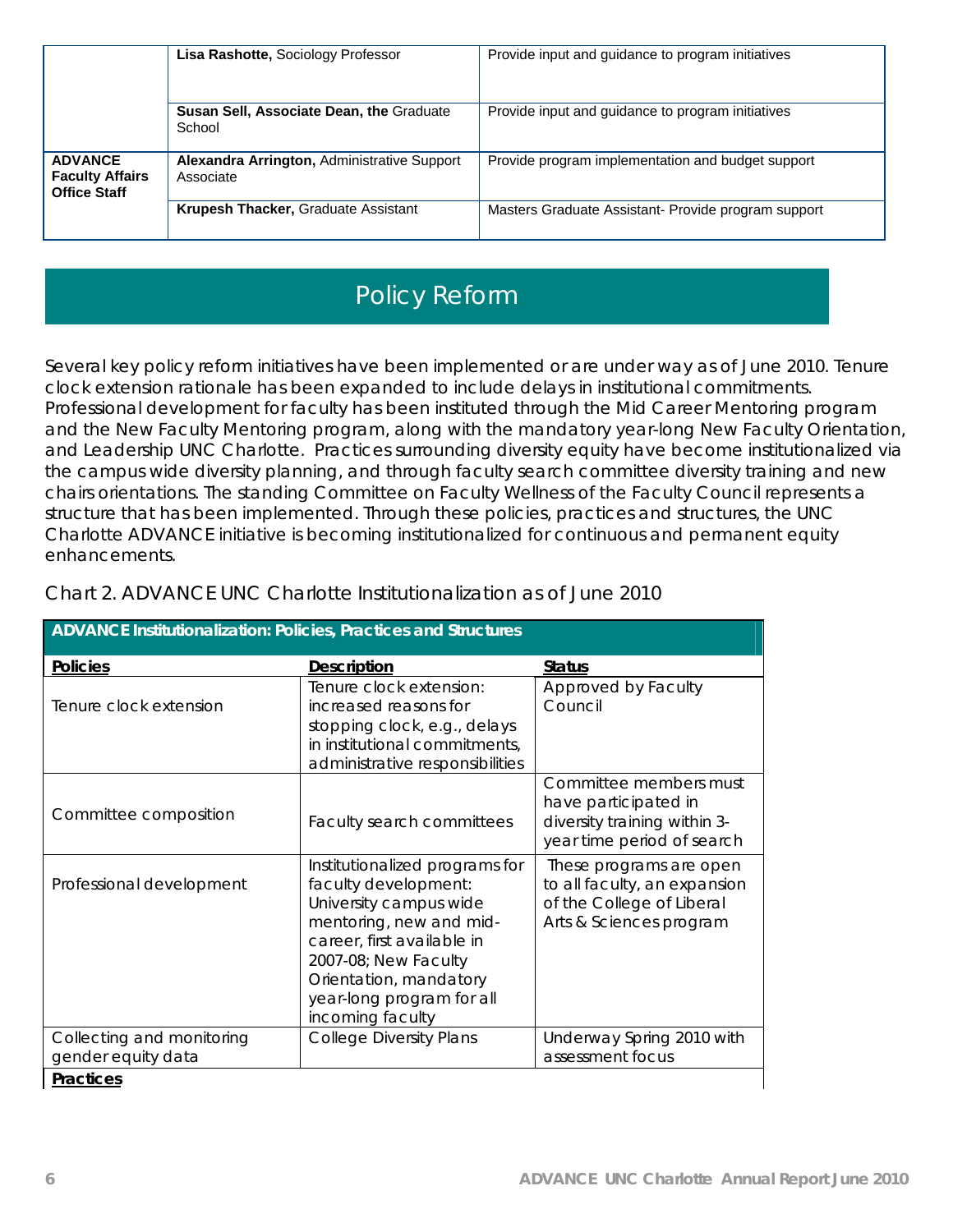| Incorporating equity issues                                       | Faculty search committee<br>training                                       | Offered each term;<br>committee members must<br>have participated once<br>within 3-year time period                                                            |
|-------------------------------------------------------------------|----------------------------------------------------------------------------|----------------------------------------------------------------------------------------------------------------------------------------------------------------|
|                                                                   | <b>New Chair Orientations</b>                                              | Academic year cohorts<br>convene 2-4 times a year<br>for topical discussions with<br>seasoned chairs                                                           |
|                                                                   | <b>HERI</b>                                                                | Participate in triennial<br>faculty surveys conducted<br>by UCLA                                                                                               |
| Continual climate survey                                          | <b>COACHE</b>                                                              | Participate in triennial<br>tenure-track faculty surveys<br>conducted by Harvard's<br>Collaborative on<br>Academic Careers in<br><b>Higher Education</b>       |
|                                                                   | Internal Tenure-Track Faculty<br>Survey                                    | All faculty surveyed in 2010;<br>will continue in years<br>between HERI and<br><b>COACHE</b>                                                                   |
| Continual salary equity studies                                   | Part of Campus Diversity<br>Plan                                           | Institutional Research<br>conducts salary equity<br>analysis annually with each<br>college, reviewing with<br>Provost, Deans, Academic<br>Affairs budget staff |
|                                                                   | Leadership UNC Charlotte                                                   | Annual program consisting<br>of faculty cohorts<br>nominated by Deans and<br>Department Chairs                                                                 |
|                                                                   | Year-Long New Faculty<br>Orientation                                       | Annual program consisting<br>of newly hired faculty<br>cohorts                                                                                                 |
| Professional development                                          | New Chair Orientations                                                     | Seminar series for new<br>chairs with informal, group<br>mentoring by seasoned<br>chairs; institutionalized 2009                                               |
|                                                                   | <b>New Faculty Mentoring</b><br>Program<br>Mid-Career Mentoring<br>Program | Annual program offered to<br>new faculty and ongoing<br>mid-career mentoring<br>program                                                                        |
| Collecting and monitoring<br>gender equity data                   | Campus Diversity Plan                                                      | Colleges report diversity<br>data, including gender in<br>strategic plans (voluntarily)                                                                        |
| Increased recognition of<br>women's scientific<br>accomplishments | Women's Speaker Series                                                     | Provided annually by the<br>Center for Professional &<br><b>Applied Ethics</b>                                                                                 |
| On Campus Childcare                                               | Site identified and planned                                                | Pending funding and<br>identification of private<br>sector partner                                                                                             |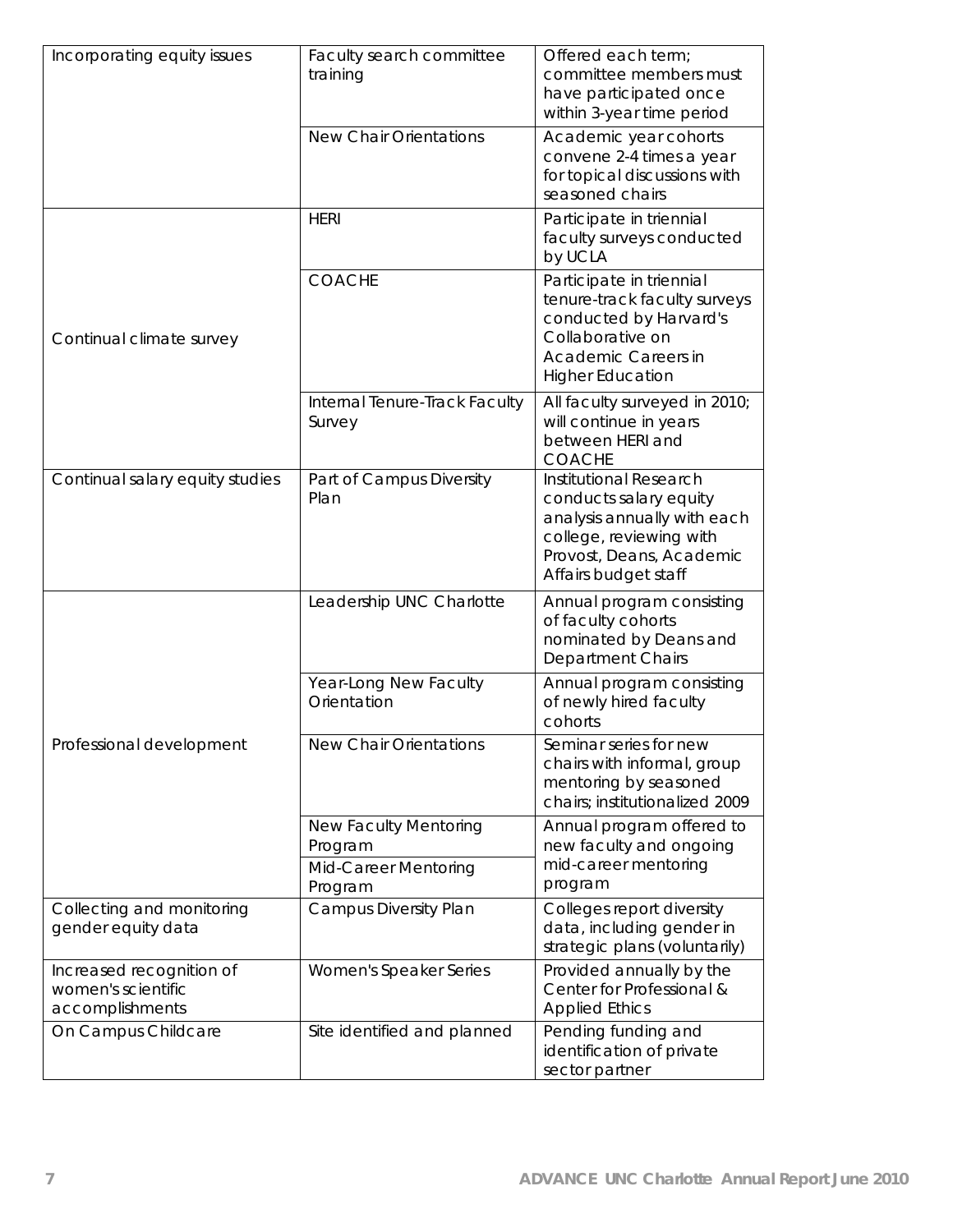| Regular Exit Interviews      | Conducted as faculty<br>terminate employment<br>(voluntary and unapproved<br>re-appointment) | Conducted by Academic<br><b>Affairs</b>                                           |
|------------------------------|----------------------------------------------------------------------------------------------|-----------------------------------------------------------------------------------|
| <b>Structures</b>            |                                                                                              |                                                                                   |
|                              | Future of the Faculty<br>Committee                                                           | Will work in tandem with the<br>elected Faculty Welfare<br>Committee              |
| <b>Monitoring Structures</b> | <b>Faculty Welfare Committee</b>                                                             | Permanent subcommittee<br>of Faculty Council                                      |
|                              | Ombudsperson                                                                                 | <b>Endorsed by Faculty</b><br>Council and<br>recommended as a<br>funding priority |

# **Partnerships**

UNC Bridges

UNC Charlotte Center for Professional and Applied Ethics

UNC Charlotte Chancellor's Diversity Initiative

UNC Charlotte Council on University Committee

UNC Charlotte Human Resources Department

The **UNC Bridges Program**, a UNC system wide program, seeks to develop and sharpen the skills of women of the UNC system in the realms of administration and leadership. The Bridges alumni on our campus hold monthly meetings for networking and are often called upon to carry out leadership development projects. We continue to work with these groups as the partnership is both local at UNC Charlotte, and statewide, enabling us to bring the work of ADVANCE to our 16 sister institutions.

ADVANCE partnered with the **Center for Professional and Applied Ethics** to host a series of women speakers on research on gender and equity. The series also brought to campus leading women academicians to speak on their research and network with faculty. This collaboration provided several opportunities to raise awareness of the ADVANCE goals and initiatives to students, faculty, and administrators from across the institution, as well as the community at large.

The ADVANCE Faculty Affairs Office, through which ADVANCE programming is administered, shares contiguous office space with the **Office of the Council on University Community**. The Chancellor charged the Council, appointed in 2006, with leading diversity efforts at UNC Charlotte, and advising him on means to create and sustain an inclusive environment that values the presence of people with diverse backgrounds, experiences, and ideas. The Council is composed by members of the Chancellor's cabinet and chaired by Provost Joan Lorden. The Council launched the **Chancellor's Diversity Challenge Fund,** a mini-grant program to fund faculty, staff, and student initiatives to promote the value of diversity at UNC Charlotte. The Council has also completed the university Diversity Plan. Ms. Kerrie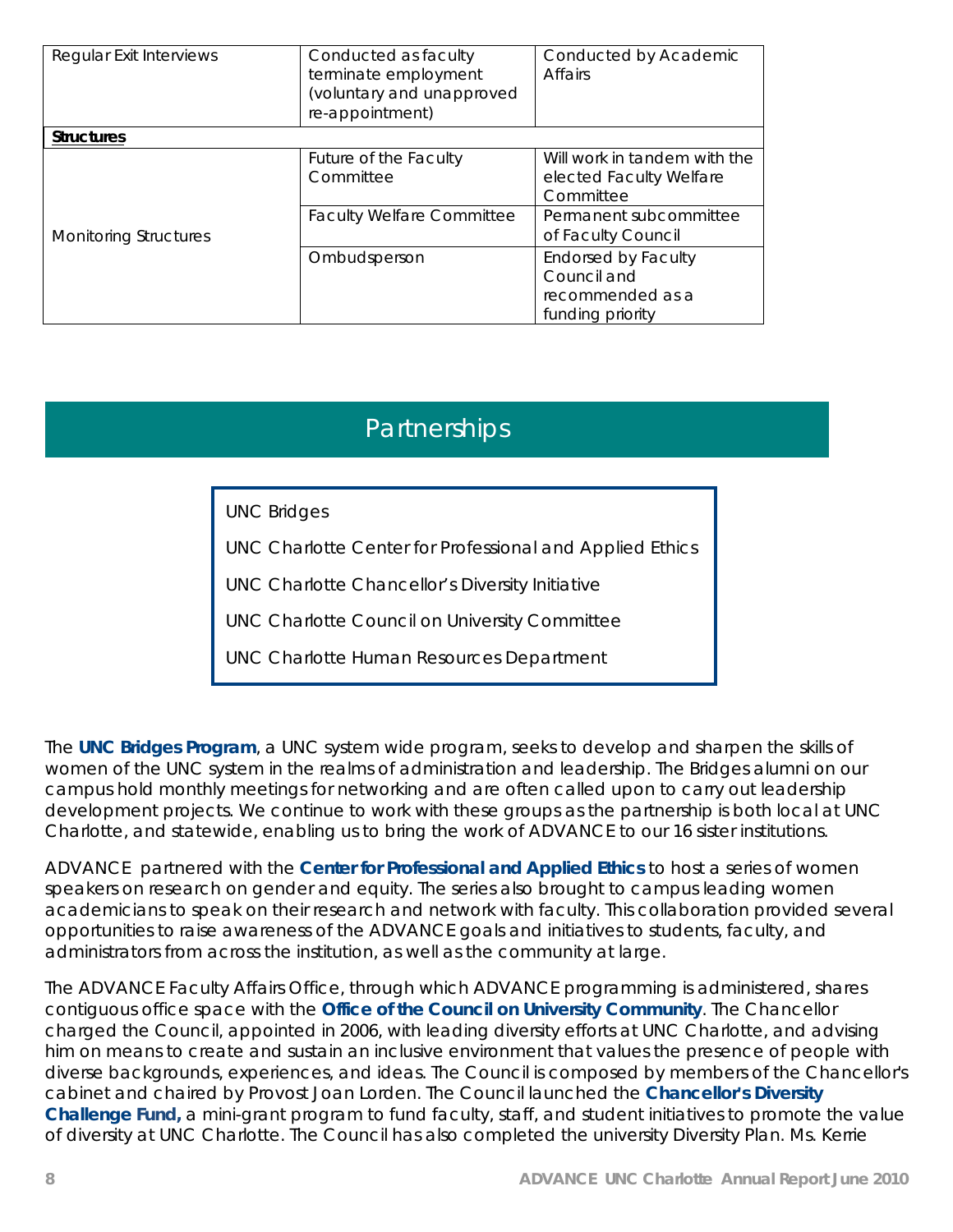Stewart, staff to the Council, has drawn heavily on the work of the ADVANCE Committee on the Future of the Faculty, in providing input to the Council for the Diversity Plan. Ms. Stewart works with the ADVANCE staff to raise campus awareness around diversity and inclusiveness issues, share data relevant to gender, race/ethnicity, and equity, and through ADVANCE initiatives such as the diversity recruitment training, to promote equity and inclusiveness in policy and climate.

The university **Human Resources Department** and the ADVANCE program collaborate in the development and implementation of the Diversity Recruitment workshops held for faculty search committee members. This partnership enables the exchange of training expertise tying together the process of recruiting and selection, diversity awareness, and effectively inclusive meeting discussions.

# **Faculty Development Initiatives**

#### **Faculty Mentoring**

The **New Faculty Mentoring Program** has completed its third year of implementation, which consists of an annual pairing of newly hired assistant professors with associate or higher level faculty in oneon-one mentoring. The mentor pairings are made based upon qualifiers the mentees indicate are important to them (new for 2009). An orientation to the mentoring program kicks off the program in September, which also serves to facilitate the mentoring pairs and foster relationship development and the establishment of expectations. This fall, 21 new faculty participated in

the New Faculty Mentoring program, less than the previous year (46) due to reduced hiring of new faculty as a result of the recession.

The **Mid-Career Mentoring Program** has successfully completed its second full year. We have created a mid-career development template for helping associate professors more intentionally negotiate this stage of their careers. The template is the cornerstone for three separate midcareer mentoring initiatives: 1) one-on-one career mentoring for mid-career associate professor women in Psychology, Chemistry, and Physics, 2) peer mentoring for all associate professors in the College of Engineering, and 3) Focus

Energy Fridays for mid-career faculty networking. In the oneon-one mentoring program, associate professors are paired with full professor mentors of their choice who are trained and then serve as resources as the participant works through the mid-career development template. In the peer mentoring program, associate professors serve as resources to each other as they work through the mid-career development template. In the Focus Energy Fridays for midcareer faculty, all associate professors are invited to attend informal meetings where they discuss topics related to the mid-career development template. One very successful feature of all our mid-career programs is the Faculty Forum, during which deans and the provost address the topic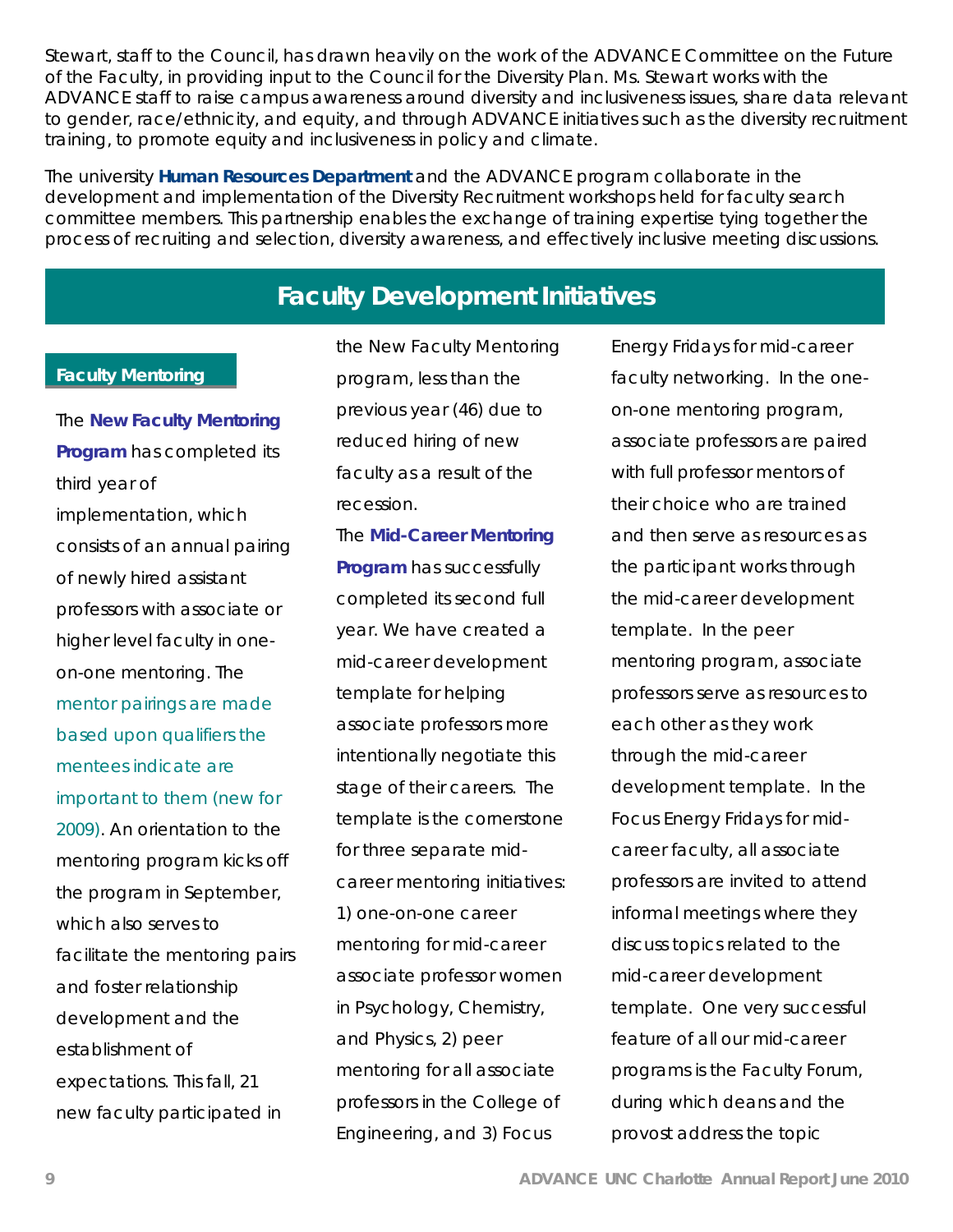"Pathways to Full Professor." All associate professors are invited. This grew out of our work with the mid-career development template, which includes a step on gaining clarity on criteria for promotion to full professor.

#### **Mid Year Mentoring Program**

**Survey:** In December 2009, mentors and mentees in the New Faculty Mentoring program were surveyed about their experience with the program. Nine faculty responded to the mentee survey (all female), and 11 responded to the mentor survey (3 males). The representation of STEM disciplines was low, 1 mentee; 2 mentors. Most mentees reported meeting once or twice a semester with their mentor (56%) and communicating with their mentors often by phone and email (78%). Overall satisfaction with the program was high (above 55%). Mentee responses indicate that mentees, who are assistant level faculty, have more opportunity to interact with junior faculty (78%) than senior faculty (44%). Most mentors were new to the program in 2009 (46%). All mentors believed that the relationship was helpful to

### **New Faculty Orientation**

This year-long new faculty orientation program covers a variety of important issues faculty face to help them navigate these and other issues as well as build a sense of community. In 2009-2010, the new faculty cohort gathered for **7 events**: a welcome orientation, and workshops on external grant programs, plagiarism, communications technology, mentoring graduate students, reappointment, promotion and tenure process, and a closing gathering to reflect on the first year.

24 new hires in 2009-2010

An average of 12 participated in each event

**Top 2 Issues Discussed with Mentors: Work/life balance (85%) Reappointment, Promotion & Tenure (75%)**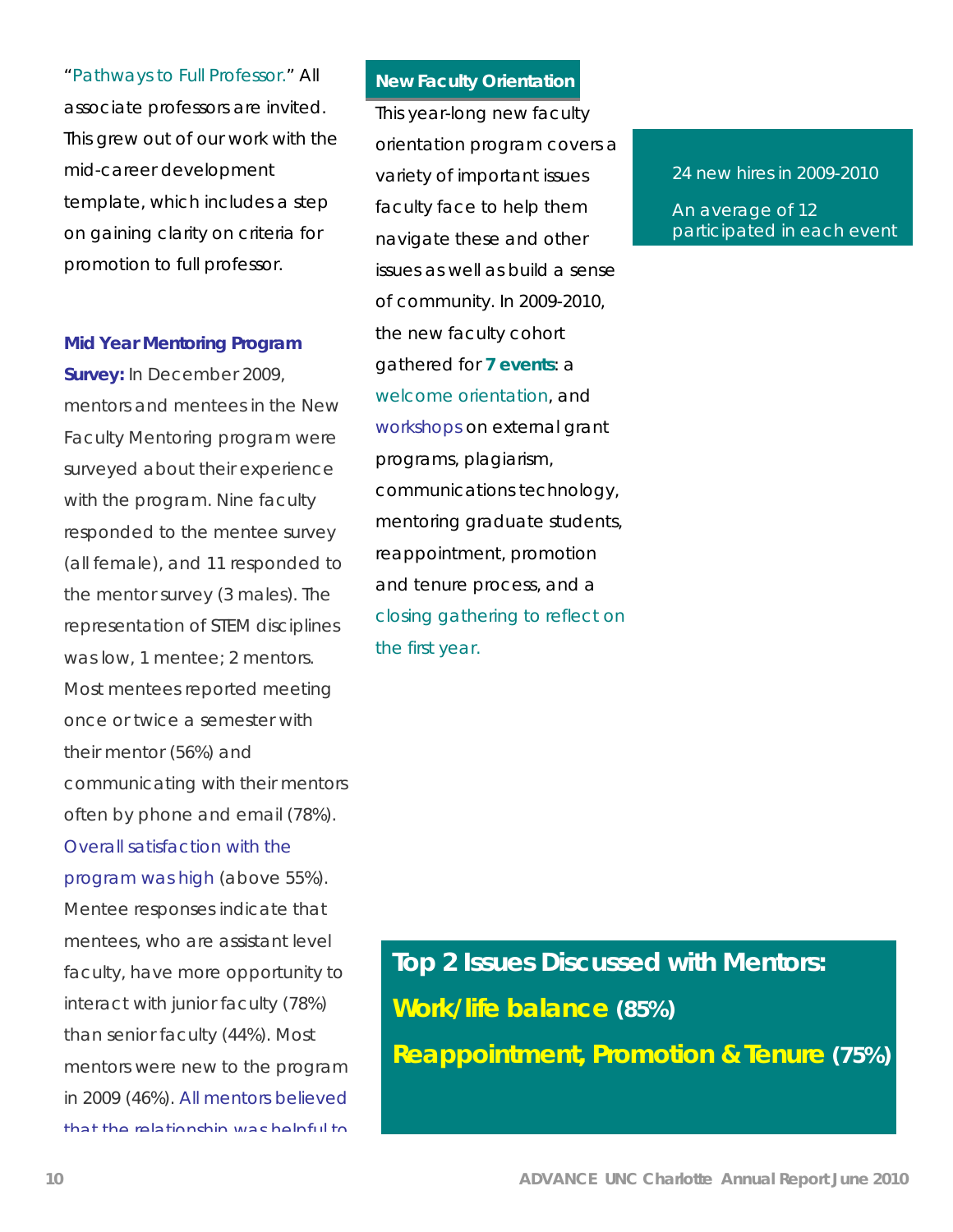#### **Competitive Awards**

The ADVANCE program began with two distinct competitive awards programs: **Solutions Team Awards and Bonnie Cone Fellowship Awards.** The project team decided to eliminate the Solutions Team Awards program, as the 2009 NSF site visitors suggested, because the program was not as successful as hoped. Two previously awarded solutions team grants are being evaluated to determine if components of those proposals could be expanded to other units. The two awards are: the Psychology Department, which is evaluating climate locally using a consultant and which is now implementing changes through a diversity committee; the College of Liberal Arts and Sciences (CLAS) which has a faculty member who is identifying needs and ways to

implement the College's diversity goals.

# **CLAS Solutions Team Award**

The award has enabled significant progress on implementing the diversity plan approved by the college last year. The overarching goal of the proposal was to provide a point person, the diversity coordinator, who would oversee implementation of the diversity plan in the college. Part of the strategy for implementing the policy is to infuse its recommendations into the strategic plans of the college and other units. Dr. Blume, as Diversity Coordinator, has served as a consultant to CLAS units during the strategic planning process, has provided extensive reviews and comments on drafts of unit strategic plans, and has assisted the dean as needed during the process. In addition, progress has been

made on implementing a new diversity component on the CLAS website that will be used to aid recruitment and retention of diverse students, staff, and faculty and serve as a repository of information and resources related to best diversity practices. The diversity coordinator also assisted the ADVANCE grant team in developing a climate survey that is being used university wide.

## **Bonnie Cone Fellowships**

The Bonnie Cone Fellowships for individual faculty support are in the third year of administration. This year, the fellowships were again open to assistant and mid-career professors, and awarded in

## Current outcomes from the first two cohorts combined indicate:

- 3 subsequent grant proposals submitted
- 12 journal articles submitted and/or published
- 4 conference proceedings
- 5 presentations/seminars delivered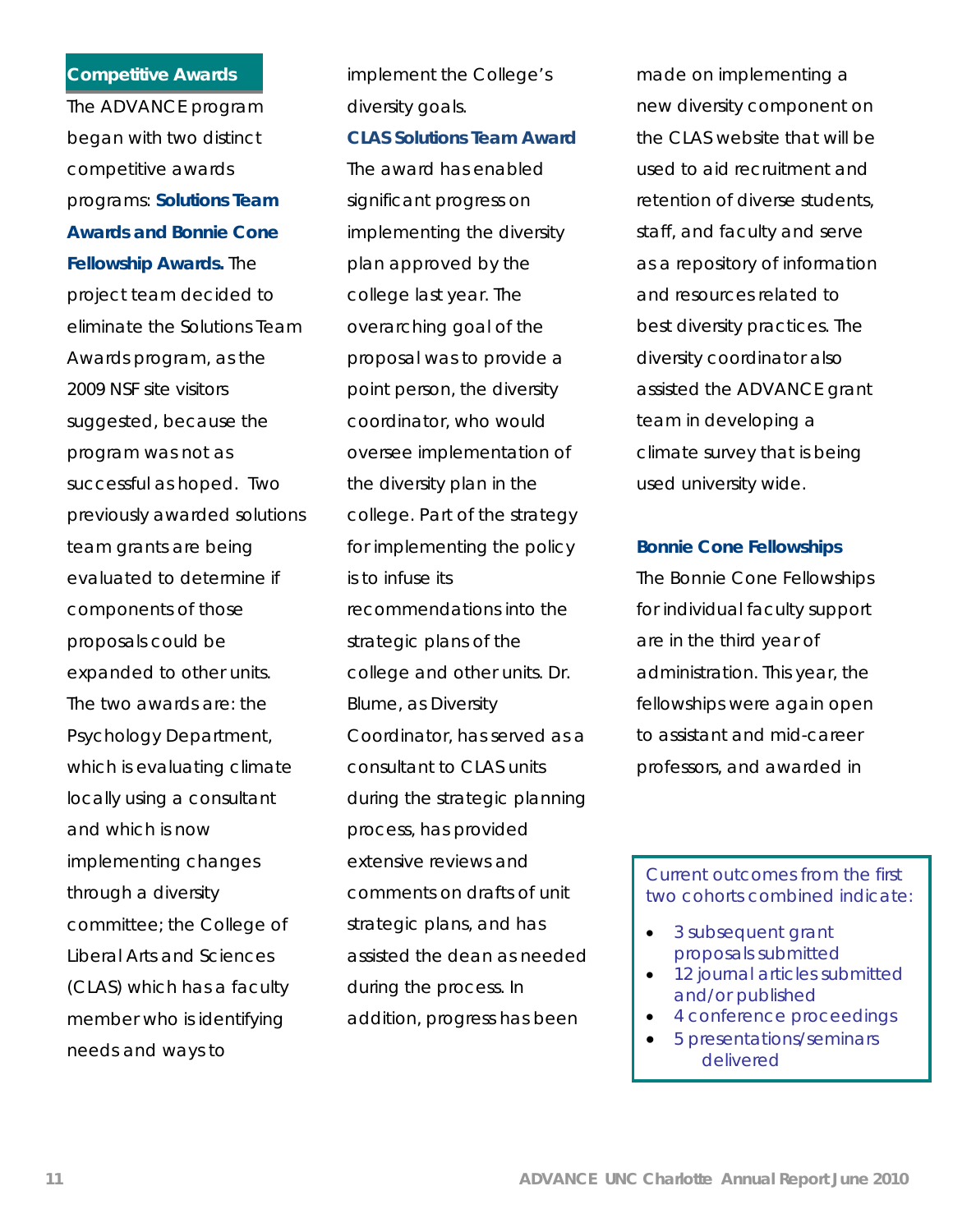the two categories of early or mid-career. The 2009-2010 program was managed by Dr. Catherine Blat, Engineering.

In the 2009-2010 academic year, 7 successful applications were awarded, totaling \$50,000. While it is too soon to determine the impact of these fellowships on the 2009 cohort, previous cohort recipients from 2007 and 2008 were surveyed in December 2009 to measure reported career progress that the recipients attribute to the fellowships. The fellowships enabled faculty to travel to conferences for networking and presentations, to reduce teaching loads in order to focus on research, to support research through hiring graduate assistants, and to support career development endeavors, such as consulting with a career coach.

# "The Bonnie Cone Fellowship has helped my career development by giving me the resources to work on research during the summer, rather than earning money through summer teaching." *Cohort 1 Recipient*

"Being able to travel [to facility] and spend time working at an Industrial Research lab was a useful experience, as was working with colleagues [at facility]. Both experiences helped push forward research projects." *Cohort 1 Recipient* 

"The Bonnie Cone Fellowship has allowed me to establish a field research site." *Cohort 2 Recipient*



Dr. Banita Brown, Associate Professor of Chemistry, Master's Program Coordinator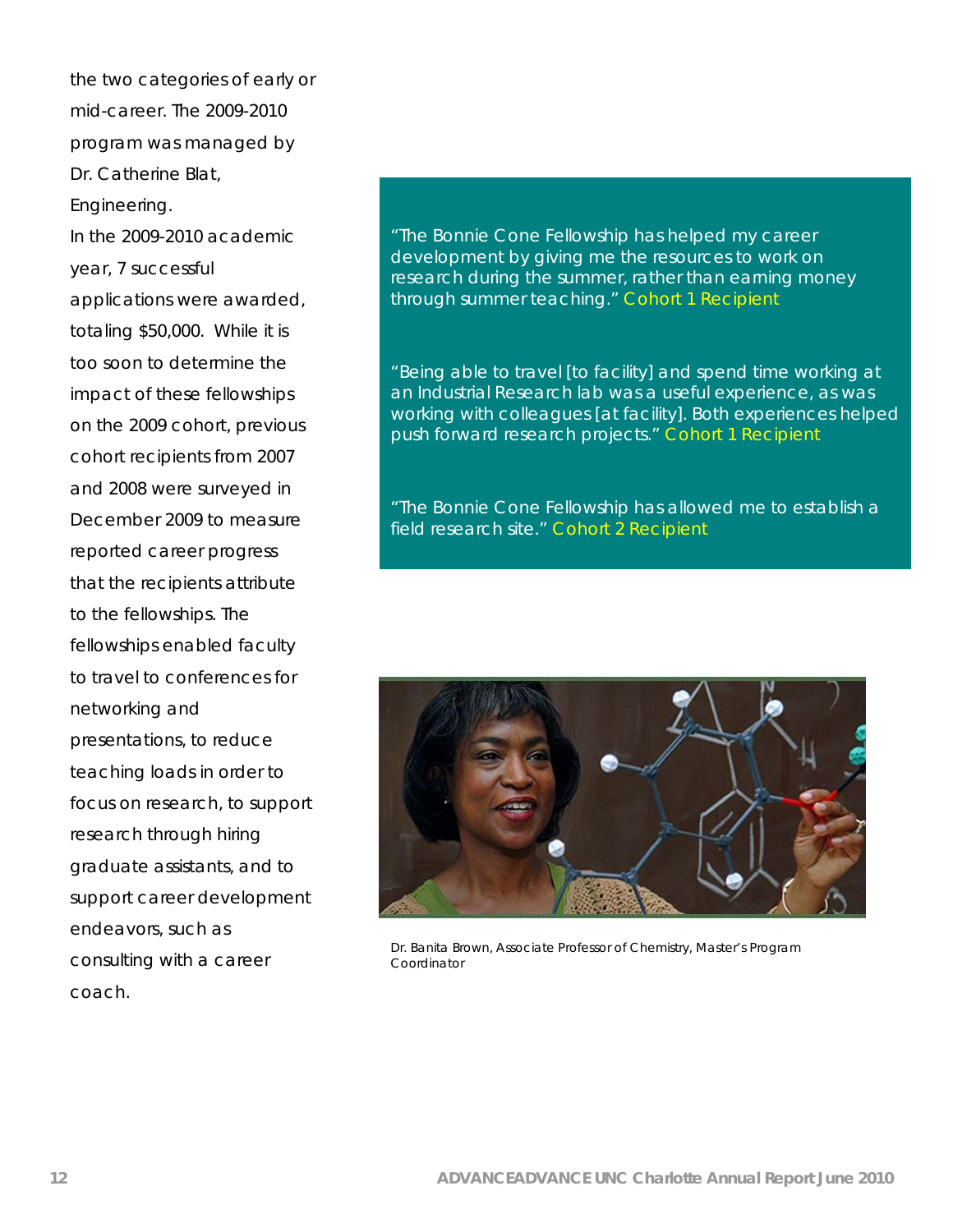# **Leadership UNC Charlotte**

The **Leadership UNC Charlotte** program is in its third year of implementation with a cohort of 24 faculty. Chairs and Deans nominate faculty members to participate in the year-long development program that hosts workshops each semester to engage the cohort in active discussion of academic leadership topics. Key topics focused on the dynamics of a successful committee, negotiations, conflict resolution, and faculty ad staff evaluation practices. A number of high profile campus leaders, such as the Chancellor, and external leaders including **Dr**. **Carla Fehr (Iowa State ADVANCE)** and **COACh** members

(Committee on the Advancement of Women in Chemistry) addressed the group. Six workshops were conducted in 2009-2010. Participants were primarily associate professors and professors; half were female. Overall, faculty rated the sessions as moderately or very useful (above 80%). **Over 80% found the sessions provided information to enable them to be agents for change in their departments**. **New Chairs Orientation** was hosted in conjunction with the leadership program in August and was well received. Sixteen new

chairs (89%) participated. The new chairs were especially positive about hearing from a panel of seasoned chairs, and requested additional networking opportunities with the experienced cohort. In response, a second meeting was held in the spring semester.



### **Program Sessions 2009-2010**

"**Envisioning the Future of UNC Charlotte**;" Presenter: Dr. Joan Lorden, Provost "**Identifying and Recruiting the Best Faculty**;" Presenter: Dr. Nancy Gutierrez, Dean, College of Liberal Arts & Sciences "**The Chemistry of Leadership**;" Presenters: COACh "**Reappointment, Promotion and Tenure and Group Dynamics**;" Presenters: Dr. Joan Lorden and Dr. Lisa Rashotte, Associate Professor, Director of Sociology Masters Program "**The Goodwill Trap**;" Presenter: Dr. Carla Fehr, Iowa State University **Lunch with the Chancellor and Provost**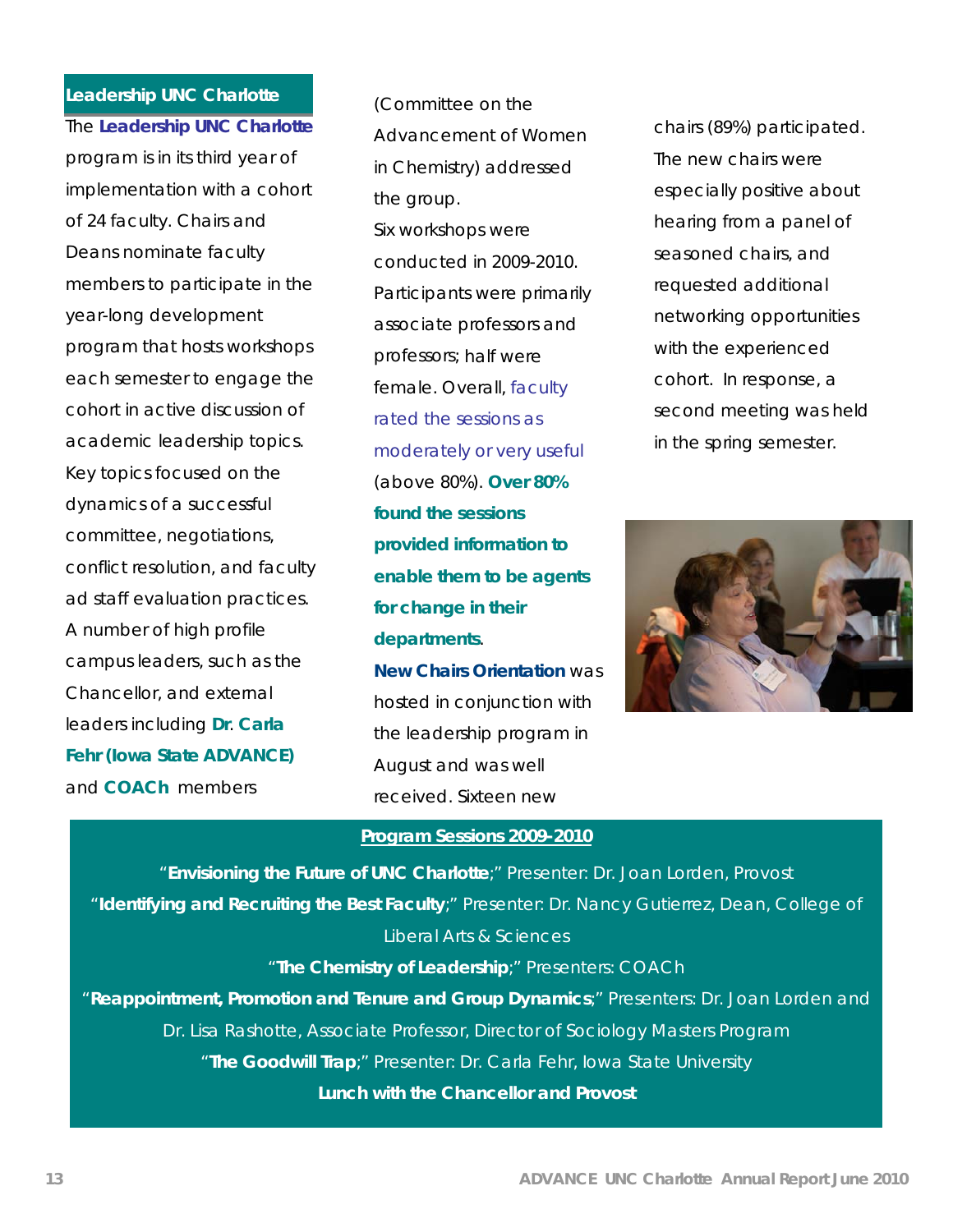# **Diversity Recruitment Training**

Campus search committees continue to receive diversity recruitment training through the ADVANCE initiative, which added content to the existing seminars, including case studies, enhanced training on cognitive bias in committee discussions and diversity recruitment solutions, such as how to write job advertisements for diversity recruiting. In the 2009-2010 academic year, a workshop was offered once during the fall term and twice in the spring term to a total of 26 participants. The spring participants were surveyed

*"I think the best part was the discussion by the faculty/admins about how to implement best practices in recruiting and seeing some people start to understand that there are legal ways to address diversity. But the discussion part could have been longer!"* – Oct. 2009

about their opinion of the workshop, and 84% of respondents agreed or strongly agreed with the statement that they became more aware of potential bias in the search process that they had not recognized prior to the workshop.

#### **Recruitment Equity Study**

A comprehensive study of faculty recruiting is underway for the program initiative years (2005-2009). Preliminary findings present interesting indications for STEM; a complete report will be available in 2011. A content analysis review of faculty job advertisements for diversity inclusive language has found **a gap in the use of diversity language between STEM departments and non-STEM departments.** Approximately one-quarter of the STEM ads include diversity language while close to an equal split exists in non-STEM fields that include diversity language in their ads. Findings from a joint study conducted by ADVANCE at Case Western



Reserve University and UNC Charlotte have found that female candidates in STEM constituted greater proportions of the "short list" candidates and hires during a 5 year period (Bilimoria & Buch, in press). A statistically significant linear relationship was found between the percent of female and underrepresented minority applicants in the candidate pool and their degree of inclusion on the "short list."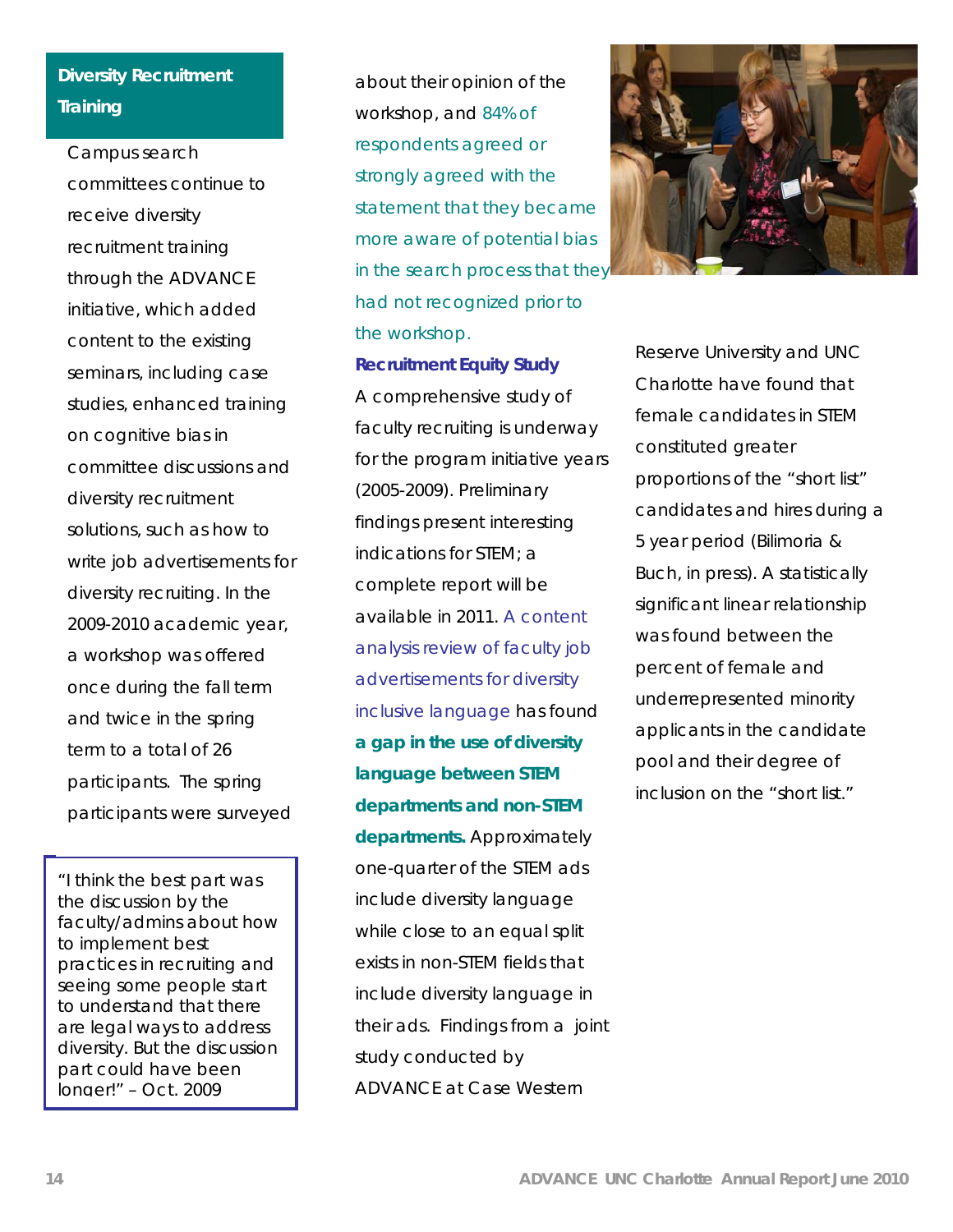Gender equity and diversity equity climate perceptions among faculty are measured intermittently via The Higher Education Research Institute (HERI) survey of University of California – Los Angeles (implemented every 3 years [2007, 2010] for faculty [tenure and nontenure]) and Harvard's Collaborative of Academic Careers in Higher Education (COACHE) survey (implemented in alternate years [2006, 2008] for tenure track faculty). In 2009, UNC Charlotte ADVANCE Faculty Affairs Office developed an internal climate survey, with plans to pilot the survey in late spring 2010. This survey will be implemented with tenure track faculty as a means of providing consistent and comparable benchmark data for assessment of College's diversity strategic



Dr. Jane Tucker, The Chemistry of Leadership, COACh Workshop, January 2010

plans. Previous annual reports highlight HERI and COACH findings, and can be located on the Academic Affairs website (http://provost.uncc.edu/Reports/).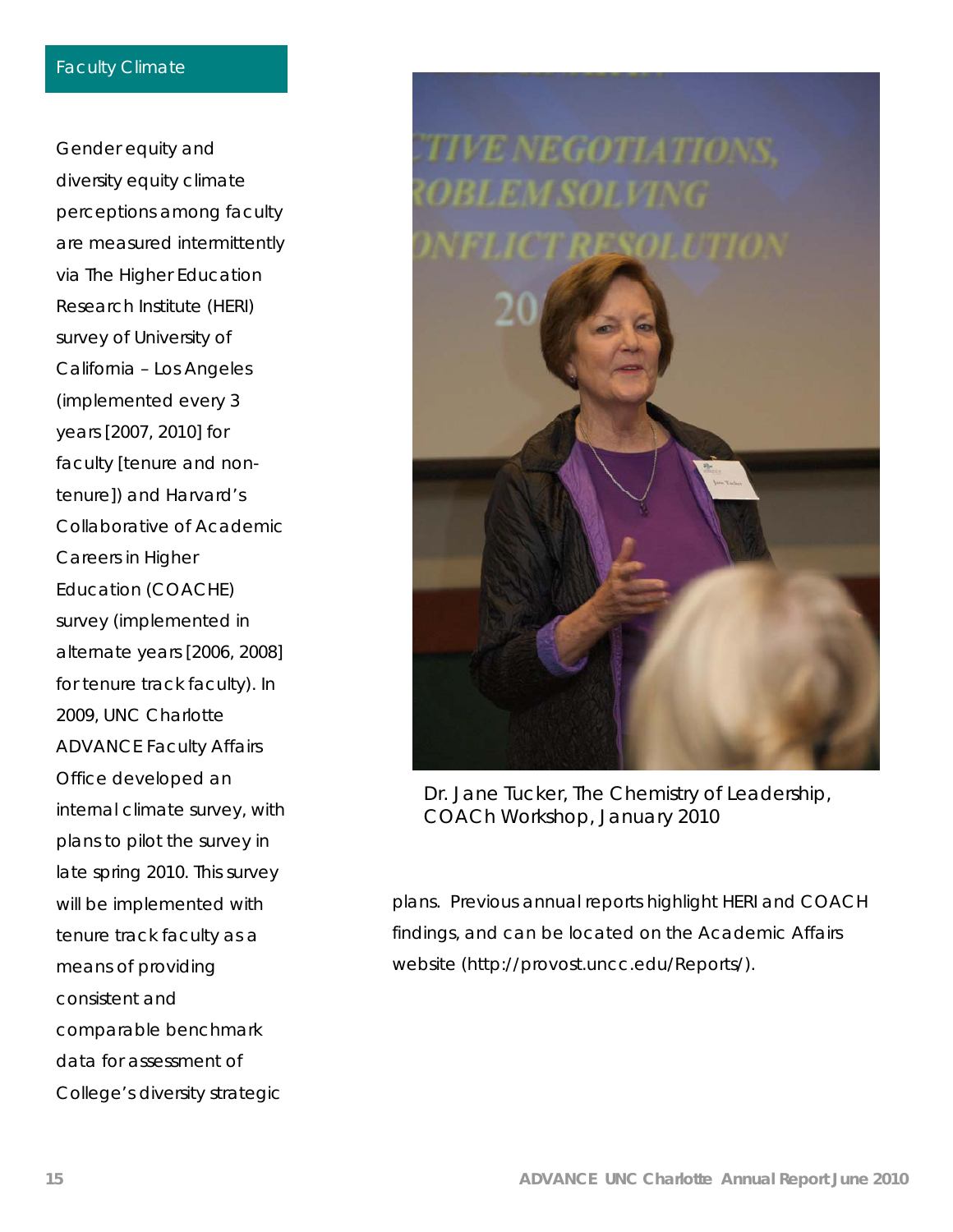#### **Women's Speaker Series**

In partnership with the Center for Professional and Applied Ethics and its Director, Dr. Rosie Tong, ADVANCE hosted a speaker series entitled "Towards a More Diverse Academy: Women Taking the Lead." Six women who are national leaders in STEM disciplines addressed campus through six lunches and six lectures. A total of 246 students, faculty and staff attended the lectures and lunches, and information has been included on the ADVANCE website for further dissemination.



Dr. Elba Serrano, Regents Professor, New Mexico State University, Women's Speaker Series



Dr. Carla Fehr, Associate Professor, Philosophy and Religious Studies, Iowa State University, Women's Speaker Series

#### **Keynote speakers in 2009-2010 were:**

**Dr. Deborah Johnson**, University of Virginia **Dr. Gail Cassell,** Eli Lilly and Company **Barbara Mulkey**, Founder and Chairman of Mulkey Engineers and Consultants, Inc. **Dr. Rachel Seidman** and **Dr. Laura Edwards**, Duke University **Dr. Elba Serrano**, New Mexico State University **Dr. Carla Fehr**, Iowa State University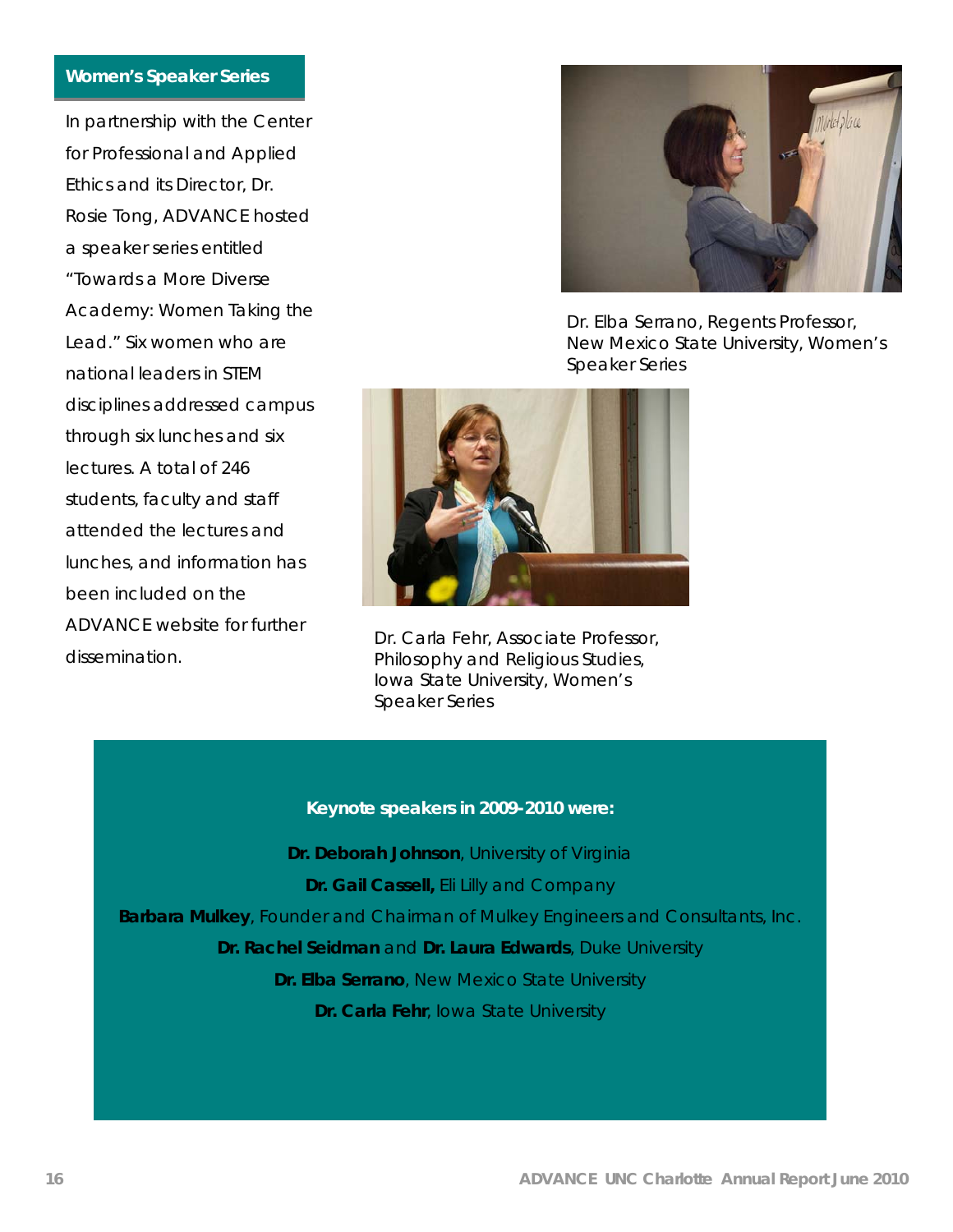# **Communications**

## **Communications Goals**

The very best communications play an important and strategic role in accomplishment of an organization's mission, especially when the organization is focused on institutional or organizational reform. The goals of the UNC Charlotte ADVANCE strategic communications are to develop and execute clear, consistent and integrated communications designed to: 1) raise awareness of ADVANCE as an effective and influential advocate for advancing the careers of women in STEM and for other faculty 2) increase awareness and support of ADVANCE initiatives and participation in those efforts 3) improve efficiency through consistent and coherent communications and 4) communicate the need for climate change and equip leaders to drive that change. The ADVANCE team hired a Communications Director in November 2009 with communications and stakeholder management experience to lead this effort.

### **Communications Status**

Efforts have focused on establishment of consistent processes, foundational documents and messages to bring increased order and coherence to the ADVANCE communications. Additionally, a strong focus has been placed on raising awareness among broad constituents internally and externally of the ADVANCE initiatives and their connection to institutional transformation. Results include: Media placements

\* 66 placements over six months in internal and external media, including The Charlotte Observer (daily circulation: 196,000; daily readership: over 500,000) and its online website (daily unique visitors: 70,000); WFAE public radio (weekly adult listeners: 190,000 plus); The Business Leader magazine; UNC Charlotte Magazine (15,000 circulation); The College of Liberal Arts and Sciences magazine (15,000 print distribution and 17,000 online distribution); Campus News (2,300 electronic distribution plus additional opt-in readers on-line); multiple websites, including Crossroads Charlotte (the Charlotte region's community-wide diversity effort) and Facebook accounts, including UNC Charlotte's (7,900 fans); the NC Biotechnology news channels and the NC STEM Collaborative blog (both distributed to educators, policy leaders and business leaders). Additional one-to-one stakeholder outreach included emails and other communications directly with on-campus groups, such as relevant student groups, the BRIDGES leadership cohorts, faculty members, colleges' leadership, current and past ADVANCE leadership cohorts, external boards, trustees, etc.

Establishment of a standard "boilerplate" or identity statement: Previously, ADVANCE documents and leaders stated the organization's "reason for being" in varying ways. A new boilerplate statement brings consistency to those statements, links the work to the NSF and signals the evolving institutionalization of the work.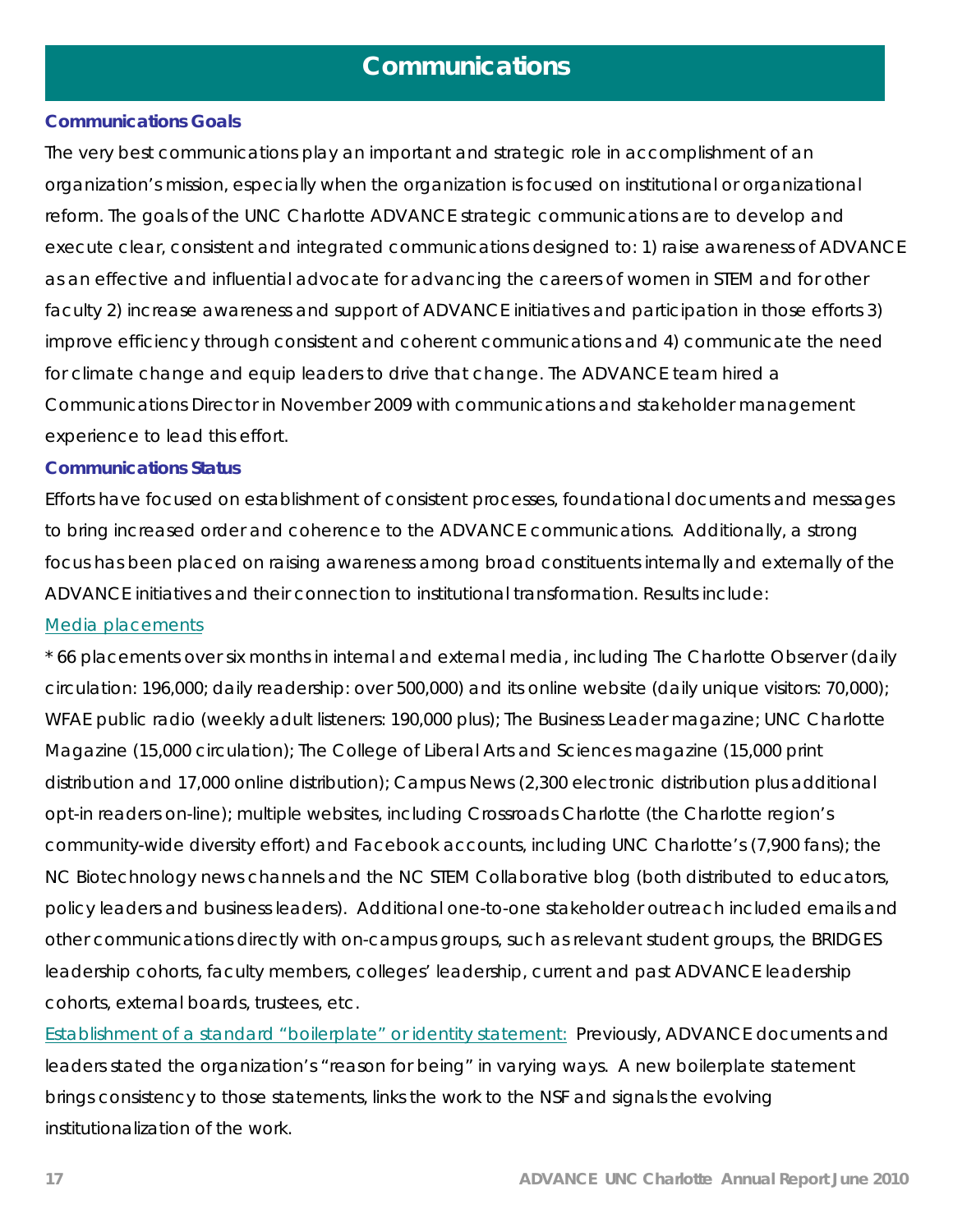Development of a new website: The previous ADVANCE website, which serves as the primary inbound communications channel, could not be efficiently updated to meet modern standards. A new website has launched, with an emphasis on easy navigation and access to information that has relevancy and applicability. The website strives to present an orderly structure that communicates the organizational cohesion and larger meaning of the work. Tasks have included building a new website and updating almost all the materials that were on the previous website, as well as the conducting of research to obtain new, relevant materials. The new design will be able to grow with the initiative. Raising awareness of ADVANCE as an advocate: The linkage to ADVANCE from its well-regarded programming and its impact on campus needed more definition. To better communicate, news releases and other communication pieces now include the boilerplate statement, to overtly emphasize and imprint the connection of the programming to the ADVANCE initiative. The website and other communications pieces are updated to include progress toward goals and the influence of ADVANCE on institutional change. Communications about programming – and the overarching mission – have been aggressively distributed, with a high degree of placement in internal and external media. Opportunities to showcase ADVANCE among statewide educational and public policy leaders included publishing of articles in the North Carolina Biotechnology's online publications and the NC STEM Community Collaborative online publication, affiliated with the Bill and Melinda Gates Foundation and the Lt. Governor. Additionally, PI Joan Lorden presented remarks at the North Carolina Technology Association's statewide conference on the university's diversity efforts, including ADVANCE. The Chancellor's spouse spoke about women leaders on campus and included remarks on STEM women provided by ADVANCE. Articles in UNC Charlotte publications that are distributed to wide internal and external audiences include one in the College of Liberal Arts and Sciences magazine and another in the UNC Charlotte magazine. The Charlotte Observer and the Business Leaders magazine also have included coverage of ADVANCE and its efforts, as has the public radio station WFAE. Increasing Participation: In the past, the primary communications method for inviting campus and external constituents to programming has been email. Faculty share concerns about an overwhelming deluge of email, which limits the effectiveness of this as a communications vehicle. As a result, the recent ADVANCE communications have emphasized information on its website, fliers, campus calendars, news items on the colleges' websites, direct contacts with leaders, PowerPoint slides on hightraffic lobby screens, inclusion in the campus-wide Campus News and when appropriate, distribution to the external community through the daily newspaper, the Chamber of Commerce, the Crossroads Charlotte community-wide diversity website, CASTLE (a community science coalition), community events calendars, the local public radio station's website and on-air announcements and other media. The communications also has been targeted to specific on-campus groups, including the current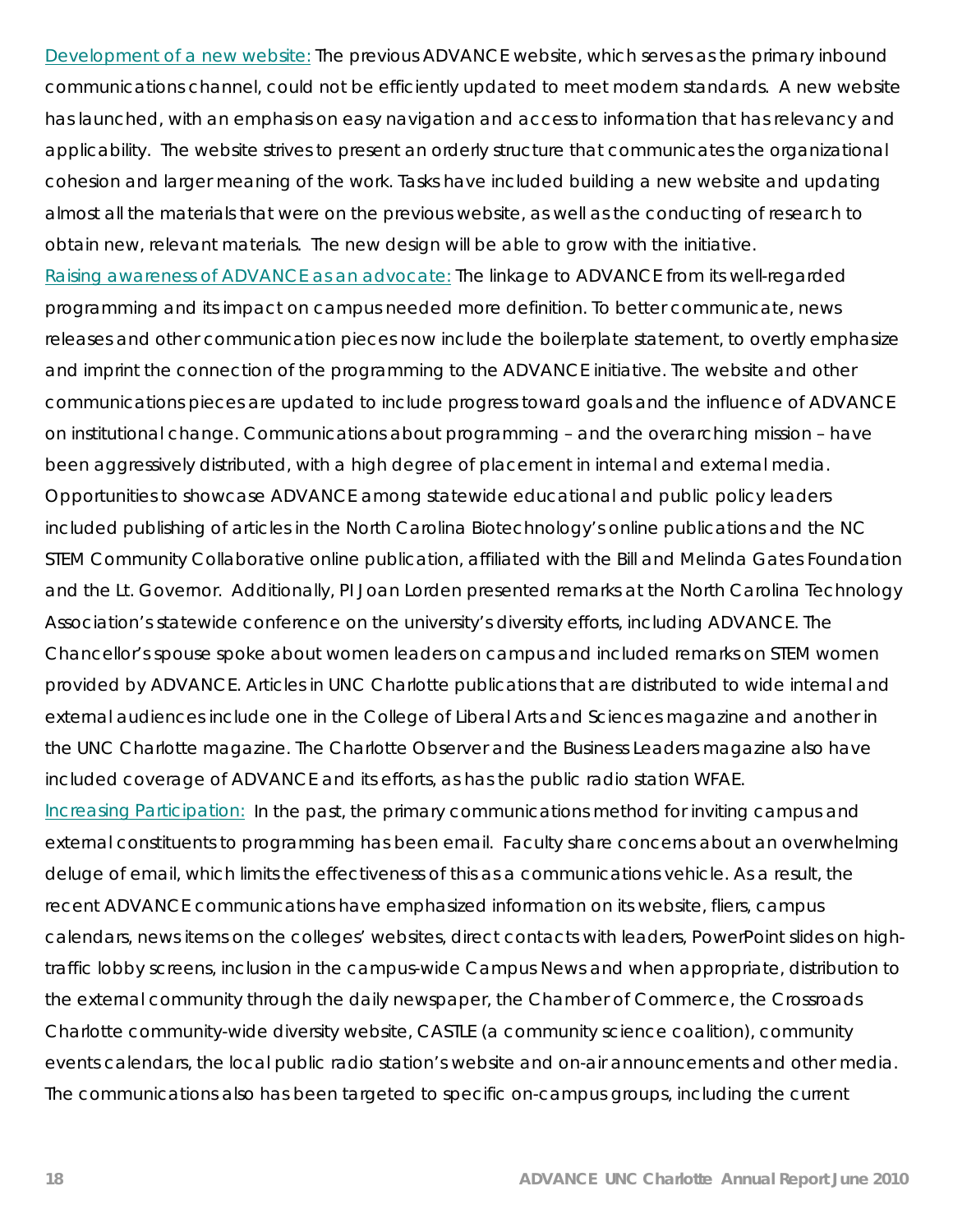Bridges leadership members and alumni, student groups, Deans, department and college leaders, prior ADVANCE programming participants, the university PR team and others.

Internal communications and project management: Efforts have included bringing more consistency to internal communications, including more precision in minutes, agenda development and research with the Future of the Faculty committee to narrate and enable their work. Agendas, minutes and staff updates are now generated for the Steering Committee and A Team to improve efficiency and effectiveness.

# **Evaluation**

# **Evaluation Model**

Evaluation is a critical component of ADVANCE, to assess program impact and to inform the community of best practices that can be successfully applied within the respective communities. Daniel Stufflebeam's Context, Input, Process, Product (CIPP) model [Stufflebeam, 2000] is being used to assess the program initiatives, providing valuable formative and summative evaluation measures.



## **Instruments and Implementation**

To collect and report on important factors while keeping data collection requirements manageable, the ADVANCE Program Evaluation Team (PET) has established online data collection tools and individual interviews, collecting information on an ongoing basis throughout each semester. A culminating report is produced annually in June. Formative information is provided to program administrators throughout the year via A Team and Steering Committee meetings and distribution lists.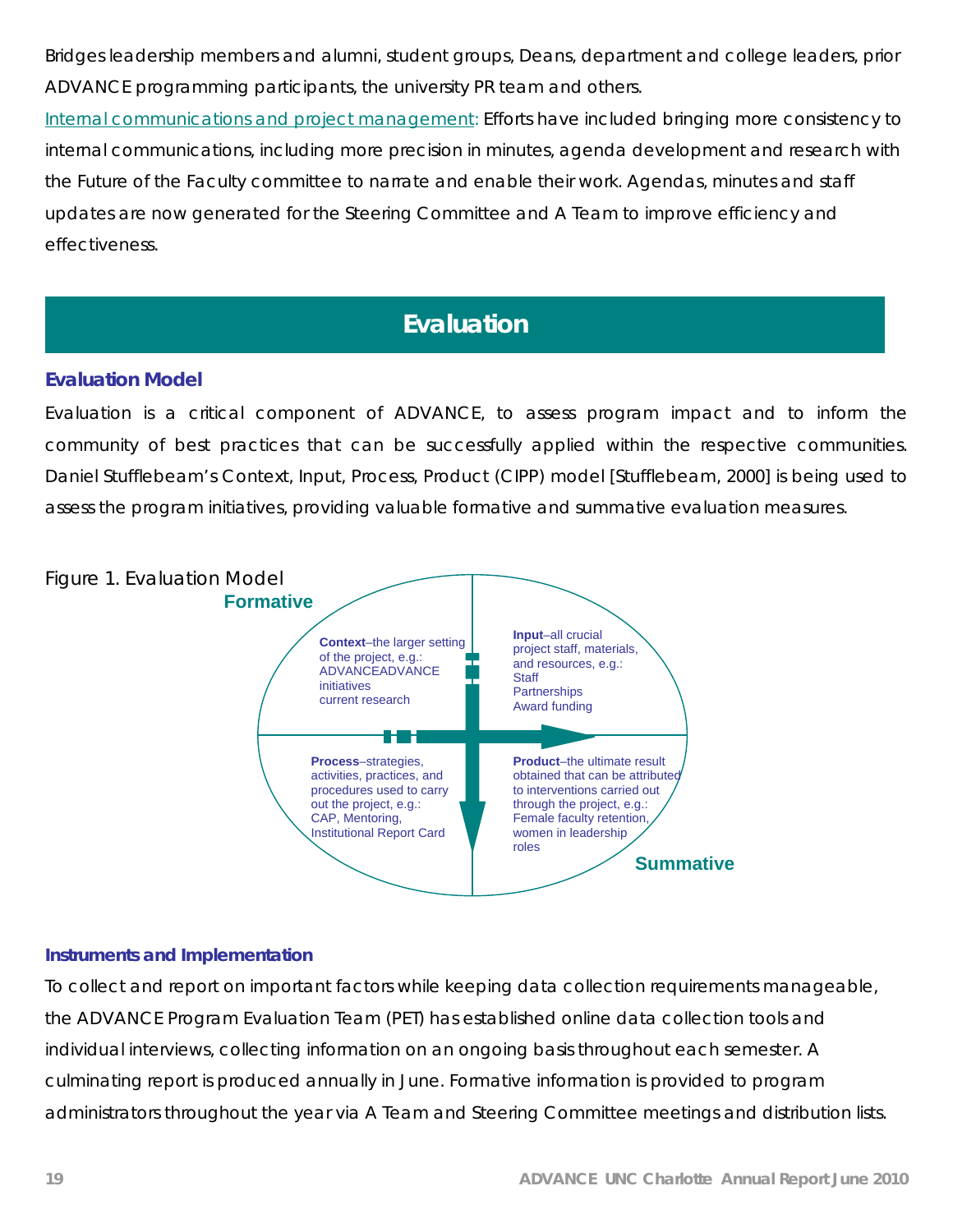Summative information is made available to constituents throughout the year on an ad hoc basis. Beginning in 2009-2010, the PET plans to develop scorecards and slides for ready-made 'road-shows' of ADVANCE impact to campus and community constituents. The PET is comprised of an internal (university) evaluator and graduate assistant.

# **Evaluation Goals**

The following evaluation goals are customizations from recommendations presented to ADVANCE award recipients during the Principal Investigators' meeting in 2008, by Case Western Reserve University. The evaluation goals for UNC Charlotte ADVANCE are to make systematic efforts to:

1. Track key indicators of representation, equity, and inclusion as prescribed by the ADVANCE Toolkit

2. Conduct periodic institutional climate studies to assess climate as it pertains to gender and diversity

3. Evaluate programs and interventions employed by the ADVANCE initiative, using mixed methods design (qualitative and quantitative means)

4. Strengthen UNC Charlotte's institutional research infrastructure by improving internal collection, analysis, and dissemination.

| Evaluation Timeline for Essential Research Questions and Indicators*                                 |                                                                                                          |                                                                     |  |  |  |
|------------------------------------------------------------------------------------------------------|----------------------------------------------------------------------------------------------------------|---------------------------------------------------------------------|--|--|--|
| <b>Research Questions</b>                                                                            | <b>Indicators</b>                                                                                        | <b>Evaluation Tracking</b><br><b>Timeline</b>                       |  |  |  |
| What is the distribution of<br>science and engineering                                               | No. of faculty in tenured<br>and tenure track positions<br>by dept., rank, gender                        | Annual                                                              |  |  |  |
| faculty by gender, rank and<br>department?                                                           | No. of non-tenured faculty<br>positions by dept., rank,<br>gender                                        | Trends comparison for<br>Final Report (baseline<br>and grant years) |  |  |  |
|                                                                                                      |                                                                                                          |                                                                     |  |  |  |
| What are the outcomes of<br>institutional processes of<br>recruitment and<br>advancement for men and | No. of faculty who submit<br>tenure packets, no.<br>awarded, by gender and<br>dept.                      | Annual                                                              |  |  |  |
| women?                                                                                               | No. of faculty who apply for<br>promotion, no. promoted,<br>by gender, dept. and<br>promotion transition | Annual                                                              |  |  |  |
|                                                                                                      | No. of tenured associate<br>professors by dept. and<br>gender with years in rank in<br>6 3-yr categories | Annual                                                              |  |  |  |

Chart 3. Evaluation Timeline for Essential Research Indicators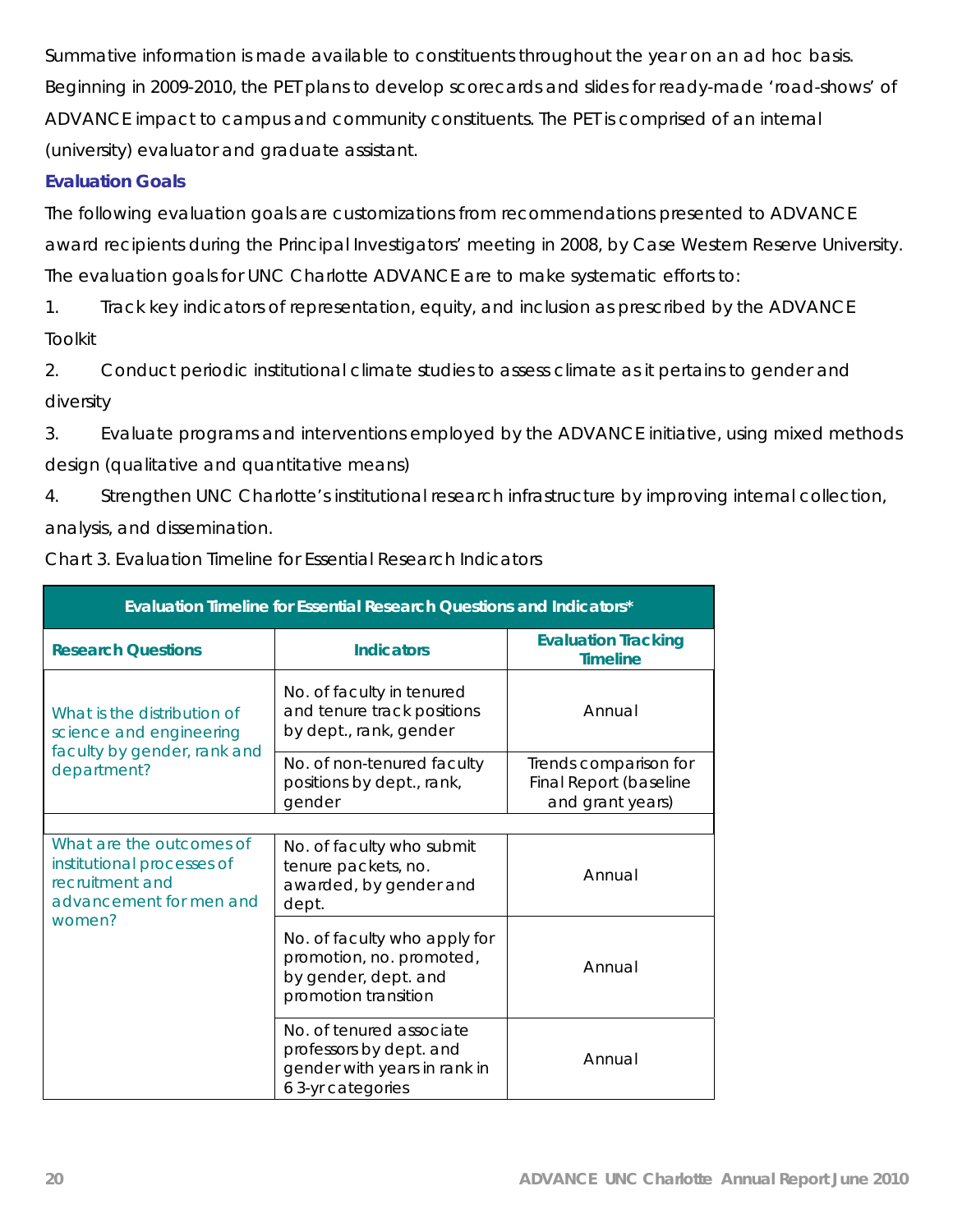|                                                                                                                            | No. of faculty who leave<br>dept. voluntarily by rank,<br>gender and dept.                                                                                                                                | Annual                                                              |
|----------------------------------------------------------------------------------------------------------------------------|-----------------------------------------------------------------------------------------------------------------------------------------------------------------------------------------------------------|---------------------------------------------------------------------|
|                                                                                                                            | No. of faculty hired by rank,<br>gender and dept                                                                                                                                                          | Annual                                                              |
|                                                                                                                            | Cohort analyses of tenure<br>and promotion, including to<br>full professor                                                                                                                                | Trends comparison for<br>Final Report (baseline<br>and grant years) |
|                                                                                                                            | <b>Additional UNC Charlotte</b><br>Indicator: Conduct periodic<br>faculty climate surveys<br>(HERI, COACHE) and<br>internal survey on alternate<br>years and provide College<br><b>Climate Scorecards</b> | Complete trend<br>comparison by Annual<br>Report 2011               |
|                                                                                                                            | <b>Additional UNC Charlotte</b><br>Indicator: Conduct<br>qualitative investigations of<br>Mentoring and Bonnie Cone<br>Fellowship programs                                                                | Conduct during 2010-<br>2011; study in Annual<br>Report 2011        |
|                                                                                                                            |                                                                                                                                                                                                           |                                                                     |
| What is the gender<br>distribution of science and<br>engineering faculty in<br>leadership positions in the<br>institution? | No. of men and women<br>scientists and engineers in<br>leadership positions                                                                                                                               | Annual                                                              |
|                                                                                                                            |                                                                                                                                                                                                           |                                                                     |
|                                                                                                                            | Study of salaries of men and<br>women faculty with controls<br>for dept., rank, years in rank                                                                                                             | Trends comparison for<br>Final Report (baseline<br>and grant years) |
| What is the allocation of<br>resources for science and<br>engineering faculty by<br>gender at the institution?             | Study of space allocation of<br>STEM faculty by gender                                                                                                                                                    | Benchmark trend<br>comparison for Final<br>Report (2007 and 2010)   |
|                                                                                                                            | Study of start-up packages<br>of newly hired faculty by<br>gender with controls for<br>field/dept., rank, etc.                                                                                            | Benchmark trend<br>comparison for Final<br>Report (2007 and 2010)   |

\*as outlined in the ADVANCE Toolkit unless otherwise noted

# **Logic Model**

The logic model serves in two capacities. The first capacity is to depict the ADVANCE activities. The logic model also functions to represent the hypothesis of program impact. The project components, i.e. activities, provide input to the campus that is expected to raise awareness of gender disparity and inequity, inform policies and practices, and in turn impact decision maker awareness, search and research, tenure, and promotion (RTP) practices, which correlate with an equitable gender climate and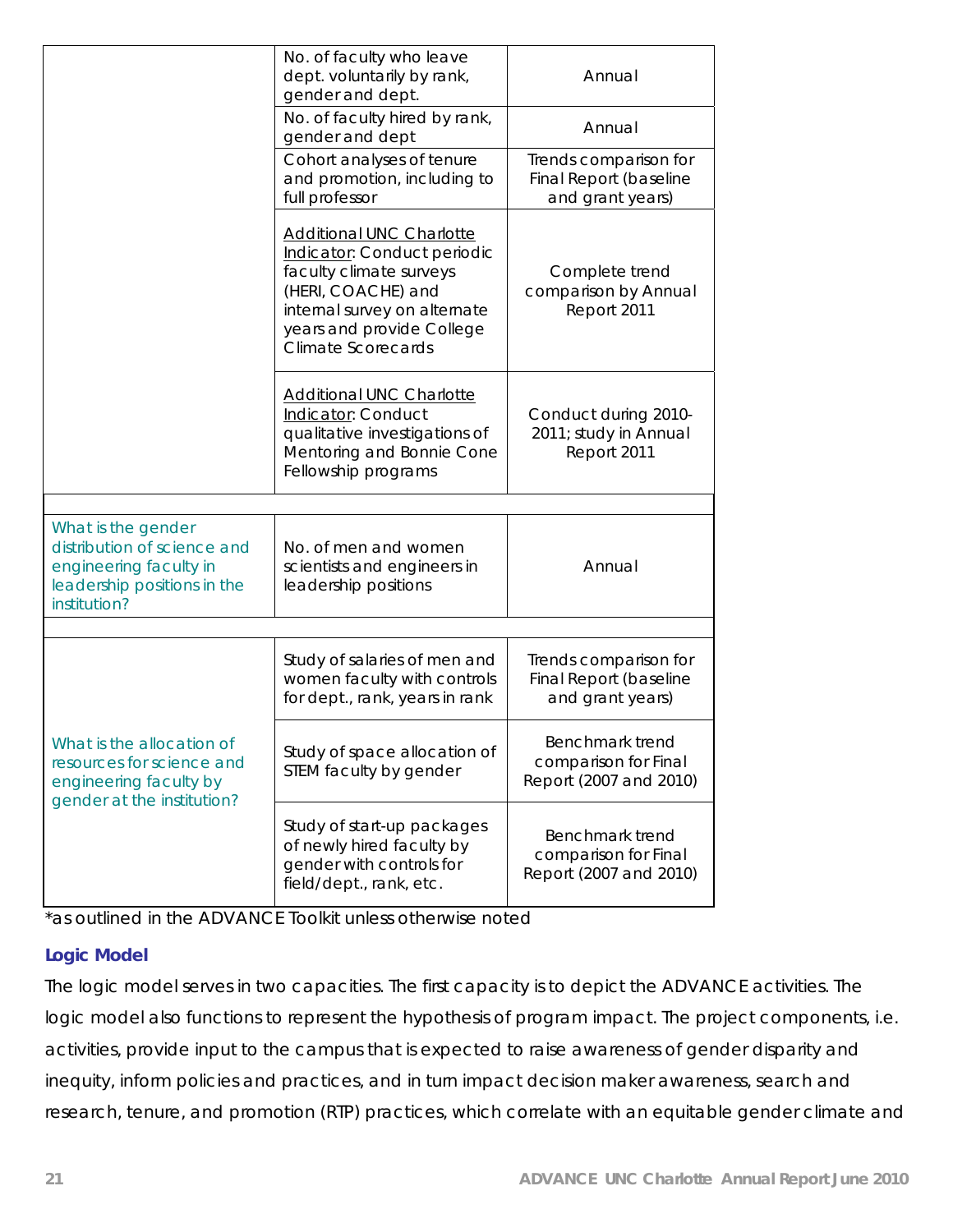conditions. These elements influence female STEM faculty productivity and advancement, RPT and advancement into leadership. There is reciprocal impact between female faculty productivity and advancement and climate. The current logic model employed by ADVANCE UNC Charlotte is provided in Appendix A.

### **Formative Evaluation**

The PET will continue conducting formative evaluation for all project components and will maintain the evaluation of the standard NSF indicator data along with patterns of STEM faculty by gender and rank for salary equity and climate. As noted by the site visit report, the following project components will begin formative evaluation as well as summative evaluation:

UNC Charlotte Leadership Program- Although the individual leadership workshops have been formatively evaluated, a summative evaluation is underway for presentation in the final report 2011. Preliminary results will be presented in the 2010 annual report, which will include a comparison of summative workshop evaluation, career progress of past participants, and a long term plan for comprehensive program impact. Primary questions guiding the evaluation are: did participants find the workshops helpful, and if so, how?; did participants move into administrative leadership roles? Mid-career Mentoring Program- The new faculty mentoring program has been well received and a similar evaluation plan is underway for the arm of the program targeting associate faculty. Formative evaluation of the mid-career mentoring program will include surveys of participants. Summative evaluation will include qualitative study of participants' job satisfaction, promotion and perception of climate to the overall campus response. Key questions guiding the evaluation will be: does the program provide useful career guidance to participants?; does the program enhance the academic climate for participants?; and are participants more satisfied with their career and the campus climate than nonparticipants?

## **Evaluation Dissemination**

The PET will collaborate closely with the newly appointed Program Communications Director in efforts to effectively communicate ADVANCE progress to the campus community and constituents. As a summative report, the PET is in the process of designing a project and institutional scorecard to indicate progress towards goals. The primary indicators of the project will be graphically depicted and streamlined for ease in dissemination across audiences. An institutional scorecard will be made available to department chairs and college deans. PET anticipates developing additional departmental scorecards as campus wide climate surveys are routinely implemented. We recommend these scorecards for use in departmental and unit strategic planning and internal evaluations. In addition to the institutional scorecard, which is presented here in the 2010 annual report, and the departmental/unit scorecards for 2011, the PET will manage all ADVANCE component evaluations and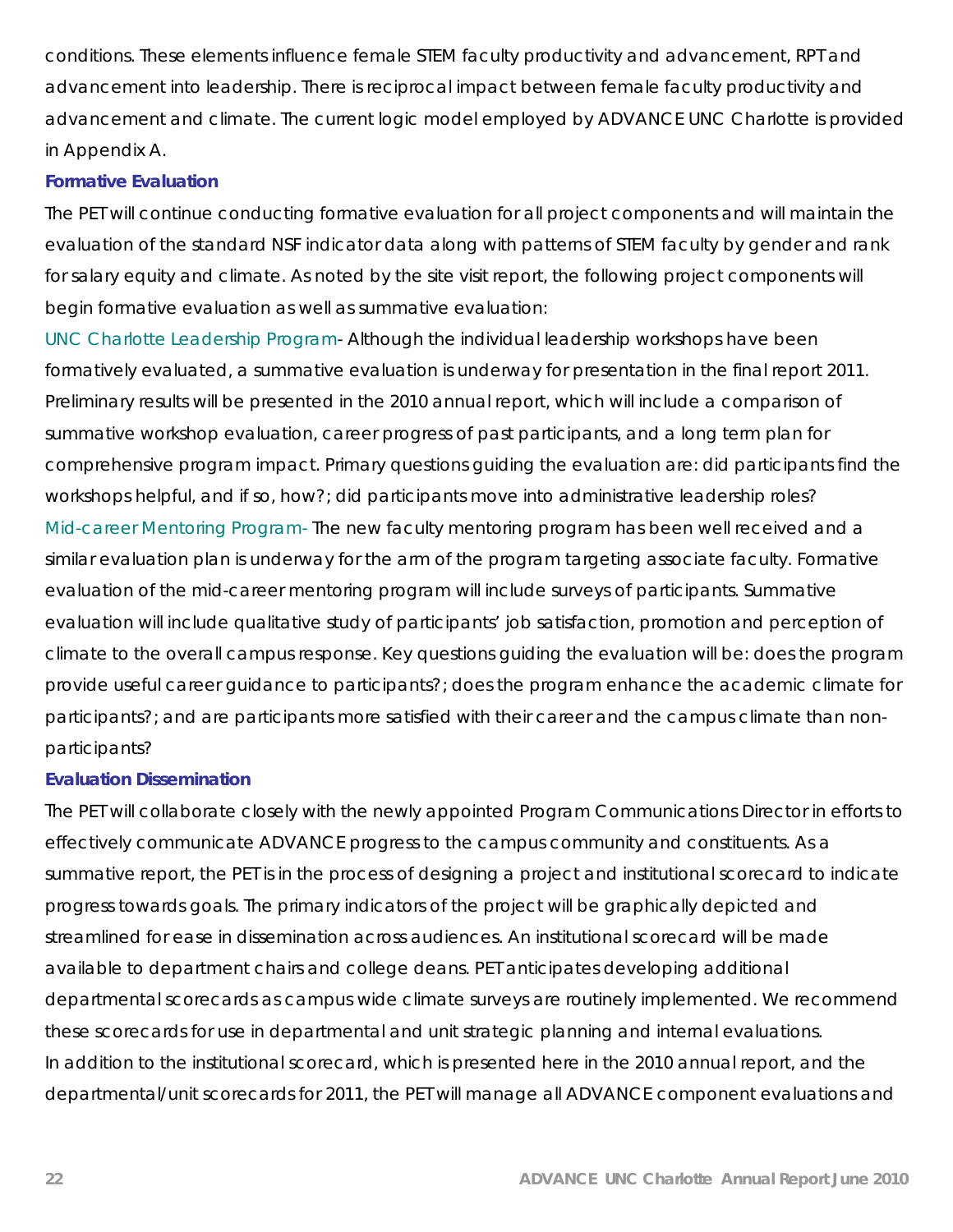communicate all findings to the project leadership. Communications to the campus and additional constituents will be made in collaboration with the Program Communications Director.

# **Summary of Evidence**

The NSF site visit report from spring 2009 noted a lack of in-depth presentation and discussion of short term progress indicators and the 2008 NSF indicator data. However, the report also notes that the formative evaluation is exemplary, and that the program evaluation is progressing appropriately. To address concerns regarding short-term progress indicators, a benchmark scorecard is in development for the final report of 2011that will display program impact, campus wide gains, and projected overall impact to the university diversity equity initiatives. PET will communicate the annual report and significant evaluation results to the campus community in conjunction with dissemination plans established by the newly appointed Program Communications Director. A summative table of institutional transformation essential indicators, as prescribed by the ADVANCE Toolkit, is presented below (Figure 2). The most notable trends in gender equity outcomes are:

- The number and percentage of female faculty in STEM disciplines remain low, however, **steady increases of women in STEM tenure track faculty positions are evident**.
- **All promotion and tenure package submissions by STEM women since 2006 have been granted**. It is important to note that while this indicator is a positive trend, actual numbers reflect the low number of women submitting promotion and tenure packets compared to male colleagues. This is due in part to the existing disparity of females in STEM areas across the campus, the low volume of hiring women in STEM, and perhaps to other psycho-social forces such as departmental climate.
- **The number of women in STEM leadership roles across campus has increased steadily since an initial drop following the baseline year**, an encouraging factor that is expected to have widespread and long-term impact on campus gender equity.

# **Challenges and Lessons Learned**

A great challenge to the program has been the transition of ADVANCE office staff. The PET hired new staff in 2009 and continues to focus on strategic tracking of goals. A new Program Communications Director was hired during the Fall 2009 term to compliment the program in the ongoing charge to disseminate results and employ communications to further the work and to raise visibility of the ADVANCE initiatives. A new Administrative Support Associate was hired in the spring of 2010 to serve as a full time project coordinator. Staff communications have been restructured to encompass use of a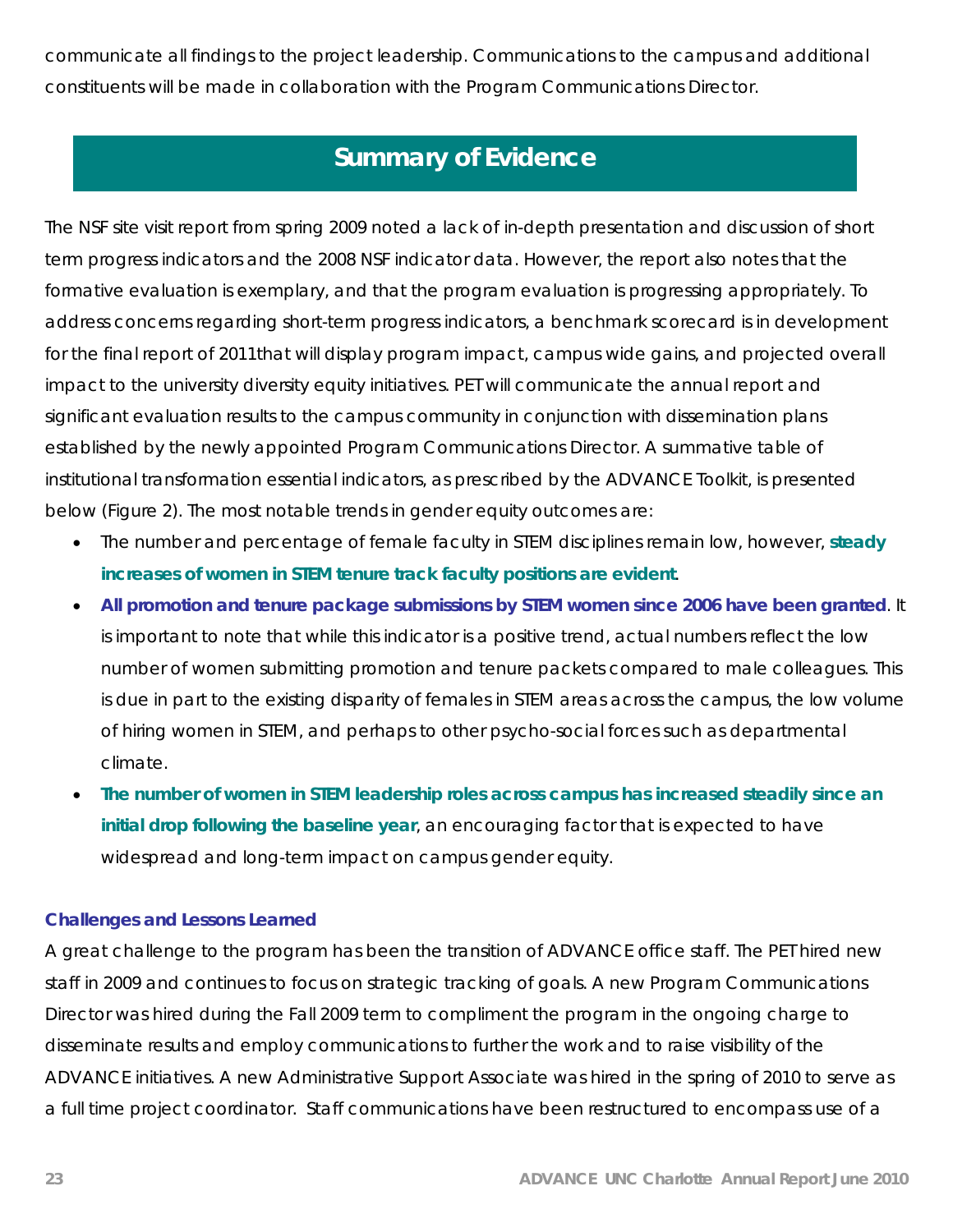functional and secure data and information repository. Regular staff meetings are in place and are proving to be instrumental in streamlining program administration. The A TEAM steering committee has served as a guide for project initiatives.

| Institutional Transformation Essential Research Questions and Indicators*                                                  |                                                                                                                                                                                                                                                                                                                                                                    |                                                                                                      |                                                                                                       |                                                                                                       |                                                                                                                                                                                                                                                                                                                                                                        |
|----------------------------------------------------------------------------------------------------------------------------|--------------------------------------------------------------------------------------------------------------------------------------------------------------------------------------------------------------------------------------------------------------------------------------------------------------------------------------------------------------------|------------------------------------------------------------------------------------------------------|-------------------------------------------------------------------------------------------------------|-------------------------------------------------------------------------------------------------------|------------------------------------------------------------------------------------------------------------------------------------------------------------------------------------------------------------------------------------------------------------------------------------------------------------------------------------------------------------------------|
|                                                                                                                            |                                                                                                                                                                                                                                                                                                                                                                    |                                                                                                      | <b>Indicators</b>                                                                                     |                                                                                                       |                                                                                                                                                                                                                                                                                                                                                                        |
| <b>Research Questions</b>                                                                                                  | 2004 baseline                                                                                                                                                                                                                                                                                                                                                      | 2005-06                                                                                              | 2006-07                                                                                               | 2007-08                                                                                               | 2008-09                                                                                                                                                                                                                                                                                                                                                                |
| What is the distribution of<br>science and engineering<br>faculty by gender, rank and<br>department?                       | 14% of Tenure<br><b>Track STEM</b><br>Faculty are<br>women; (188<br>Men, 31<br>Women)                                                                                                                                                                                                                                                                              | 16% of Tenure<br><b>Track STEM</b><br>Faculty are<br>women; (192<br>Men, 38<br>Women)                | 18% of Tenure<br><b>Track STEM</b><br>Faculty are<br>women; (194<br>Men, 42<br>Women)                 | 20% of Tenure<br>Track STEM<br>Faculty are<br>women; (187<br>Men, 46<br>Women)                        | 20% of Tenure<br><b>Track STEM Faculty</b><br>are women; (216<br>Men, 53 Women)                                                                                                                                                                                                                                                                                        |
| What are the outcomes of<br>institutional processes of<br>recruitment advancement for<br>men and women?                    | 22% (2 out of 9)<br>of STEM Tenure<br>packet<br>submissions from<br>women: 50%<br>women<br>promoted                                                                                                                                                                                                                                                                | 40% (4 out of<br>10) of STEM<br>Tenure packet<br>submissions<br>from women;<br>75% women<br>promoted | 19% (3 out of<br>16) of STEM<br>Tenure packet<br>submissions<br>from women;<br>100% women<br>promoted | 25% (3 out of 12)<br>of STEM Tenure<br>packet<br>submissions from<br>women; 100%<br>women<br>promoted | 25% (4 out of 16)<br>of STEM Tenure<br>packet<br>submissions from<br>women; 100%<br>women promoted                                                                                                                                                                                                                                                                     |
|                                                                                                                            | 28% (4 out of 14)<br>of STEM faculty<br>promotions<br>were women;<br>75% women<br>promoted                                                                                                                                                                                                                                                                         | 28% (4 out of<br>14) of STEM<br>faculty<br>promotions<br>were women;<br>75% women<br>promoted        | 25% (4 out of<br>16) of STEM<br>faculty<br>promotions<br>were women;<br>100% women<br>promoted        | 15% (2 out of 13)<br>of STEM faculty<br>promotions<br>were women:<br>100% women<br>promoted           | 46% (6 out of 13)<br>of STEM faculty<br>promotions were<br>women: 100%<br>women promoted                                                                                                                                                                                                                                                                               |
|                                                                                                                            | Women<br>associate<br>professors hired<br>at assistant and<br>associate level:<br>years in rank<br>range between<br>1 and $18;0$<br>years most<br>frequent and an<br>average of 5.6.<br>Men associate<br>professors hired<br>at assistant and<br>associate level:<br>years in rank<br>range between<br>2-31, with 2<br>years most<br>frequent and<br>average 8.75. |                                                                                                      |                                                                                                       |                                                                                                       | Women associate<br>professors hired at<br>assistant and<br>associate level:<br>years in rank<br>range between 1<br>and 25; 2 years<br>most frequent and<br>an average of<br>5.39. Men<br>associate<br>professors hired at<br>assistant and<br>associate level:<br>years in rank<br>range between 0-<br>31, with 2 years<br>most frequent and<br>an average of<br>6.89. |
|                                                                                                                            | 0 women, 6<br>men voluntarily<br>left STEM                                                                                                                                                                                                                                                                                                                         | 0 women, 6<br>men<br>voluntarily left<br>STEM                                                        | 1 woman, 4<br>men voluntarily<br>left STEM                                                            | 2 women, 6<br>men voluntarily<br>left STEM                                                            | 1 woman, 3 men<br>voluntarily left<br>STEM                                                                                                                                                                                                                                                                                                                             |
|                                                                                                                            | 44% (7 out of 16)<br>STEM new hires<br>were women                                                                                                                                                                                                                                                                                                                  | 27% (6 out of<br>22) STEM new<br>hires were<br>women                                                 | 24% (5 out of<br>21) STEM new<br>hires were<br>women                                                  | 31% (8 out of 26)<br>STEM new hires<br>were women                                                     | 36% (5 out of 14)<br>STEM new hires<br>were women                                                                                                                                                                                                                                                                                                                      |
| What is the gender<br>distribution of science and<br>engineering faculty in<br>leadership positions in the<br>institution? | 35% of women<br>in university<br>leadership roles                                                                                                                                                                                                                                                                                                                  | 28% of women<br>in university<br>leadership<br>roles                                                 | 28% of women<br>in university<br>leadership<br>roles                                                  | 30% of women<br>in university<br>leadership roles                                                     | 35% of women in<br>university<br>leadership roles                                                                                                                                                                                                                                                                                                                      |

|  | Figure 2. Institutional Transformation Essential Indicators Summation Baseline to 2009 |  |  |  |
|--|----------------------------------------------------------------------------------------|--|--|--|
|  |                                                                                        |  |  |  |
|  |                                                                                        |  |  |  |
|  |                                                                                        |  |  |  |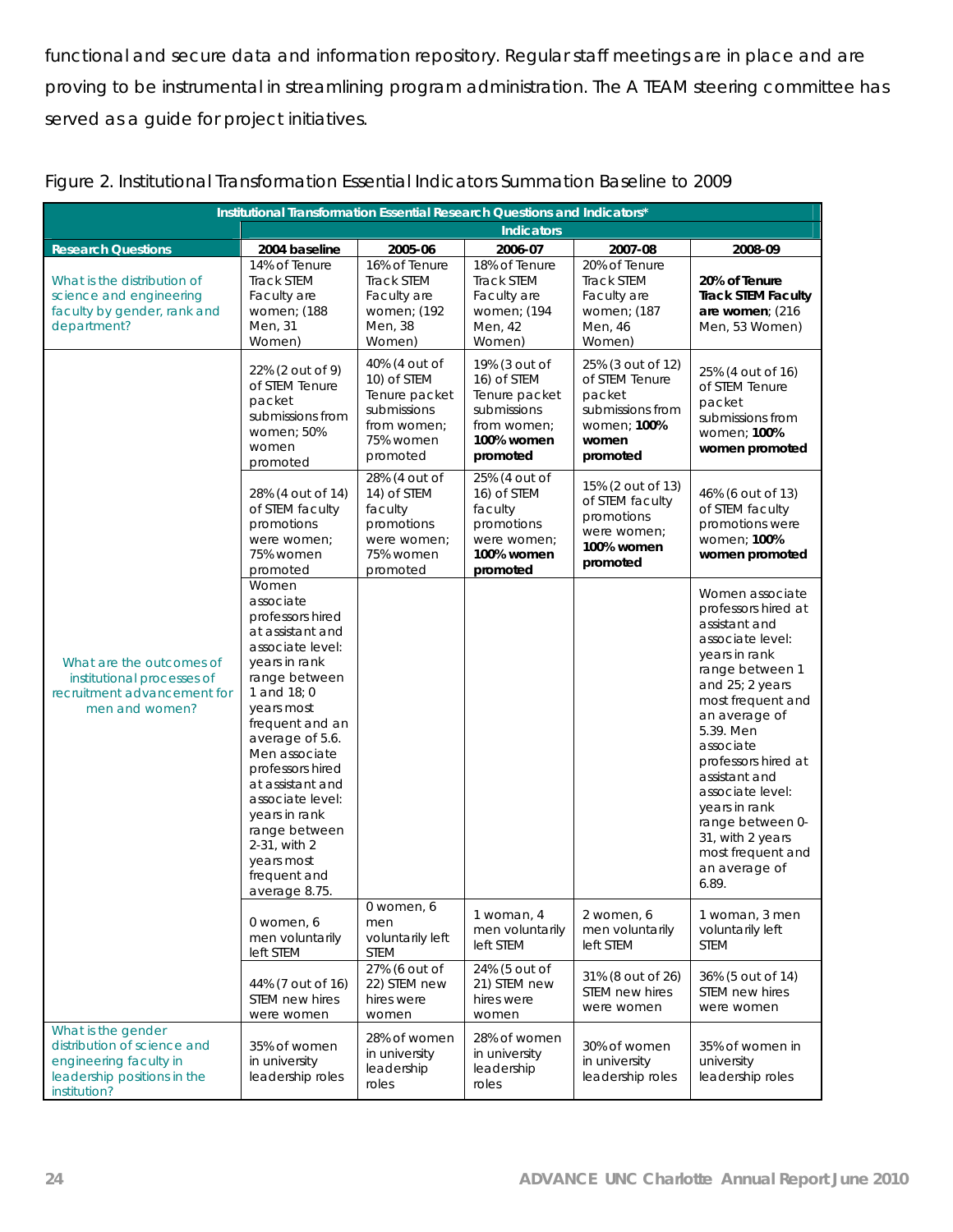# **Future Directions**

A **climate survey** has been designed to specifically address the campus needs, and fit into a routine cycle of implementation that compliments the university participation in HERI and COACHE faculty surveys. The internal customized survey has been implemented campus wide during the Spring semester. Having an internal climate survey that is offered on an annual basis will enable the university to continuously monitor key indicators of campus equity and satisfaction with consistency. 2010 will be the first year of customized climate data collection, with the university faculty having participated in the two aforementioned external climate surveys. The survey has been designed to measure the attitudes of tenure track faculty regarding campus climate, job satisfaction, campus and community, mentoring, students, teaching and evaluation of department chairs. The results will be distributed during the Fall 2010 term to the Provost and then on to the College Deans, in the form of a diversity climate scorecard, designed to align with the Colleges' diversity strategic plans.

A **faculty recruitment study** has begun to measure the presence of diversity language in recruitment ads, the diversity of candidate pools, the diversity of candidate finalists, and the diversity of newly hired faculty. The study will examine any disparities in STEM and non-STEM disciplines and present recommendations regarding recruitment training and practices among Academic Affairs. The full study results will be available in Fall of 2010 as an internal report and supplement to the 2011 annual report to the NSF.

A **comprehensive salary equity study** will be repeated in 2010 to determine the status of gender salary equity among STEM faculty. This report is expected to provide a benchmark for continued campus engagement in gender equity initiatives beyond the lifecycle of the Institutional Transformation Award. **Conclusions** 

While positive indicators of movement exist in the direction of advancing women in STEM faculty positions and leadership roles, parity remains a challenge. The gains made are notable, and must continue if gender parity is to be achieved. The ADVANCE initiative is a strong step forward in the university's focus toward gender equity. The momentum gained by the efforts made during the past four years of the initiative must continue beyond the grant lifecycle if the university is to see the continued upward trends in gender equity among STEM discipline faculty. A continuous focus toward gender equity requires institutionalization of the policy recommendations, continued review of policies, and formalized partnerships to ensure that equity indicators continue to be monitored and reported to the campus leadership, in a form that will allow action to occur.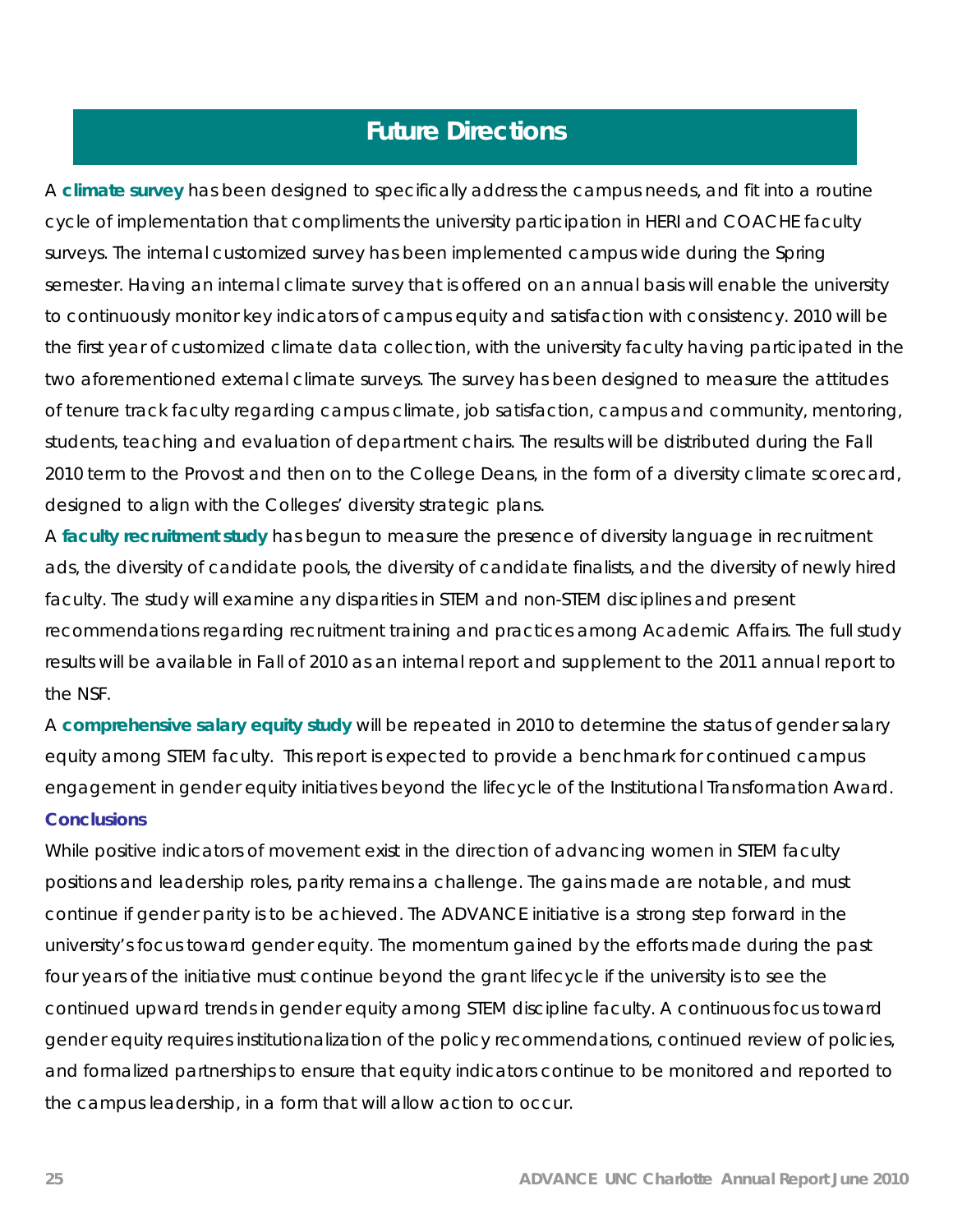# **Reference**

 Stufflebeam, D.L. (2000). The CIPP model for evaluation. In D.L. Stufflebeam, G. F. Madaus, & T. Kellaghan, (Eds.), *Evaluation models* (2ed.).

(Chapter 16). Boston: Kluwer Academic Publishers.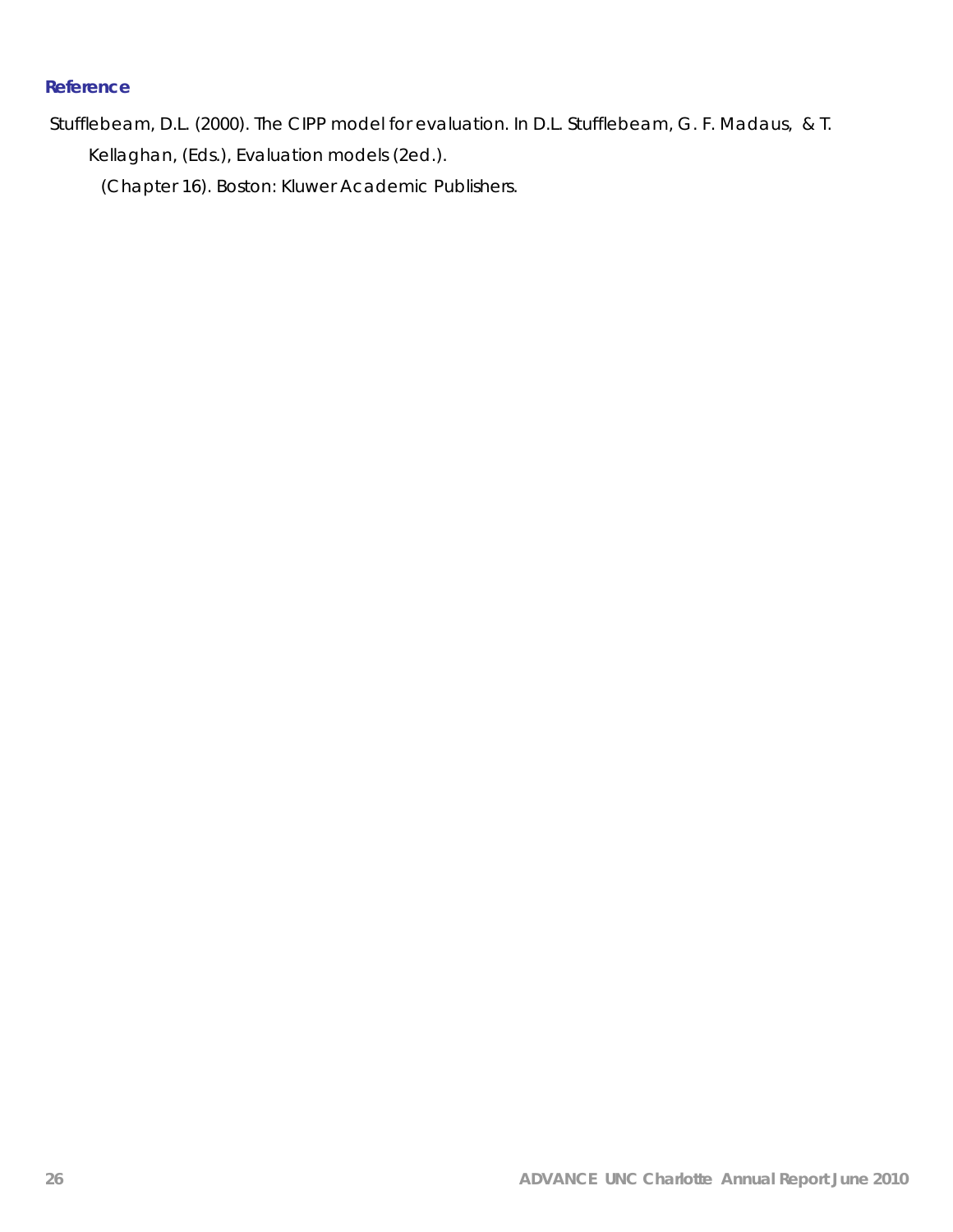# **Appendices**

# **Appendix A. Logic Model**

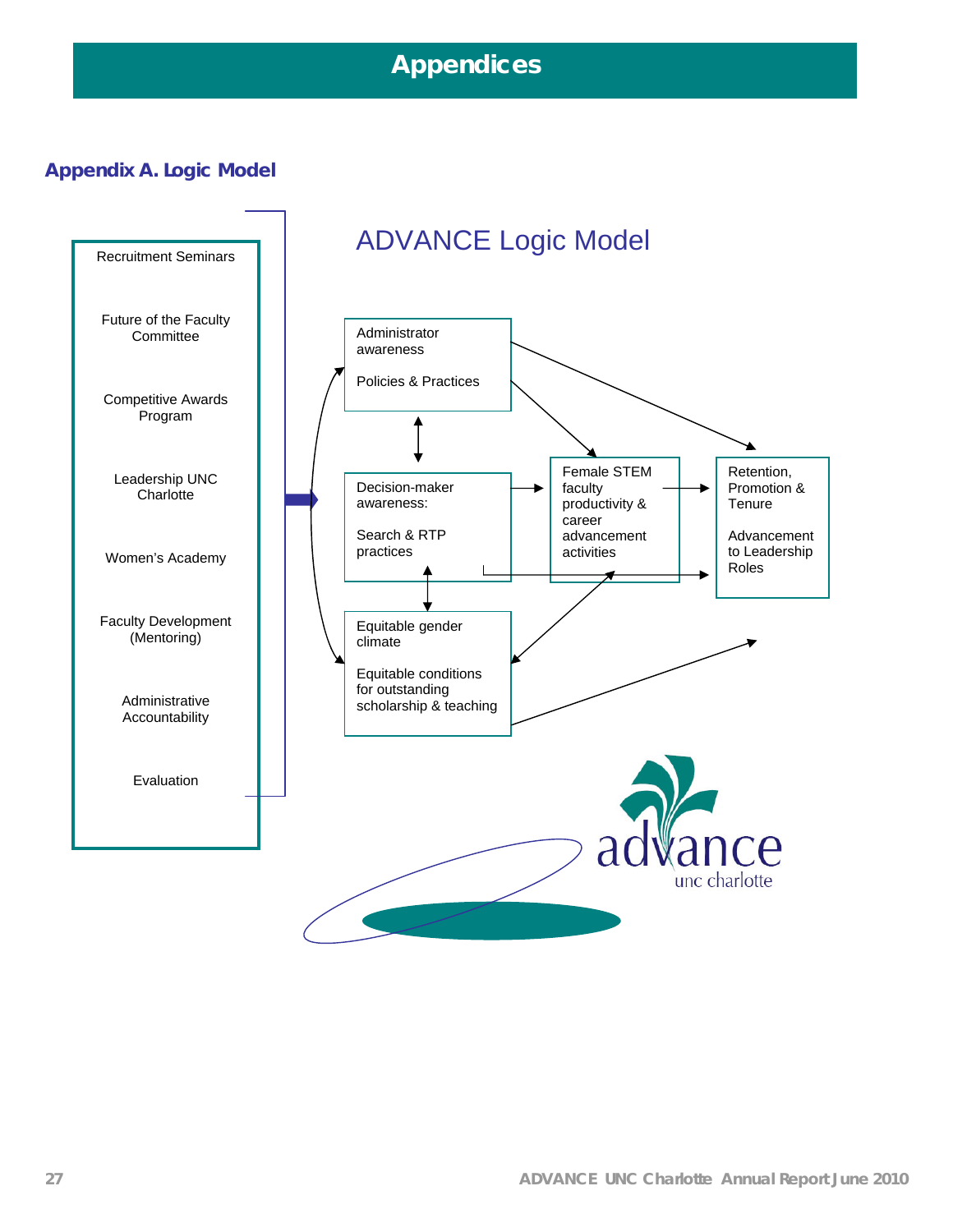# **Appendix B: Toolkit Tables**

**Data Collection Methodology:** The data used for the evaluation of the position of women in STEM and SBS fields for the annual report was collected in the beginning of September 2009. The period of time the charts for the annual report cover are for the 2008-2009 academic year, as this is the most currently available data. All of the appropriate faculty are included in the charts except for those hired after January 2009. Only six individuals were hired after this data collection. The faculty who retired at the end of the 2008-2009 school year were included in the total number of faculty since they were still part of the departments and did represent the gender makeup of the department during the 2008-2009 academic year. At UNC Charlotte, Geography and Earth Science is one department, so these are included as a STEM field.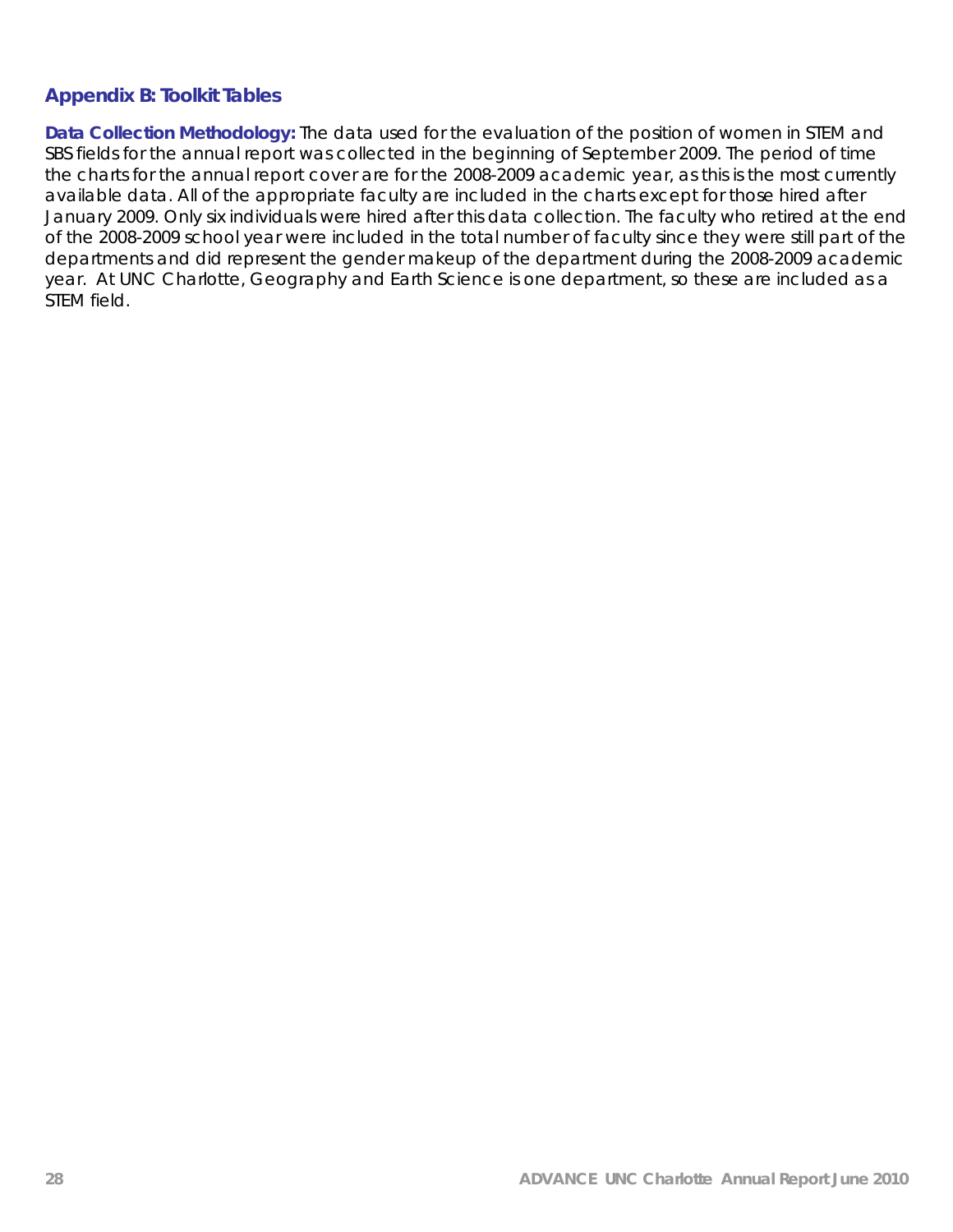**Table 1** displays the numbers and percentages of women tenured and tenure track faculty in STEM departments during the academic year 2008-2009 (the most current data available). This table shows that 20% of STEM tenured and tenure track faculty are women, which represents a slow yet steady increase since baseline year of 2004, where 14% were women. The numbers of women in STEM tenured and tenure track faculty positions remains disparate to men in comparable positions. Computer Sciences and Geography and Earth Science are leading the STEM disciplines in their percentages of women faculty, as a result of recent hiring efforts. Parity has been reached between women and men faculty in most of the SBS disciplines. However, a disparity of women exists in Economics and a disparity of men exists in Anthropology and Psychology.

#### **Table 1. UNC Charlotte, Number and Percent of Women Tenured and Tenure Track Faculty in Science and Engineering by Rank and Department. 2008-2009**

|                                   | <b>Females</b> |                  |                  |                         | <b>Males</b>     |                  |             | <b>Percent Women</b> |                  |  |
|-----------------------------------|----------------|------------------|------------------|-------------------------|------------------|------------------|-------------|----------------------|------------------|--|
|                                   | Full           | <b>Associate</b> | <b>Assistant</b> | Full                    | <b>Associate</b> | <b>Assistant</b> | <b>Full</b> | <b>Associate</b>     | <b>Assistant</b> |  |
| <b>STEM SCIENCE</b>               |                |                  |                  |                         |                  |                  |             |                      |                  |  |
| <b>Engineering</b>                | $\mathbf{2}$   | 4                | 6                | 20                      | 37               | 23               | 9.09%       | 9.76%                | 20.69%           |  |
| Engineering                       | 0              | 1                | 0                | $\mathbf 0$             | $\mathbf 0$      | $\overline{c}$   | 0.00%       | 100.00%              | 0.00%            |  |
| Civil Engineering                 | 0              | 1                | 1                | 4                       | 9                | $\overline{c}$   | 0.00%       | 10.00%               | 33.33%           |  |
| Electrical and Comp.              | 0              | $\pmb{0}$        | $\mathbf{1}$     | 8                       | 11               | 5                | 0.00%       | 0.00%                | 16.67%           |  |
| <b>Engineering Technology</b>     | 1              | $\overline{c}$   | 1                | 3                       | $\overline{7}$   | 6                | 25.00%      | 22.22%               | 14.29%           |  |
| <b>Mechanical Engineering</b>     | $\mathbf 1$    | $\mathbf 0$      | 3                | 5                       | 10               | 8                | 16.67%      | 0.00%                | 27.27%           |  |
| <b>Physical Sciences</b>          | 1              | 4                | $\mathbf 2$      | 10                      | 13               | 3                | 9.09%       | 23.53%               | 40.00%           |  |
| Chemistry                         | 1              | $\overline{c}$   | 1                | 5                       | $\overline{4}$   | 1                | 16.67%      | 33.33%               | 50.00%           |  |
| Physics and Optical Science       | 0              | $\overline{c}$   | 1                | 5                       | 9                | $\overline{c}$   | 0.00%       | 18.18%               | 25.00%           |  |
| <b>Mathematics and Statistics</b> | 1              | $\mathbf{2}$     | 3                | 22                      | 10               | 12               | 4.35%       | 16.67%               | 20.00%           |  |
| <b>Computer Sciences</b>          | 1              | 1                | 7                | $\overline{\mathbf{r}}$ | 10               | 11               | 12.50%      | 9.09%                | 38.89%           |  |
| <b>Computer Science</b>           | 1              | 0                | 5                | 5                       | 5                | 6                | 16.67%      | 0.00%                | 45.45%           |  |

 **29 ADVANCEADVANCE UNC Charlotte Annual Report June 2010**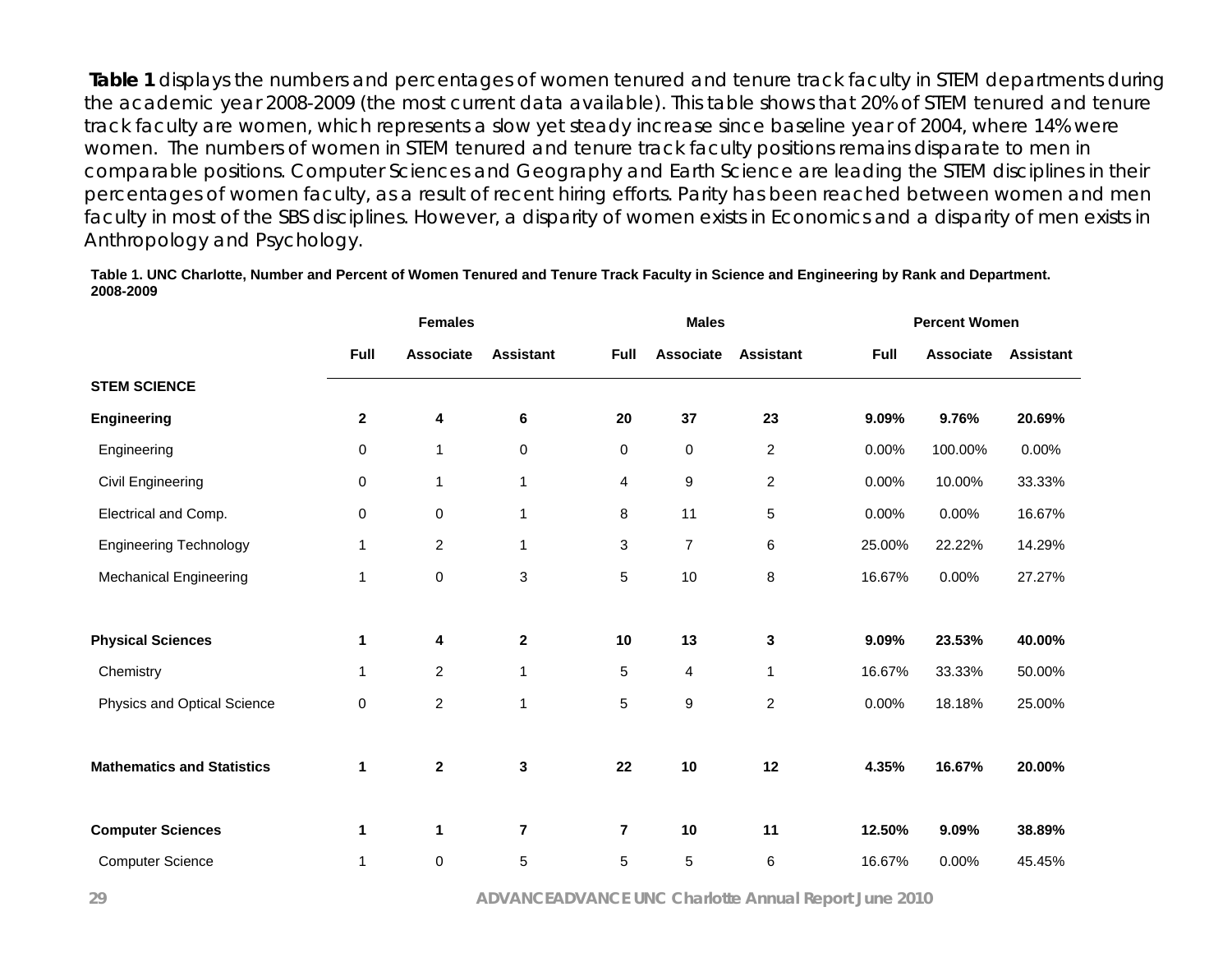| Software and Information Systems                   | 0              | 1                         | $\overline{c}$  |                 | $\overline{c}$            | 5                       | 5               |     | 0.00%  | 16.67%  | 28.57% |
|----------------------------------------------------|----------------|---------------------------|-----------------|-----------------|---------------------------|-------------------------|-----------------|-----|--------|---------|--------|
|                                                    |                |                           |                 |                 |                           |                         |                 |     |        |         |        |
| <b>Life Sciences</b>                               | 1              | 9                         | $\mathbf{2}$    |                 | 11                        | $\mathbf{3}$            | 8               |     | 8.33%  | 75.00%  | 20.00% |
| Biology                                            | 1              | $\,6$                     | 1               |                 | 10                        | $\overline{2}$          | 5               |     | 9.09%  | 75.00%  | 16.67% |
| <b>Bioinformatics</b>                              | 0              | $\ensuremath{\mathsf{3}}$ | $\mathbf{1}$    |                 | $\mathbf{1}$              | $\mathbf{1}$            | 3               |     | 0.00%  | 75.00%  | 25.00% |
|                                                    |                |                           |                 |                 |                           |                         |                 |     |        |         |        |
| <b>Geography and Earth Science</b>                 | $\bf{0}$       | 3                         | 4               |                 | 6                         | $\overline{\mathbf{r}}$ | $\sqrt{5}$      |     | 0.00%  | 30.00%  | 44.44% |
| <b>TOTAL</b>                                       | 6              | $\overline{23}$           | $\overline{24}$ | $\overline{53}$ | 76                        | $\overline{80}$         | 62              | 218 | 7.32%  | 22.33%  | 27.91% |
|                                                    |                |                           |                 |                 |                           |                         |                 |     |        |         |        |
| <b>SBS Psychology and Social</b><br><b>Science</b> |                |                           |                 |                 |                           |                         |                 |     |        |         |        |
| Psychology                                         | $\mathbf 1$    | 8                         | 4               |                 | $\overline{7}$            | $10$                    | $\mathbf{1}$    |     | 12.50% | 44.44%  | 80.00% |
| <b>Social Sciences</b>                             | 8              | 15                        | 11              |                 | 25                        | 15                      | 11              |     | 24.24% | 50.00%  | 50.00% |
| <b>Criminal Justice</b>                            | 1              | $\mathbf{3}$              | $\overline{a}$  |                 | $\ensuremath{\mathsf{3}}$ | $\overline{2}$          | $\overline{c}$  |     | 25.00% | 60.00%  | 50.00% |
| Economics                                          | 1              | 2                         | $\mathbf{1}$    |                 | 9                         | 4                       | $\overline{2}$  |     | 10.00% | 33.33%  | 33.33% |
| <b>Political Science</b>                           | $\overline{a}$ | 4                         | 3               |                 | 8                         | $\overline{7}$          | 3               |     | 20.00% | 36.36%  | 50.00% |
| Sociology                                          | 3              | 3                         | 3               |                 | $\ensuremath{\mathsf{3}}$ | $\overline{2}$          | 3               |     | 50.00% | 60.00%  | 50.00% |
| Anthropology                                       | $\mathbf{1}$   | $\ensuremath{\mathsf{3}}$ | $\overline{a}$  |                 | $\overline{c}$            | $\pmb{0}$               | $\mathbf{1}$    |     | 33.33% | 100.00% | 66.67% |
|                                                    |                |                           |                 |                 |                           |                         |                 |     |        |         |        |
| <b>TOTAL</b>                                       | 9              | 23                        | 15              |                 | 32                        | 25                      | $\overline{12}$ |     | 21.95% | 47.92%  | 55.56% |

**Table 2** reflects the faculty gender composition for the baseline academic year of 2004-2005, prior to the start of the ADVANCE initiative. This data reveals the preponderance of women in non-tenure track faculty positions in STEM and SBS disciplines. The baseline data will be compared to the comparable data during the final year of the grant as a measure of trends during the project initiative.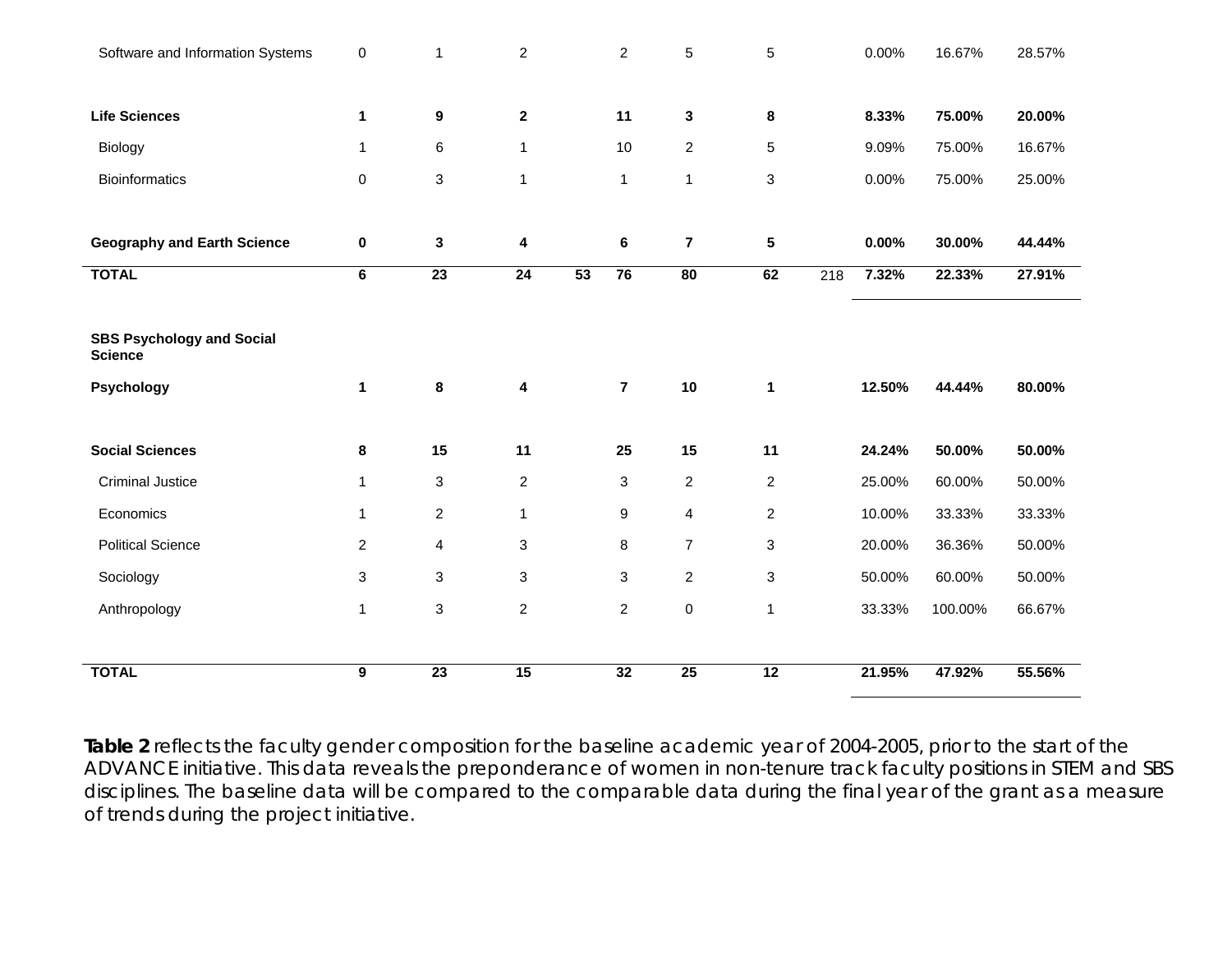# **Table 2. Fall 2004 STEM and SBS Departmental Faculty Gender Composition**

|                                   |                 | <b>Tenured and Tenure Track</b> |         |                         |                | Non-Tenure Track | Non-Tenure<br>Track as % of |
|-----------------------------------|-----------------|---------------------------------|---------|-------------------------|----------------|------------------|-----------------------------|
|                                   | <b>All</b>      | Women                           | % Women | All                     | Women          | % Women          | All Women                   |
| <b>ENGINEERING</b>                | $\overline{76}$ | 8                               | 10.54%  | 8                       | $\mathbf{1}$   | 12.50%           | 11.10%                      |
| Engineering                       | 2               | $\mathbf 0$                     | 0.00%   | $\mathbf{1}$            | $\Omega$       | 0.00%            | 0.00%                       |
| <b>Engineering Technology</b>     | 19              | $\overline{2}$                  | 10.53%  | $\overline{2}$          | $\mathbf 0$    | 0.00%            | 0.00%                       |
| Electrical and Comp. Engineer     | 21              | $\mathbf{1}$                    | 4.76%   | $\mathbf 0$             | $\Omega$       | 0.00%            | 0.00%                       |
| <b>Mechanical Engineering</b>     | $\overline{21}$ | $\overline{4}$                  | 19.05%  | $\overline{5}$          | $\mathbf{1}$   | 20.00%           | 20.00%                      |
| <b>Civil Engineering</b>          | 13              | $\mathbf{1}$                    | 7.69%   | $\Omega$                | $\Omega$       | 0.00%            | 0.00%                       |
| PHYSICAL SCIENCES                 | 33              | 7                               | 21.21%  | 5                       | $\mathbf 2$    | 40.00%           | 22.22%                      |
| Chemistry                         | $\overline{17}$ | $\overline{4}$                  | 23.53%  | $\overline{5}$          | $\overline{2}$ | 40.00%           | 33.33%                      |
| Physics and Optical Science       | 16              | 3                               | 18.75%  | $\mathbf 0$             | $\mathbf 0$    | 0.00%            | 0.00%                       |
| <b>EARTH SCIENCE</b>              | 19              | $\mathbf{1}$                    | 5.26%   | 6                       | 3              | 50.00%           | 75.00%                      |
| Geography and Earth Science       | 19              | $\mathbf{1}$                    | 5.26%   | 6                       | 3              | 50.00%           | 75.00%                      |
| <b>MATHEMATICS AND STATISTICS</b> | 41              | 6                               | 14.63%  | 8                       | 6              | 75.00%           | 50.00%                      |
| <b>COMPUTER SCIENCES</b>          | 28              | 4                               | 14.29%  | 8                       | $\mathbf{2}$   | 25.00%           | 33.33%                      |
| <b>Computer Science</b>           | 18              | 3                               | 16.67%  | $\overline{7}$          | 2              | 28.57%           | 40.00%                      |
| Software & Information            | 10              | $\mathbf{1}$                    | 10.00%  | $\mathbf{1}$            | 0              | 0.00%            | 0.00%                       |
| <b>LIFE SCIENCES</b>              | 22              | 5                               | 22.73%  | $\overline{\mathbf{r}}$ | 5              | 71.43%           | 50.00%                      |
| Biology                           | 22              | 5                               | 22.73%  | $\overline{7}$          | 5              | 71.43%           | 50.00%                      |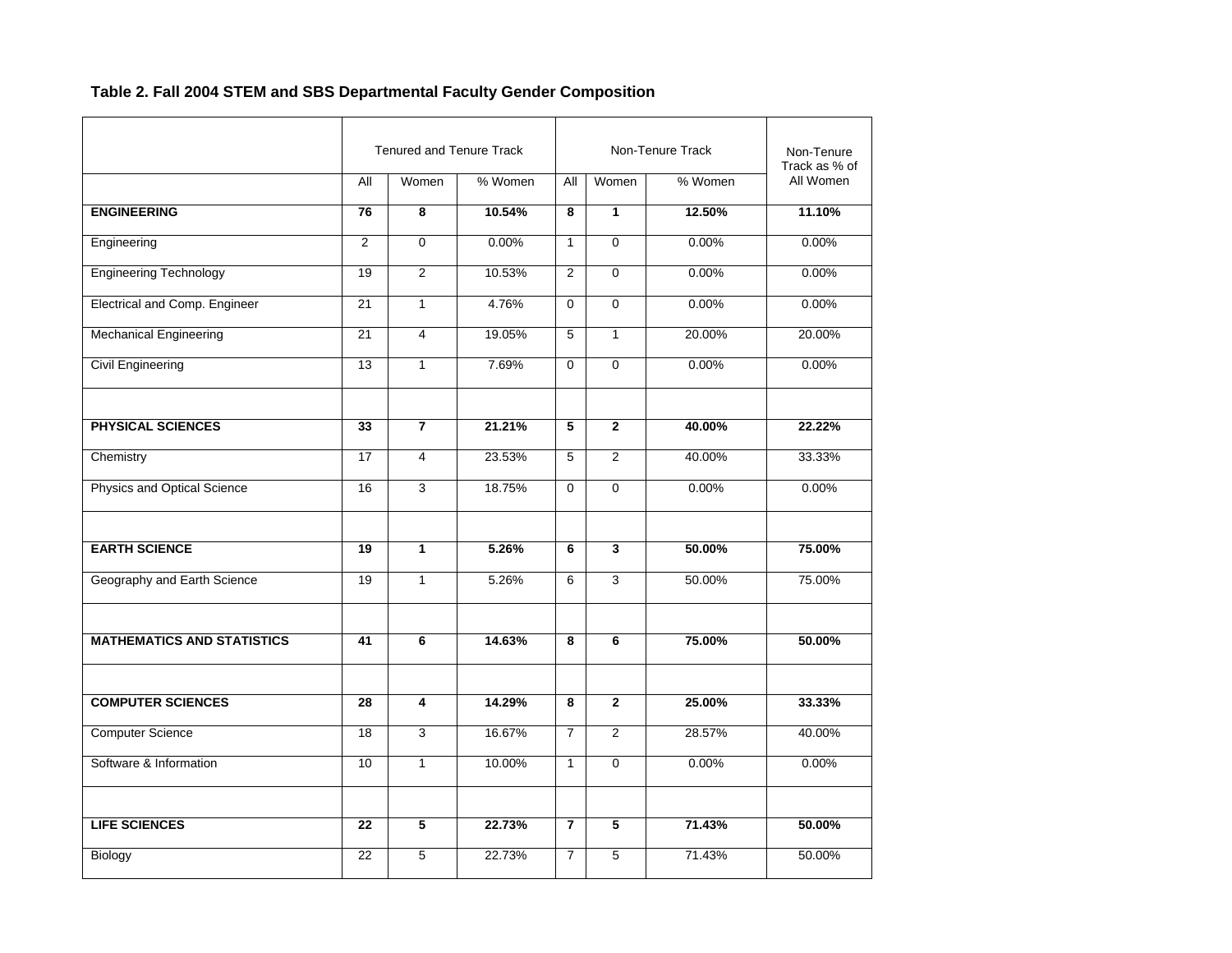| <b>PSYCHOLOGY</b>          | 26 | 9  | 34.62% | 2 | $\overline{2}$ | 100.00%  | 18.18%   |
|----------------------------|----|----|--------|---|----------------|----------|----------|
|                            |    |    |        |   |                |          |          |
| <b>SOCIAL SCIENCES</b>     | 68 | 27 | 39.71% | 9 | 4              | 44.44%   | 12.90%   |
| <b>Criminal Justice</b>    | 9  | 4  | 44.44% | 2 | 2              | 100.00%  | 33.33%   |
| Economics                  | 15 | 3  | 20.00% | 4 |                | 25.00%   | 25.00%   |
| <b>Political Science</b>   | 21 | 6  | 28.57% | 0 | $\Omega$       | $0.00\%$ | $0.00\%$ |
| Sociology and Anthropology | 23 | 14 | 60.87% | 3 |                | 33.33%   | 6.67%    |

**Tables 3, 4a** and **4b** show the tenure review outcomes by gender from the 2005-06 academic year to the 2008-09 academic year. In STEM disciplines, men are applying for early tenure more often than women. The number of women in STEM applying to and receiving tenure has remained fairly constant, and low compared to men, whose applications and approvals have increased since 2005. **Table 4a** displays the promotion to associate level review outcomes by gender from the 2005-06 academic year to the 2008-09 academic year. Women faculty applications for promotion to associate represent only 27% of the total between 2005 and 2009. The gender gap remains in associate level reviews between women and men faculty, however it is a slightly smaller gap than in the overall promotion reviews (as shown in Table 3 above), an indication that women in STEM faculty roles are progressing from assistant to associate levels at a slightly faster rate than they are from associate to full (**Table 4b**). Women faculty applications for promotion to full represent only 30% of the total between 2005 and 2009. Approvals are higher for women than men across both levels of promotion, from assistant to associate and associate to full.

| Table 3: Tenure Review Outcomes by Gender 2005-2009 - STEM Fields |              |     |                |     |              |     |                     |                |  |  |
|-------------------------------------------------------------------|--------------|-----|----------------|-----|--------------|-----|---------------------|----------------|--|--|
|                                                                   | # of Reviews |     | # of Approvals |     | # of Denials |     | <b>Early Tenure</b> |                |  |  |
| <b>Pre-ADVANCE Year: 2005-2006</b>                                | Women        | Men | Women          | Men | Women        | Men | Women               | Men            |  |  |
| Engineering                                                       |              | 3   |                | 3   |              |     |                     | $\overline{0}$ |  |  |
| <b>Physical Sciences</b>                                          |              |     |                |     |              |     |                     |                |  |  |
| Earth Atmospheric, and Ocean Science                              |              | 0   |                |     |              |     |                     | $\Omega$       |  |  |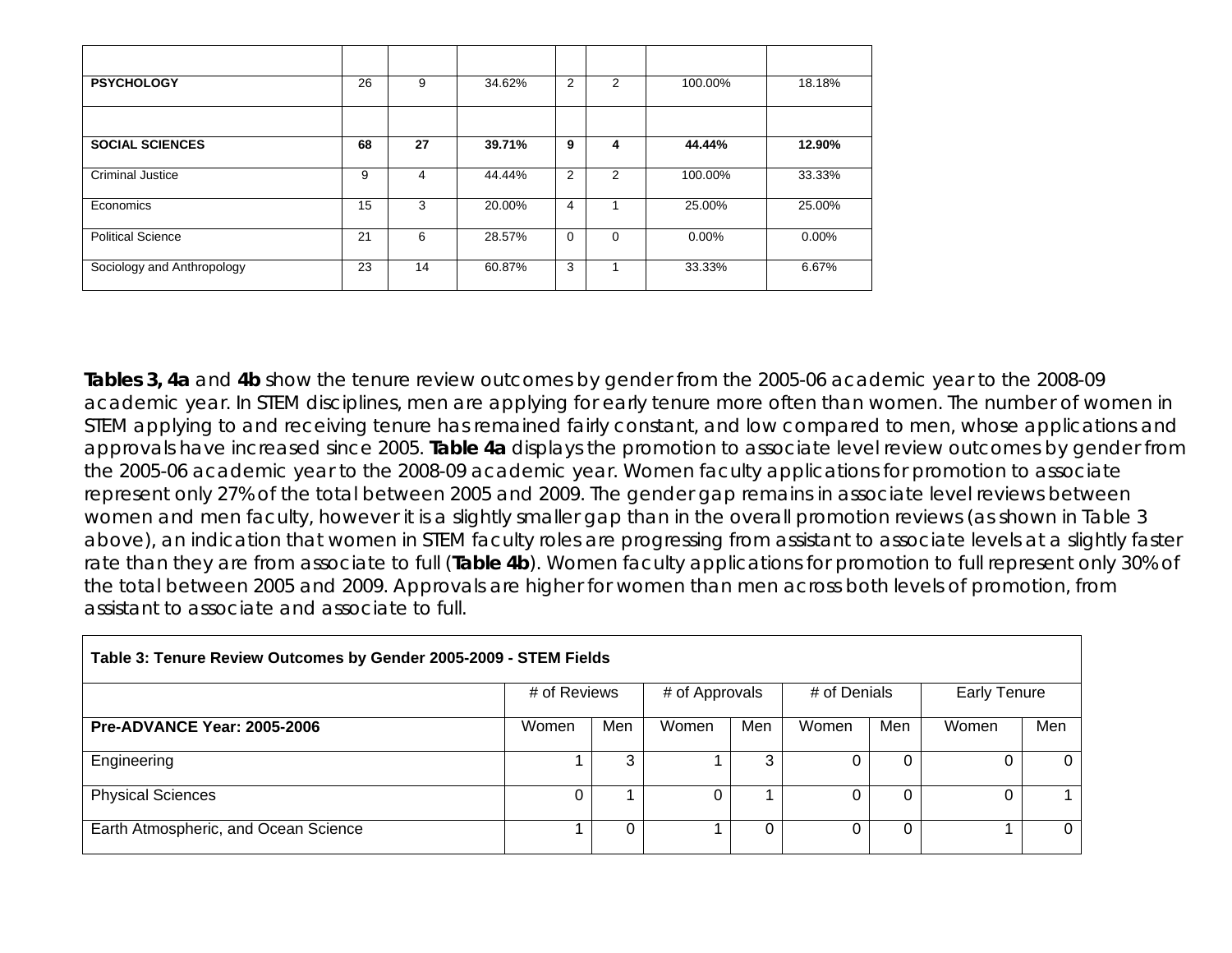| Mathematical and Computer Sciences      | $\overline{2}$ |                         | 1            | 1              |             | 0            | $\Omega$       | 1              |
|-----------------------------------------|----------------|-------------------------|--------------|----------------|-------------|--------------|----------------|----------------|
| <b>Biological/Agricultural Sciences</b> | $\Omega$       | 1                       | $\Omega$     | 1              | $\Omega$    | $\Omega$     | $\Omega$       | $\mathbf 0$    |
| <b>ADVANCE Year 1: 2006-2007</b>        |                |                         |              |                |             |              |                |                |
| Engineering                             | $\mathbf 1$    | 5                       | 1            | 5              | $\Omega$    | $\Omega$     | $\overline{0}$ | 0              |
| <b>Physical Sciences</b>                | $\mathbf 1$    | 1                       | 1            | 1              | $\Omega$    | $\Omega$     | $\mathbf 0$    | $\mathbf 1$    |
| Earth Atmospheric, and Ocean Science    | 0              | $\overline{\omega}$     | $\mathbf 0$  | 3              | $\Omega$    | $\Omega$     | $\Omega$       | $\overline{2}$ |
| Mathematical and Computer Sciences      | 0              | $\overline{\mathbf{4}}$ | $\mathbf 0$  | 3              | $\mathbf 0$ | $\mathbf{1}$ | $\overline{0}$ | $\mathbf 0$    |
| <b>Biological/Agricultural Sciences</b> | $\mathbf 1$    | $\Omega$                | 1            | 0              | $\Omega$    | $\Omega$     | $\Omega$       | $\mathbf 0$    |
| <b>ADVANCE Year 2: 2007-2008</b>        |                |                         |              |                |             |              |                |                |
| Engineering                             | $\mathbf 1$    | 4                       | $\mathbf{1}$ | $\overline{4}$ | $\Omega$    | $\Omega$     | $\overline{1}$ | $\mathbf 0$    |
| <b>Physical Sciences</b>                | 0              | $\overline{2}$          | $\Omega$     | $\overline{2}$ | $\Omega$    | $\Omega$     | $\Omega$       | $\mathbf 1$    |
| Earth Atmospheric, and Ocean Science    | 0              | 0                       | $\mathbf 0$  | $\Omega$       | $\mathbf 0$ | $\mathbf 0$  | $\mathbf 0$    | $\mathbf 0$    |
| Mathematical and Computer Sciences      | 1              | 3                       | $\mathbf 1$  | $\overline{2}$ | $\Omega$    | $\mathbf 1$  | $\overline{0}$ | $\mathbf 0$    |
| <b>Biological/Agricultural Sciences</b> | $\mathbf 1$    | 0                       | $\mathbf{1}$ | 0              | 0           | $\mathbf 0$  | $\Omega$       | $\mathbf 0$    |
| <b>ADVANCE Year 3: 2008-2009</b>        |                |                         |              |                |             |              |                |                |
| Engineering                             | $\mathbf{1}$   | 6                       | 1            | 5              | 0           | $\mathbf 1$  | 0              | $\overline{4}$ |
| <b>Physical Sciences</b>                | $\Omega$       | $\overline{2}$          | $\Omega$     | $\overline{2}$ | $\Omega$    | $\Omega$     | $\Omega$       | $\overline{2}$ |
| Earth Atmospheric, and Ocean Science    | $\mathbf{1}$   | $\overline{0}$          | $\mathbf{1}$ | 0              | $\Omega$    | $\mathbf 0$  | $\Omega$       | $\mathbf 0$    |
| Mathematical and Computer Sciences      | $\mathbf 1$    | 4                       | $\mathbf{1}$ | 3              | 0           | $\mathbf{1}$ | $\Omega$       | $\mathbf 0$    |
| <b>Biological/Agricultural Sciences</b> | 1              | $\Omega$                | 1            | 0              | $\Omega$    | 0            | $\Omega$       | 0              |

| Table 3: Tenure Review Outcomes by Gender 2005-2009 - SBS Fields |                |              |                     |  |  |  |  |  |  |  |  |
|------------------------------------------------------------------|----------------|--------------|---------------------|--|--|--|--|--|--|--|--|
| # of Reviews                                                     | # of Approvals | # of Denials | <b>Early Tenure</b> |  |  |  |  |  |  |  |  |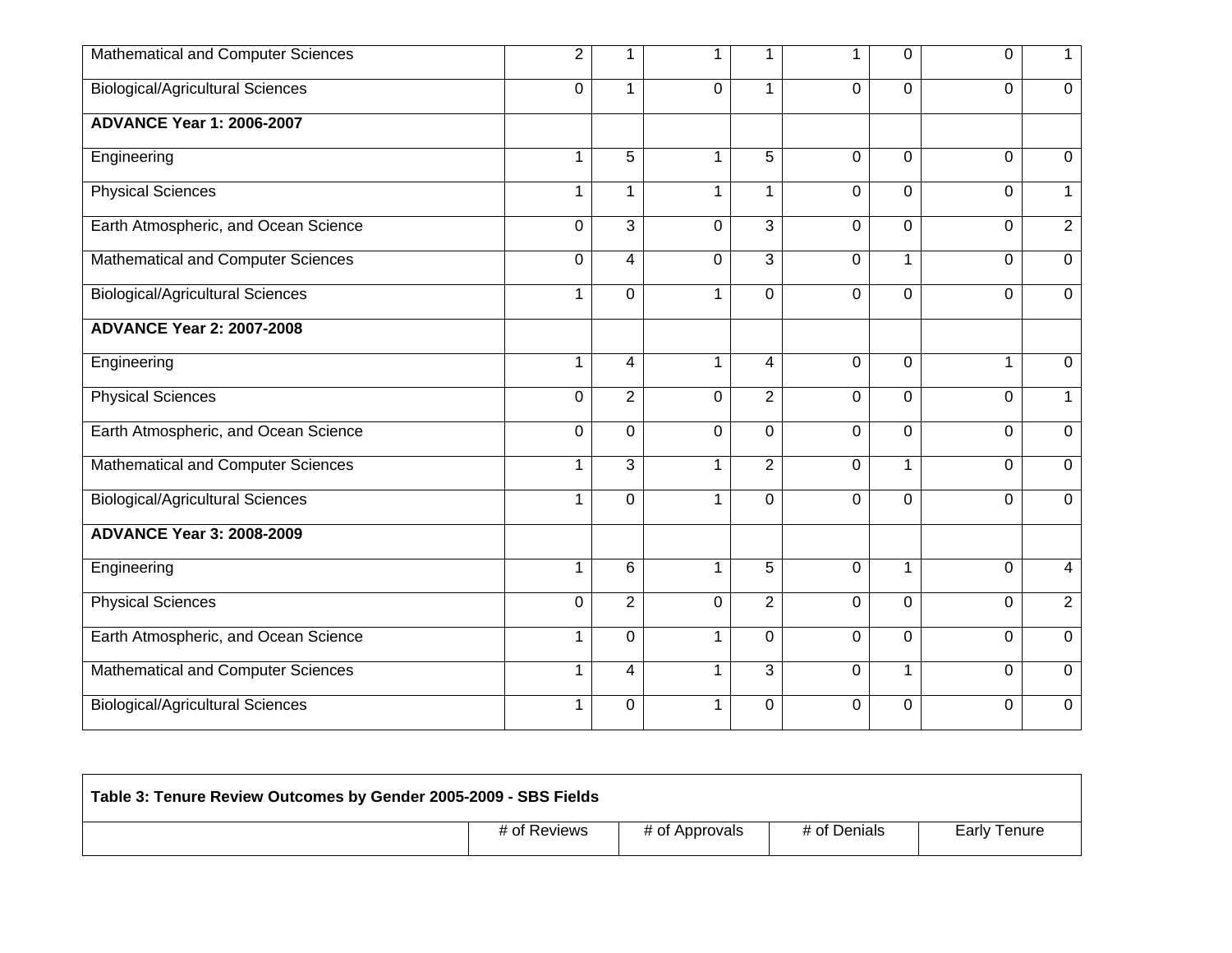| Pre-ADVANCE Year: 2005-2006      | Women          | Men            | Women          | Men            | Women    | Men      | Women                   | Men            |
|----------------------------------|----------------|----------------|----------------|----------------|----------|----------|-------------------------|----------------|
| Psychology                       | 0              |                | $\mathbf 0$    |                | $\Omega$ | 0        | $\Omega$                |                |
| Social Science                   | 0              |                | 0              |                | $\Omega$ | $\Omega$ | $\Omega$                | $\mathbf 1$    |
| <b>ADVANCE Year 1: 2006-2007</b> |                |                |                |                |          |          |                         |                |
| Psychology                       | 0              | $\overline{2}$ | $\mathbf 0$    | $\overline{2}$ | 0        | $\Omega$ | $\overline{0}$          | $\overline{2}$ |
| Social Science                   |                | $\Omega$       | 1              | 0              | $\Omega$ | $\Omega$ | $\overline{\mathbf{A}}$ | $\mathbf 0$    |
| <b>ADVANCE Year 2: 2007-2008</b> |                |                |                |                |          |          |                         |                |
| Psychology                       |                |                | 1              |                | $\Omega$ | 0        |                         | 1              |
| Social Science                   |                | 5              | 1              | 5              | $\Omega$ | $\Omega$ | $\Omega$                | 3              |
| <b>ADVANCE Year 3: 2008-2009</b> |                |                |                |                |          |          |                         |                |
| Psychology                       | $\overline{2}$ | $\Omega$       | $\overline{2}$ | $\Omega$       | $\Omega$ | $\Omega$ | 4                       | $\overline{0}$ |
| Social Science                   | 1              |                | 1              | 1              | $\Omega$ | 0        | 4                       | $\mathbf{1}$   |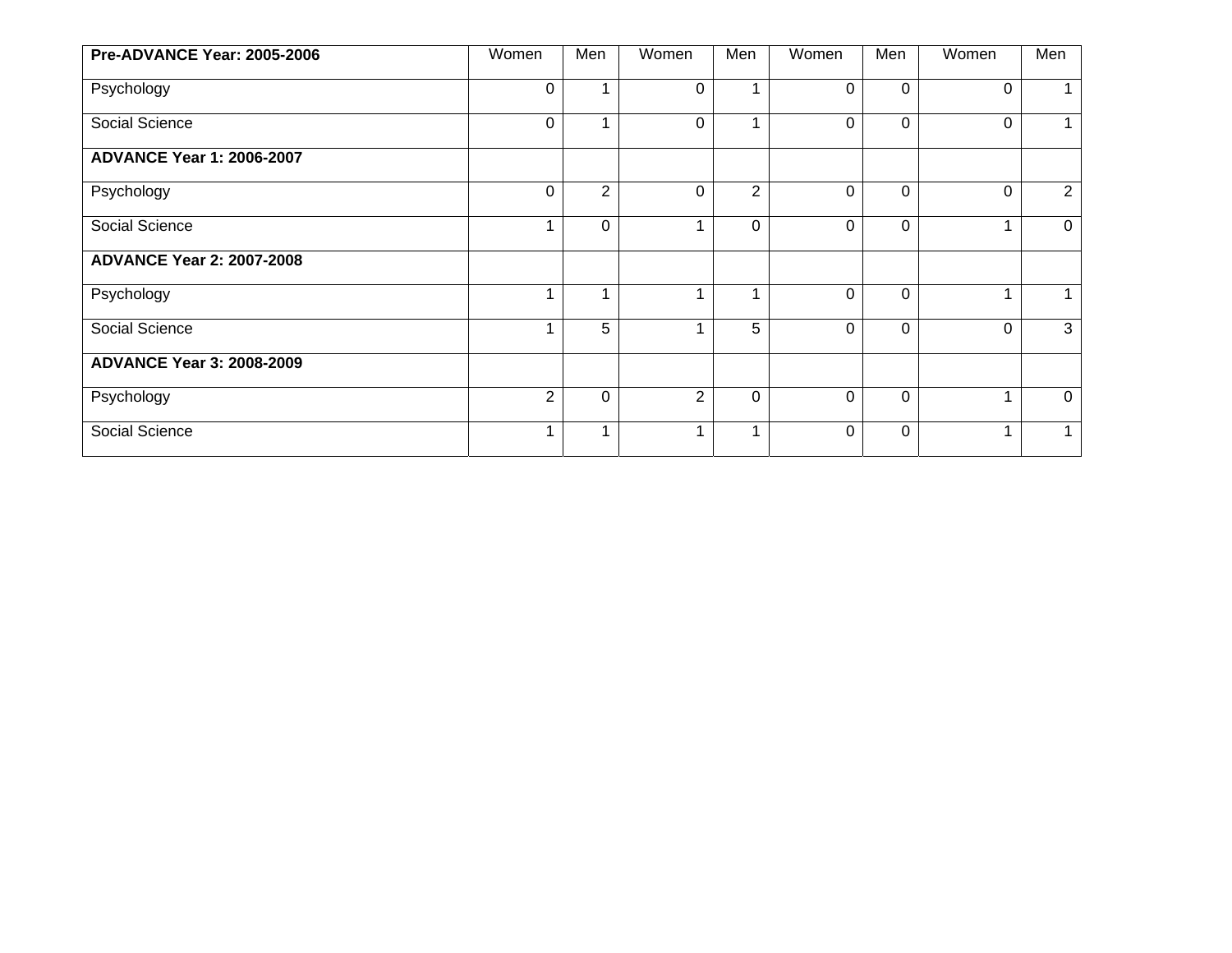|                                         | # of Reviews   |                | # of Approvals |                | # of Denials   |              | <b>Early Tenure and</b><br>Promotion |                |
|-----------------------------------------|----------------|----------------|----------------|----------------|----------------|--------------|--------------------------------------|----------------|
| Pre-ADVANCE Year: 2005-2006             | Women          | Men            | Women          | Men            | Women          | Men          | Women                                | Men            |
| Engineering                             | $\mathbf{1}$   | 3              | $\mathbf{1}$   | 3              | $\mathbf 0$    | $\mathbf 0$  | $\overline{0}$                       | $\mathbf{0}$   |
| <b>Physical Sciences</b>                | $\mathbf{1}$   | $\mathbf{1}$   | $\mathbf{1}$   | $\mathbf{1}$   | $\Omega$       | $\Omega$     | $\mathbf{1}$                         | $\mathbf{1}$   |
| Earth Atmospheric, and Ocean Science    | 0              | $\Omega$       | $\overline{0}$ | $\Omega$       | $\Omega$       | $\Omega$     | 0                                    | $\overline{0}$ |
| Mathematical and Computer Sciences      | $\overline{2}$ | $\mathbf{1}$   | $\mathbf{1}$   | 1              | $\mathbf{1}$   | $\mathbf{0}$ | 0                                    | $\mathbf{1}$   |
| <b>Biological/Agricultural Sciences</b> | 0              | $\mathbf{1}$   | $\overline{0}$ | $\mathbf{1}$   | $\overline{0}$ | $\mathbf 0$  | 0                                    | $\overline{0}$ |
| <b>ADVANCE Year 1: 2006-2007</b>        |                |                |                |                |                |              |                                      |                |
| Engineering                             | $\mathbf{1}$   | $\overline{4}$ | $\mathbf{1}$   | 4              | $\Omega$       | $\Omega$     | 0                                    | $\mathbf{0}$   |
| <b>Physical Sciences</b>                | $\mathbf{1}$   | $\mathbf{1}$   | $\mathbf{1}$   | $\mathbf{1}$   | $\mathbf 0$    | $\mathbf 0$  | 0                                    | $\mathbf{1}$   |
| Earth Atmospheric, and Ocean Science    | 0              | $\overline{2}$ | $\Omega$       | $\overline{2}$ | $\Omega$       | $\Omega$     | $\Omega$                             | $\overline{1}$ |
| Mathematical and Computer Sciences      | 0              | 4              | $\overline{0}$ | 3              | $\mathbf 0$    | $\mathbf{1}$ | 0                                    | $\overline{0}$ |
| <b>Biological/Agricultural Sciences</b> | $\mathbf{1}$   | $\Omega$       | $\mathbf{1}$   | $\Omega$       | $\Omega$       | $\Omega$     | $\Omega$                             | $\Omega$       |
| <b>ADVANCE Year 2: 2007-2008</b>        |                |                |                |                |                |              |                                      |                |
| Engineering                             | $\mathbf 1$    | 4              | $\mathbf 1$    | 4              | $\mathbf 0$    | $\Omega$     | $\mathbf{1}$                         | $\mathbf 0$    |
| <b>Physical Sciences</b>                | 0              | $\overline{2}$ | $\Omega$       | $\overline{2}$ | $\Omega$       | $\Omega$     | $\Omega$                             | $\mathbf{1}$   |
| Earth Atmospheric, and Ocean Science    | $\mathbf 0$    | $\overline{0}$ | $\mathbf 0$    | $\mathbf 0$    | $\mathbf 0$    | $\mathbf 0$  | 0                                    | $\mathbf 0$    |
| Mathematical and Computer Sciences      | 0              | $\overline{3}$ | $\mathbf 0$    | $\overline{2}$ | $\overline{0}$ | $\mathbf{1}$ | $\overline{0}$                       | 0              |
| <b>Biological/Agricultural Sciences</b> | 1              | $\overline{0}$ | $\mathbf{1}$   | $\Omega$       | $\Omega$       | $\mathbf 0$  | 0                                    | $\overline{0}$ |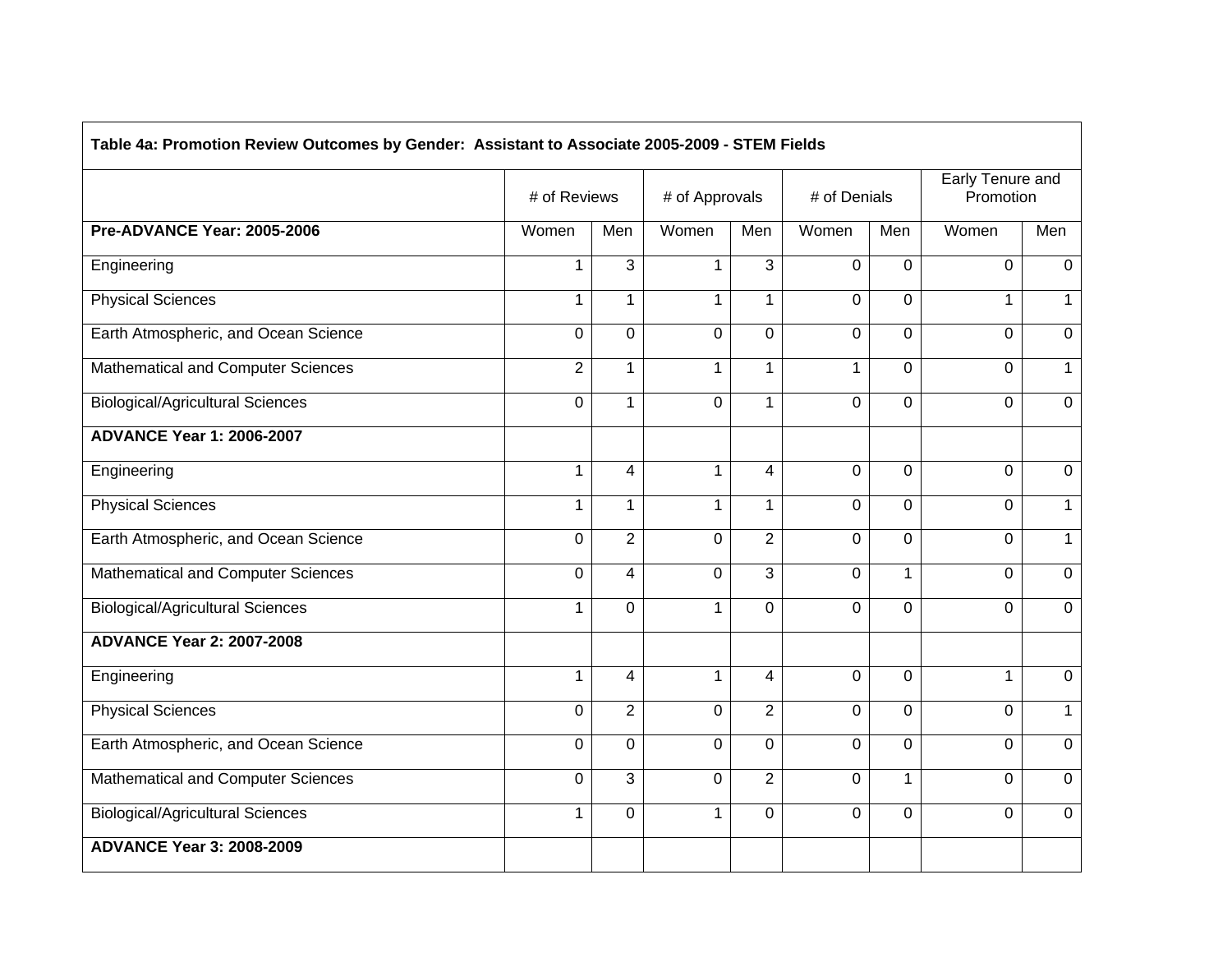| Engineering                             |  |  |  |                |
|-----------------------------------------|--|--|--|----------------|
| <b>Physical Sciences</b>                |  |  |  |                |
| Earth Atmospheric, and Ocean Science    |  |  |  | $\overline{0}$ |
| Mathematical and Computer Sciences      |  |  |  | 0              |
| <b>Biological/Agricultural Sciences</b> |  |  |  | $\Omega$       |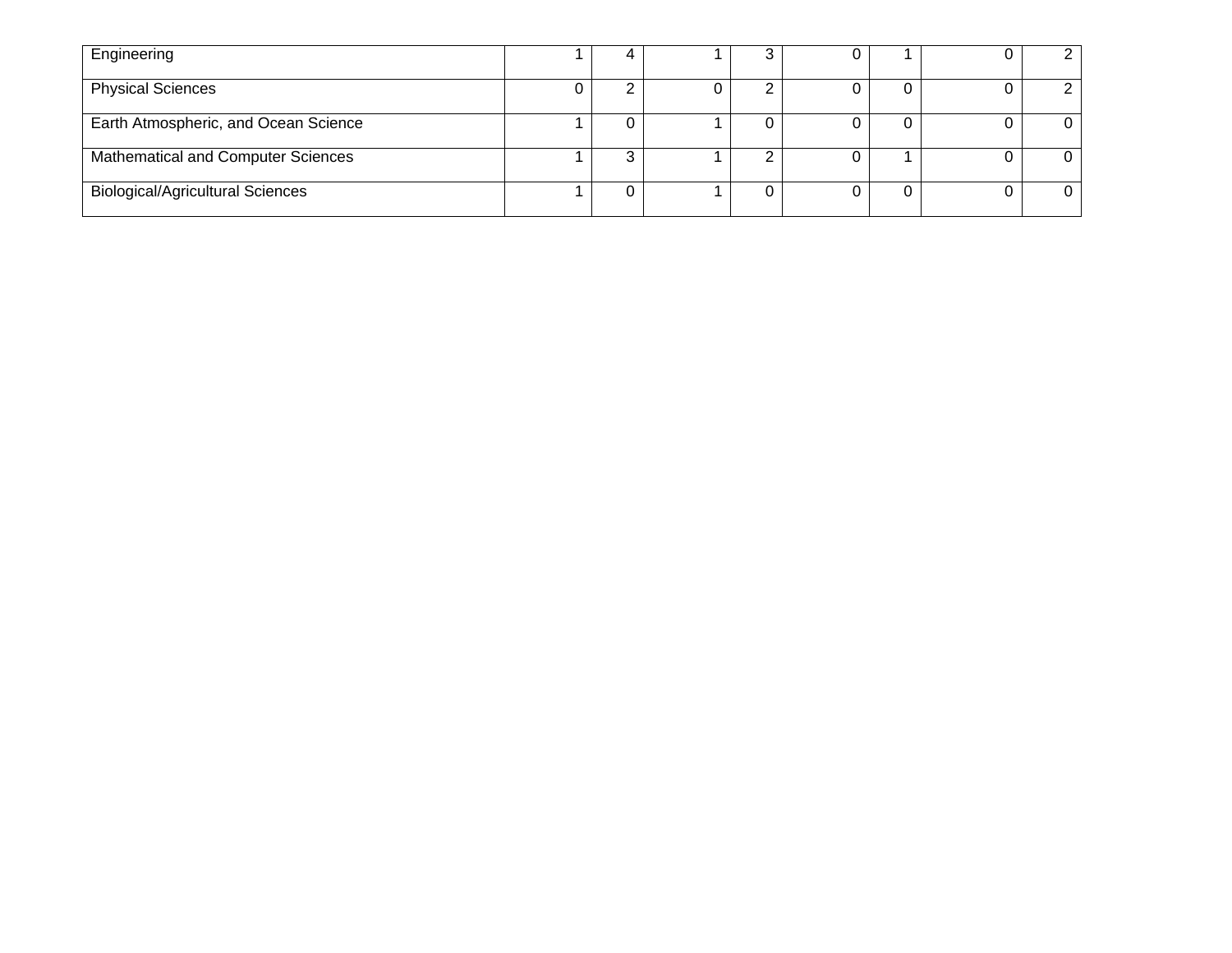| # of Reviews |                | # of Approvals |          | # of Denials |                                                                                              | Early Tenure and<br>Promotion |             |
|--------------|----------------|----------------|----------|--------------|----------------------------------------------------------------------------------------------|-------------------------------|-------------|
| Women        | Men            | Women          | Men      | Women        | Men                                                                                          | Women                         | Men         |
| $\mathbf 0$  | 1              | $\Omega$       |          | $\Omega$     | $\Omega$                                                                                     | $\mathbf 0$                   |             |
| 0            |                | $\Omega$       |          | $\Omega$     | $\mathbf 0$                                                                                  | $\Omega$                      |             |
|              |                |                |          |              |                                                                                              |                               |             |
| $\Omega$     | 1              | $\Omega$       | 1        | $\Omega$     | $\Omega$                                                                                     | $\Omega$                      |             |
|              | $\Omega$       | 1              | $\Omega$ | $\Omega$     | $\Omega$                                                                                     |                               | $\Omega$    |
|              |                |                |          |              |                                                                                              |                               |             |
|              | 1              | 1              | 1        | 0            | $\Omega$                                                                                     |                               | 1           |
|              | 4              | 1              | 4        | $\Omega$     | $\Omega$                                                                                     | $\Omega$                      | 2           |
|              |                |                |          |              |                                                                                              |                               |             |
|              | $\overline{0}$ | 1              | $\Omega$ | 0            | 0                                                                                            | $\mathbf 0$                   | $\mathbf 0$ |
|              | 1              | 1              |          | 0            | $\Omega$                                                                                     |                               | 1           |
|              |                |                |          |              | Table 4a: Promotion Review Outcomes by Gender: Assistant to Associate 2005-2009 - SBS Fields |                               |             |

| Table 4b: Promotion Review Outcomes by Gender: Associate to Full 2005-2009 - STEM Fields |              |     |                |     |              |     |                          |     |  |  |
|------------------------------------------------------------------------------------------|--------------|-----|----------------|-----|--------------|-----|--------------------------|-----|--|--|
|                                                                                          | # of Reviews |     | # of Approvals |     | # of Denials |     | Unscheduled<br>Promotion |     |  |  |
| <b>Pre-ADVANCE Year: 2005-2006</b>                                                       | Women        | Men | Women          | Men | Women        | Men | Women                    | Men |  |  |
| Engineering                                                                              |              |     |                |     |              |     |                          |     |  |  |
| <b>Physical Sciences</b>                                                                 |              |     |                |     |              |     |                          |     |  |  |

<u> 1980 - Johann Barn, mars ann an t-Amhain Aonaichte ann an t-Aonaichte ann an t-Aonaichte ann an t-Aonaichte a</u>

 $\sqrt{2}$ 

 $\overline{\phantom{0}}$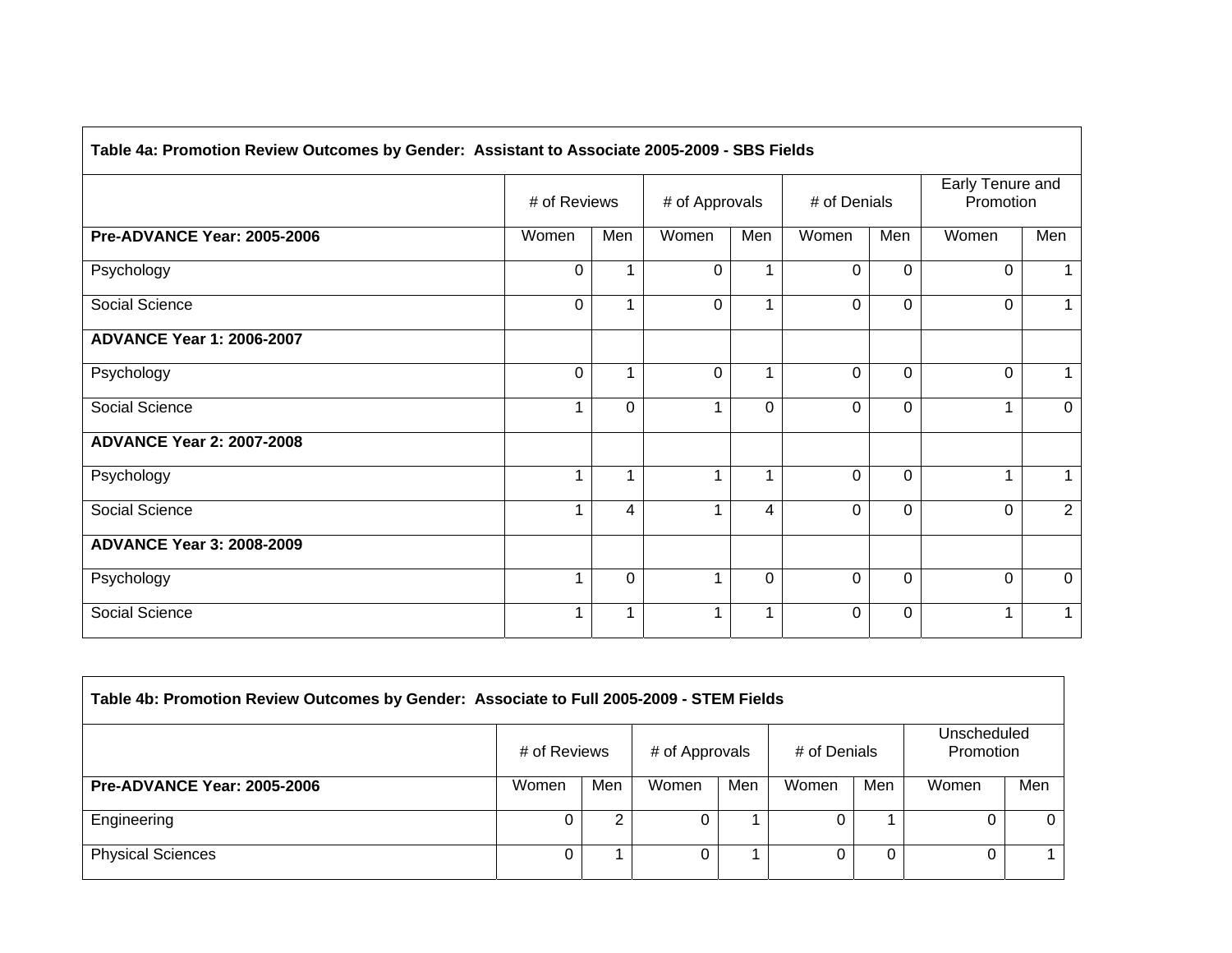| Earth Atmospheric, and Ocean Science      | $\Omega$       | 0              | 0              | $\Omega$       | $\Omega$       | $\Omega$       | $\Omega$       | 0              |
|-------------------------------------------|----------------|----------------|----------------|----------------|----------------|----------------|----------------|----------------|
| <b>Mathematical and Computer Sciences</b> | 0              | 1              | 0              | $\mathbf{1}$   | $\overline{0}$ | 0              | 0              | $\mathbf{1}$   |
| <b>Biological/Agricultural Sciences</b>   | $\mathbf 0$    | $\mathbf 0$    | $\mathbf 0$    | 0              | $\mathbf 0$    | 0              | 0              | $\mathbf 0$    |
| <b>ADVANCE Year 1: 2006-2007</b>          |                |                |                |                |                |                |                |                |
| Engineering                               | $\mathbf{1}$   | 1              | 1              | $\mathbf 1$    | $\overline{0}$ | $\Omega$       | 0              | $\mathbf 1$    |
| <b>Physical Sciences</b>                  | $\overline{0}$ | $\overline{0}$ | 0              | 0              | $\overline{0}$ | $\overline{0}$ | 0              | $\overline{0}$ |
| Earth Atmospheric, and Ocean Science      | $\mathbf{0}$   | $\mathbf 0$    | 0              | 0              | $\mathbf 0$    | $\Omega$       | $\Omega$       | $\mathbf 0$    |
| <b>Mathematical and Computer Sciences</b> | $\overline{0}$ | $\mathbf 0$    | $\mathbf 0$    | $\overline{0}$ | $\mathbf 0$    | 0              | 0              | $\overline{0}$ |
| <b>Biological/Agricultural Sciences</b>   | 0              | 0              | 0              | 0              | $\overline{0}$ | 0              | 0              | $\mathbf 0$    |
| <b>ADVANCE Year 2: 2007-2008</b>          |                |                |                |                |                |                |                |                |
| Engineering                               | $\mathbf 0$    | 1              | 0              | $\mathbf{1}$   | $\Omega$       | $\Omega$       | $\overline{0}$ | $\mathbf 0$    |
| <b>Physical Sciences</b>                  | $\pmb{0}$      | $\mathbf 0$    | 0              | 0              | $\mathbf 0$    | $\Omega$       | 0              | $\mathbf 0$    |
| Earth Atmospheric, and Ocean Science      | $\mathbf 0$    | 0              | 0              | 0              | $\mathbf 0$    | $\mathbf 0$    | $\Omega$       | $\mathbf 0$    |
| Mathematical and Computer Sciences        | $\mathbf 0$    | $\mathbf 0$    | 0              | 0              | $\mathbf 0$    | 0              | 0              | $\mathbf 0$    |
| <b>Biological/Agricultural Sciences</b>   | 0              | 1              | $\mathbf 0$    | $\mathbf{1}$   | $\mathbf 0$    | 0              | 0              | $\mathbf{1}$   |
| <b>ADVANCE Year 3: 2008-2009</b>          |                |                |                |                |                |                |                |                |
| Engineering                               | $\mathbf 0$    | $\overline{0}$ | $\mathbf 0$    | 0              | $\overline{0}$ | $\mathbf 0$    | 0              | $\overline{0}$ |
| <b>Physical Sciences</b>                  | $\mathbf 0$    | $\mathbf 0$    | 0              | 0              | $\mathbf 0$    | $\mathbf 0$    | 0              | $\mathbf 0$    |
| Earth Atmospheric, and Ocean Science      | $\Omega$       | $\mathbf 0$    | 0              | $\Omega$       | $\Omega$       | $\Omega$       | $\Omega$       | $\mathbf{0}$   |
| <b>Mathematical and Computer Sciences</b> | $\overline{2}$ | $\Omega$       | $\overline{2}$ | $\overline{0}$ | $\mathbf 0$    | $\Omega$       | 1              | $\overline{0}$ |
| <b>Biological/Agricultural Sciences</b>   | 0              | 0              | 0              | 0              | 0              | 0              | 0              | 0              |

# **Table 4b: Promotion Review Outcomes by Gender: Associate to Full 2005-2009 - SBS Fields**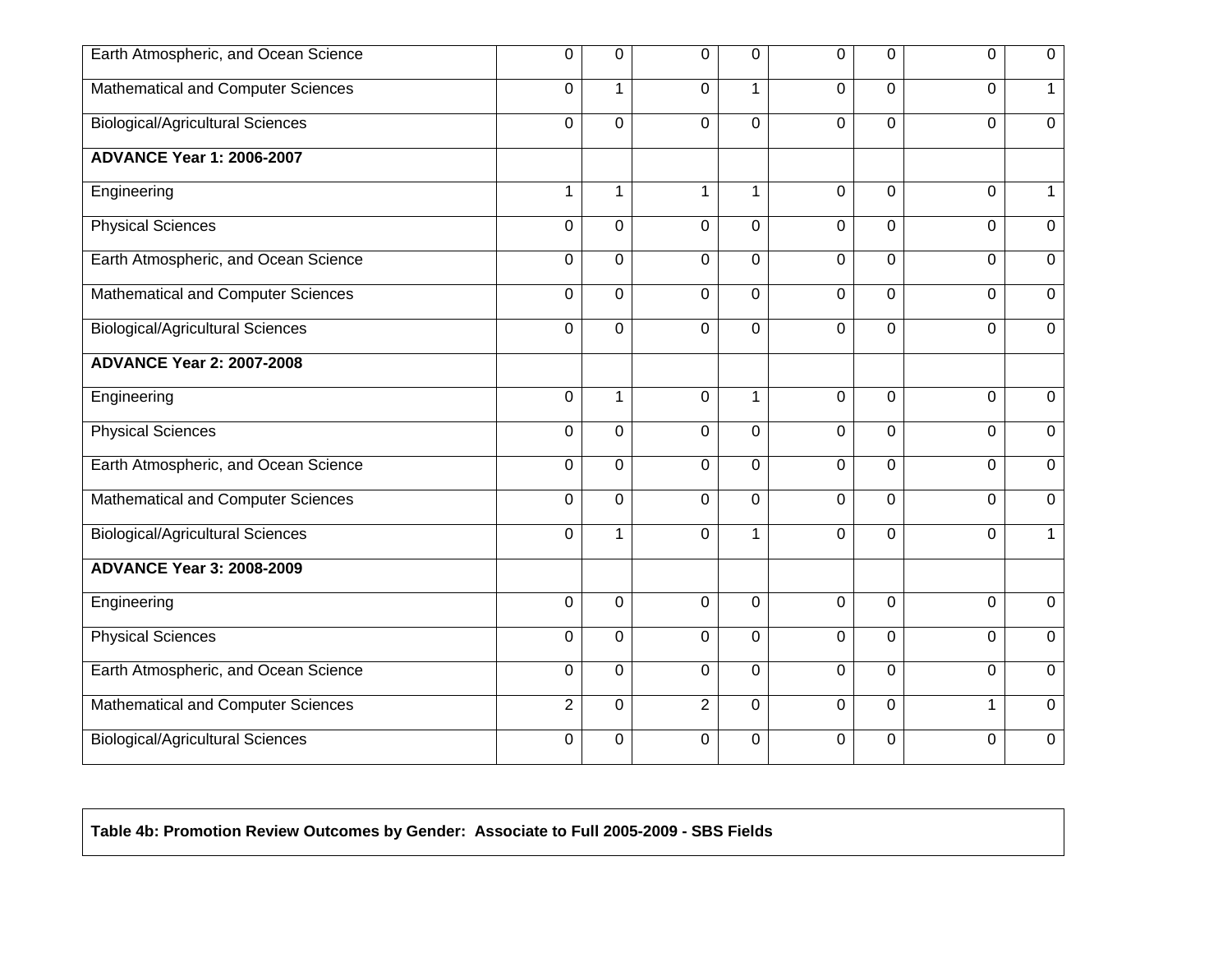|                                  | # of Reviews |          | # of Approvals |          | # of Denials |          | Unscheduled<br>Promotion |             |
|----------------------------------|--------------|----------|----------------|----------|--------------|----------|--------------------------|-------------|
| Pre-ADVANCE Year: 2005-2006      | Women        | Men      | Women          | Men      | Women        | Men      | Women                    | Men         |
| Psychology                       | 0            |          | 0              | 1        | $\Omega$     | 0        | 0                        | 1.          |
| Social Science                   | 0            |          | $\Omega$       | 1        | $\Omega$     | 0        | $\Omega$                 | 1           |
| <b>ADVANCE Year 1: 2006-2007</b> |              |          |                |          |              |          |                          |             |
| Psychology                       | 0            | $\Omega$ | $\Omega$       | $\Omega$ | $\Omega$     | 0        | $\Omega$                 | 0           |
| Social Science                   | 0            | $\Omega$ | $\Omega$       | $\Omega$ | $\Omega$     | $\Omega$ | $\Omega$                 | $\mathbf 0$ |
| <b>ADVANCE Year 2: 2007-2008</b> |              |          |                |          |              |          |                          |             |
| Psychology                       | 0            | $\Omega$ | $\Omega$       | $\Omega$ | $\Omega$     | 0        | $\Omega$                 | $\mathbf 0$ |
| Social Science                   | 1            |          | $\mathbf 0$    | 1        | 4            | 0        | 1                        | $\mathbf 0$ |
| <b>ADVANCE Year 3: 2008-2009</b> |              |          |                |          |              |          |                          |             |
| Psychology                       | 0            | 0        | $\Omega$       | 0        | $\Omega$     | 0        | $\Omega$                 | $\mathbf 0$ |
| Social Science                   | 0            | 2        | $\Omega$       | 2        | $\Omega$     | $\Omega$ | $\Omega$                 | 2           |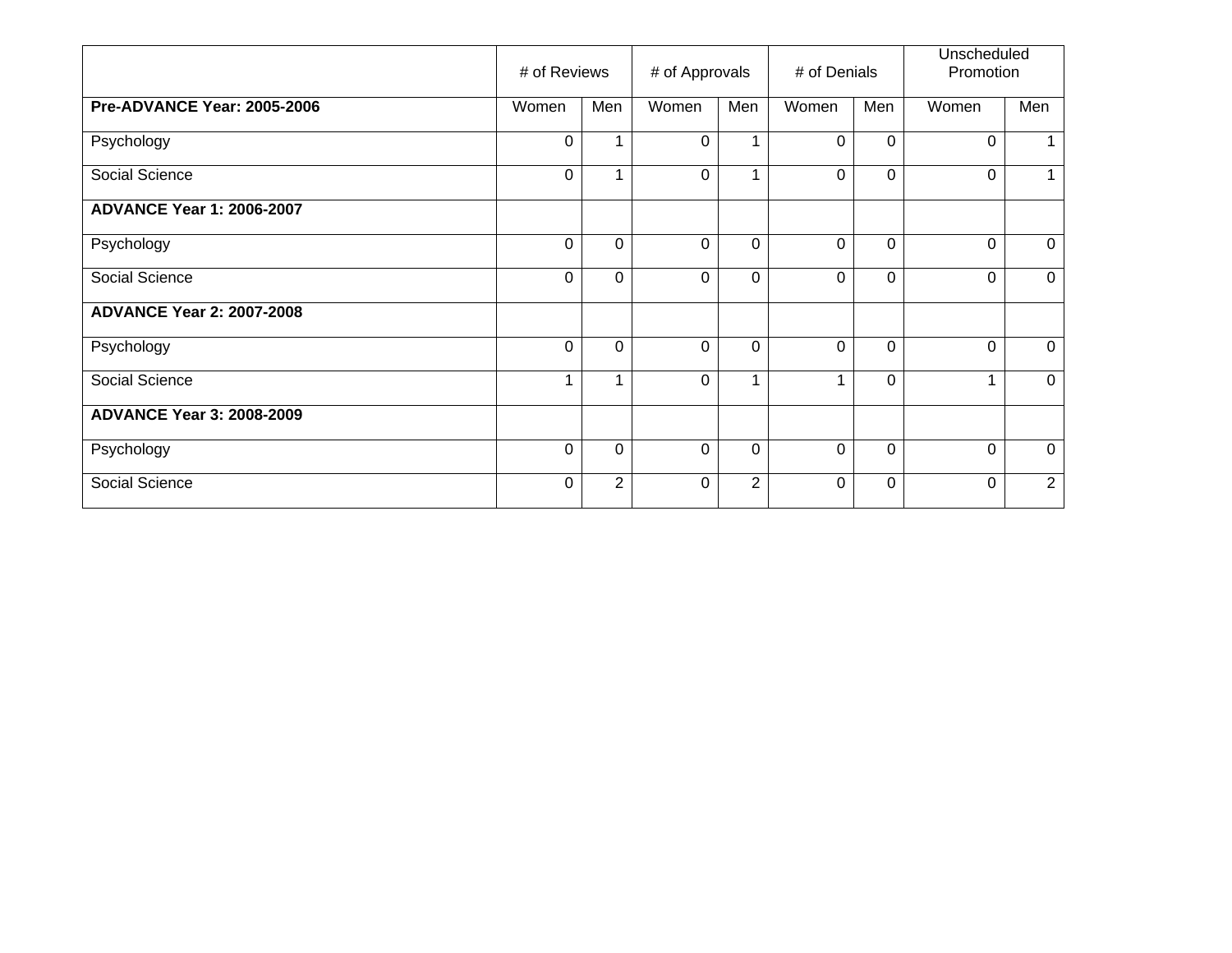**Table 5ab** displays the years in rank at the associate level by gender. The pattern for women in STEM is slightly different from that of men, in that a greater proportion of women spend 0-5 years in rank than do males. This may be an indicator that women are being newly hired or that males are getting promoted faster than females. When considering that the percentage of new faculty hires who are women is roughly one-third of male faculty hires (between 2004-05 and 2008-09), it may be that the latter explanation is likely. It should be noted that UNC Charlotte only recently became a research intensive university, prior to which a teaching track option existed for faculty. This could explain a large proportion of the faculty in 15 or more years in rank and the large proportions of both women and men with 6 or more years in rank at the associate level, especially for male faculty who likely made up a much higher proportion of those hired when the university was a teaching university.

|               |        | <b>STEM</b> |        |          |        |            |        |          |
|---------------|--------|-------------|--------|----------|--------|------------|--------|----------|
|               |        | Women       | Men    |          | Women  |            |        | Men      |
| Years in Rank | Number | % of Women  | Number | % of Men | Number | % of Women | Number | % of Men |
| $0 - 2$       | 9      | 52.94%      | 26     | 37.68%   | 6      | 23.08%     | 10     | 32.26%   |
| $3-5$         | 4      | 23.53%      | 8      | 11.59%   | 6      | 23.08%     | 8      | 25.81%   |
| $6 - 8$       |        | 5.88%       | 16     | 23.19%   |        | 3.85%      | 3      | 9.68%    |
| $9 - 11$      | 0      | 0.00%       | 6      | 8.70%    | 4      | 15.38%     | 3      | 9.68%    |
| $12 - 14$     |        | 12.50%      | 2      | 2.90%    | 2      | 7.69%      | 2      | 6.45%    |
| 15 or more    | 2      | 11.76%      | 11     | 15.94%   | 7      | 26.92%     | 5      | 16.13%   |

#### **Table 5. Years in Rank at the Associate Professor Level for STEM and SBS Faculty Hired as Assistant Professor and Associate, 2008-2009**

|       |       | <b>STEM</b> | <b>SBS</b> |       |  |
|-------|-------|-------------|------------|-------|--|
|       | Women | Men         | Women      | Men   |  |
| Range | 5.00  | 15.00       | 10.00      | 11.00 |  |
| Mean  | 20.50 | 22.00       | 18.71      | 23.80 |  |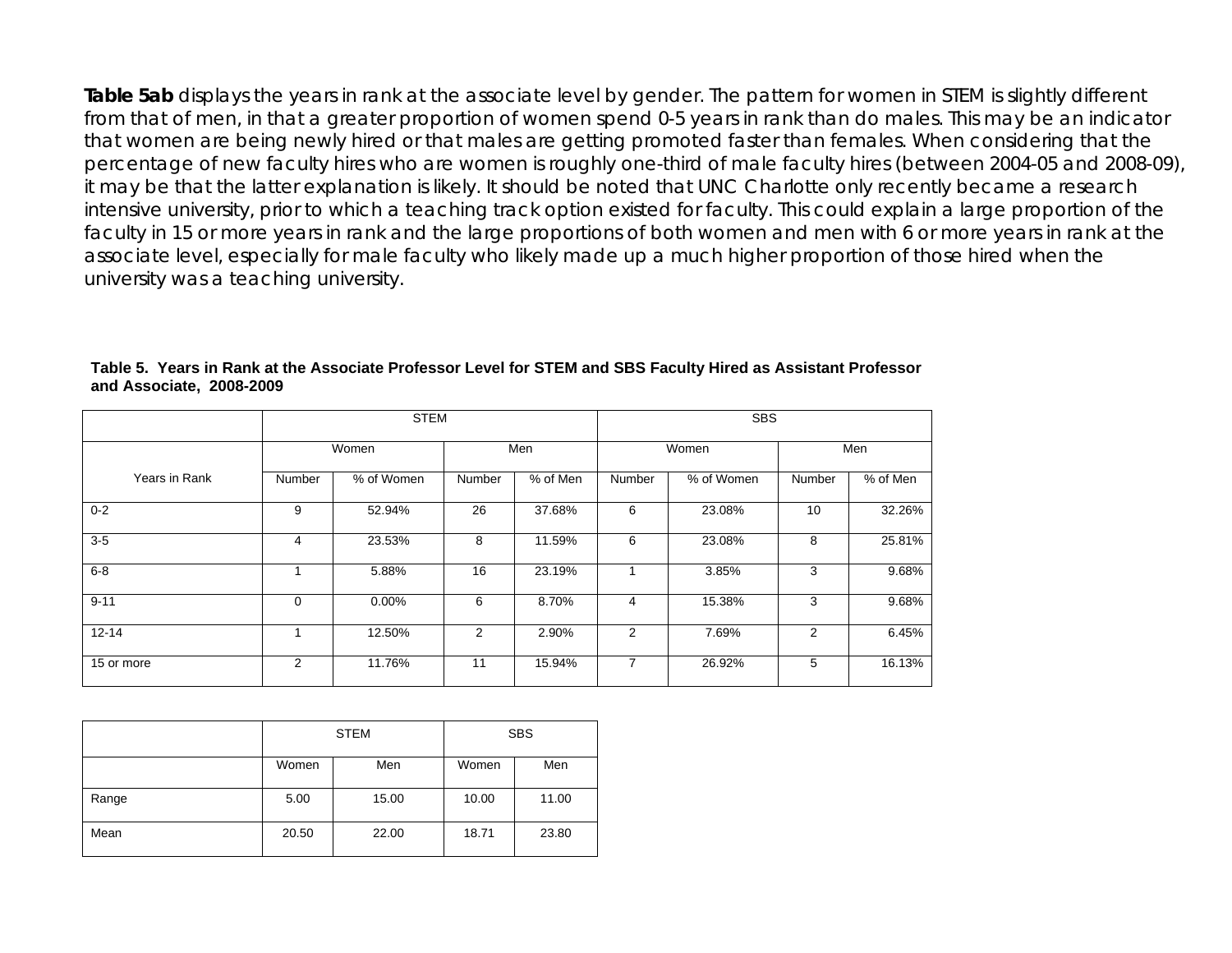| <b>Standard Deviation</b> | 3.54  | 6.36  | 4.07  | 4.55  |
|---------------------------|-------|-------|-------|-------|
| Median                    | 20.50 | 20.00 | 19.00 | 22.00 |
| N                         |       |       |       |       |

Note: Percents in columns refer to the percentage of men out of total men at each category of rank, so the percentage of men with years in rank of 0-2 is 32.26% out of the total of 100% of men in all rank categories.

**Table 6** shows the faculty attrition by rank and gender for 2008-09, the most recent academic year available. Voluntary leave for all levels is comparable between women and men. However, when considered in conjunction with the lower representation of women in STEM, the attrition of even 1 woman has a greater impact on gender disparity than does 3 men.

| Table 6. Voluntary, Non-Retirement Attrition, by Rank and Gender, 2008-2009 |  |  |  |  |
|-----------------------------------------------------------------------------|--|--|--|--|
|-----------------------------------------------------------------------------|--|--|--|--|

|                                    | Assistant |     | Associate |     |       | Full |
|------------------------------------|-----------|-----|-----------|-----|-------|------|
| <b>STEM</b>                        | Women     | Men | Women     | Men | Women | Men  |
| <b>Engineering</b>                 |           |     |           |     |       |      |
| Engineering                        |           |     |           |     |       |      |
| <b>Civil Engineering</b>           |           | 1   |           |     |       |      |
| <b>Electrical and Comp.</b>        |           |     |           |     |       |      |
| <b>Engineering Technology</b>      |           |     |           |     |       |      |
| <b>Mechanical Engineering</b>      |           |     |           |     |       |      |
|                                    |           |     |           |     |       |      |
| <b>Physical Sciences</b>           |           |     |           |     |       |      |
| <b>Chemistry</b>                   | 1         |     |           |     |       |      |
| <b>Physics and Optical Science</b> |           |     |           |     |       |      |
|                                    |           |     |           |     |       |      |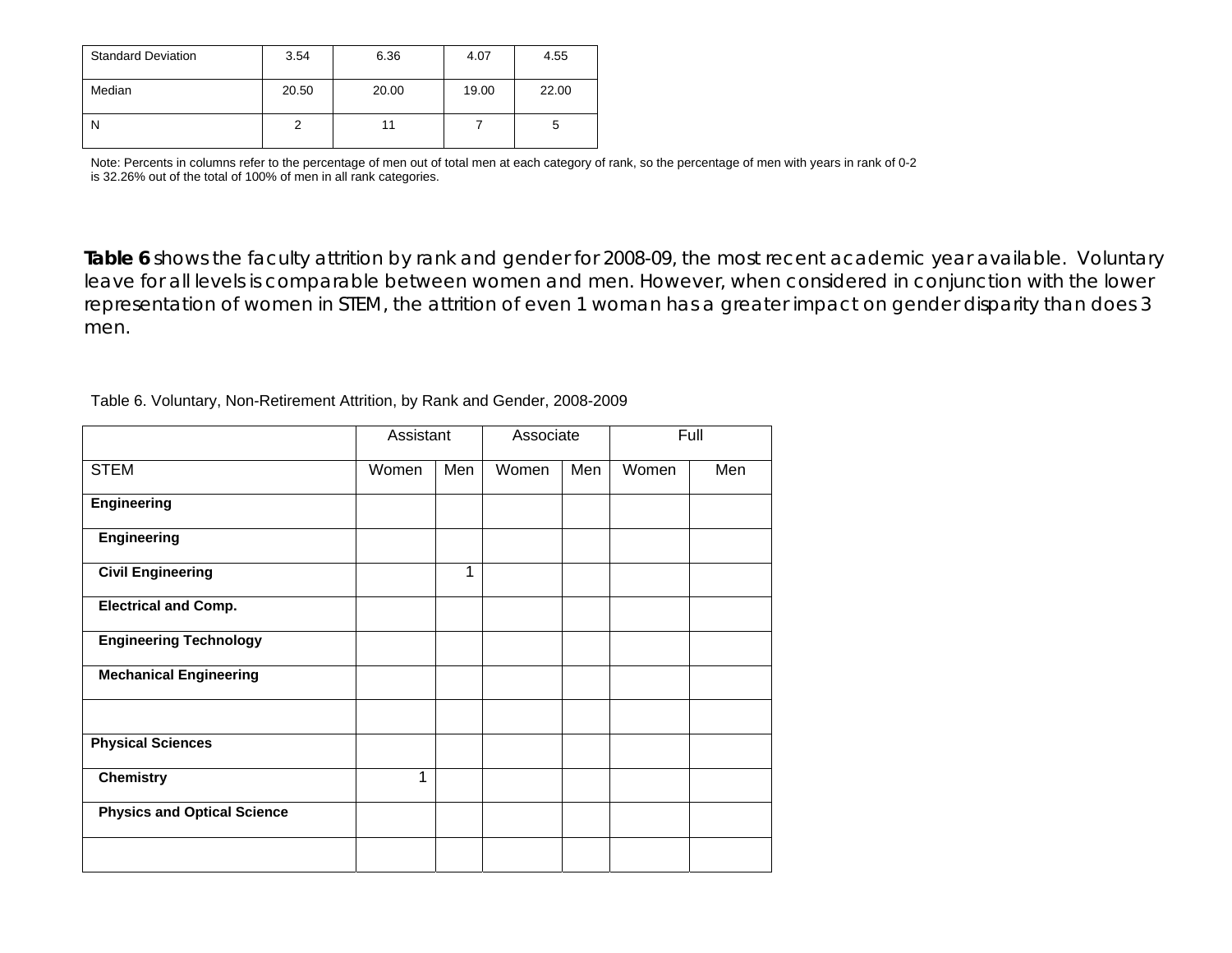| <b>Mathematics and Statistics</b>       |              |                |  |  |
|-----------------------------------------|--------------|----------------|--|--|
|                                         |              |                |  |  |
| <b>Computer Sciences</b>                |              |                |  |  |
| <b>Computer Science</b>                 |              |                |  |  |
| <b>Software and Information Systems</b> |              |                |  |  |
|                                         |              |                |  |  |
| <b>Life Sciences</b>                    |              |                |  |  |
| <b>Biology</b>                          |              | $\overline{1}$ |  |  |
| <b>Bioinformatics</b>                   |              |                |  |  |
|                                         |              |                |  |  |
| <b>Geography and Earth Science</b>      |              | $\mathbf{1}$   |  |  |
|                                         |              |                |  |  |
| <b>SBS</b>                              |              |                |  |  |
| Psychology                              |              |                |  |  |
|                                         |              |                |  |  |
| <b>Social Sciences</b>                  |              |                |  |  |
| <b>Criminal Justice</b>                 |              | $\overline{1}$ |  |  |
| <b>Economics</b>                        |              |                |  |  |
| <b>Political Science</b>                |              |                |  |  |
| Sociology                               |              |                |  |  |
| Anthropology                            | $\mathbf{1}$ |                |  |  |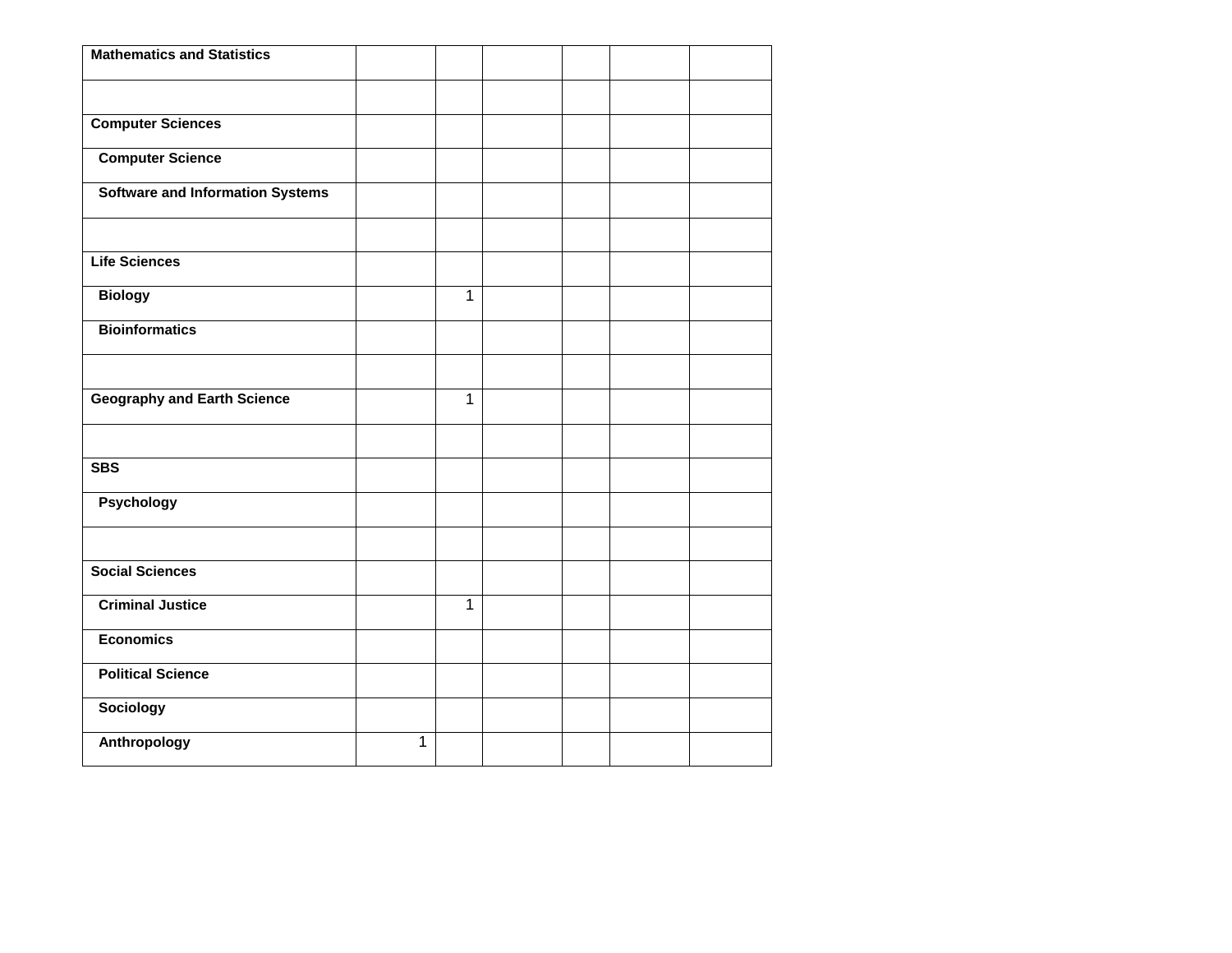**Table 7** displays new faculty STEM hires in 2008-09 by gender. Men were hired twice as often as women were for STEM faculty positions (2 to 1 ratio).

Table 7. New Hires in STEM and SBS, 2008-2009

|                                                   |                | Assistant    |        |                | Associate |        |     | Full  |        |
|---------------------------------------------------|----------------|--------------|--------|----------------|-----------|--------|-----|-------|--------|
| <b>STEM</b>                                       | Men            | Women        | %Women | Men            | Women     | %Women | Men | Women | %Women |
| Engineering                                       |                |              |        |                |           |        |     |       |        |
| <b>Engineering</b>                                |                |              |        |                |           |        |     |       |        |
| <b>Civil Engineering</b>                          |                |              |        |                |           |        |     |       |        |
| <b>Electrical and Comp.</b>                       | $\mathbf{1}$   |              | 0.00%  |                |           |        |     |       |        |
| <b>Engineering Technology</b>                     | $\mathbf{1}$   | $\mathbf{1}$ | 50.00% |                |           |        |     |       |        |
| <b>Mechanical Engineering</b>                     |                |              |        | $\overline{2}$ |           | 0.00%  |     |       |        |
|                                                   |                |              |        |                |           |        |     |       |        |
| <b>Physical Sciences</b>                          |                |              |        |                |           |        |     |       |        |
| <b>Chemistry</b>                                  |                |              |        |                |           |        |     |       |        |
| <b>Physics and Optical Science</b>                |                |              |        |                |           |        |     |       |        |
|                                                   |                |              |        |                |           |        |     |       |        |
| <b>Mathematics and Statistics</b>                 | $\overline{2}$ | $\mathbf{1}$ | 33.33% |                |           |        |     |       |        |
|                                                   |                |              |        |                |           |        |     |       |        |
| <b>Computer Sciences</b>                          |                |              |        |                |           |        |     |       |        |
| <b>Computer Science</b>                           | $\mathbf{1}$   |              | 0.00%  | $\mathbf{1}$   |           | 0.00%  |     |       |        |
| <b>Software and Information</b><br><b>Systems</b> |                |              |        |                |           |        |     |       |        |
|                                                   |                |              |        |                |           |        |     |       |        |
| <b>Life Sciences</b>                              |                |              |        |                |           |        |     |       |        |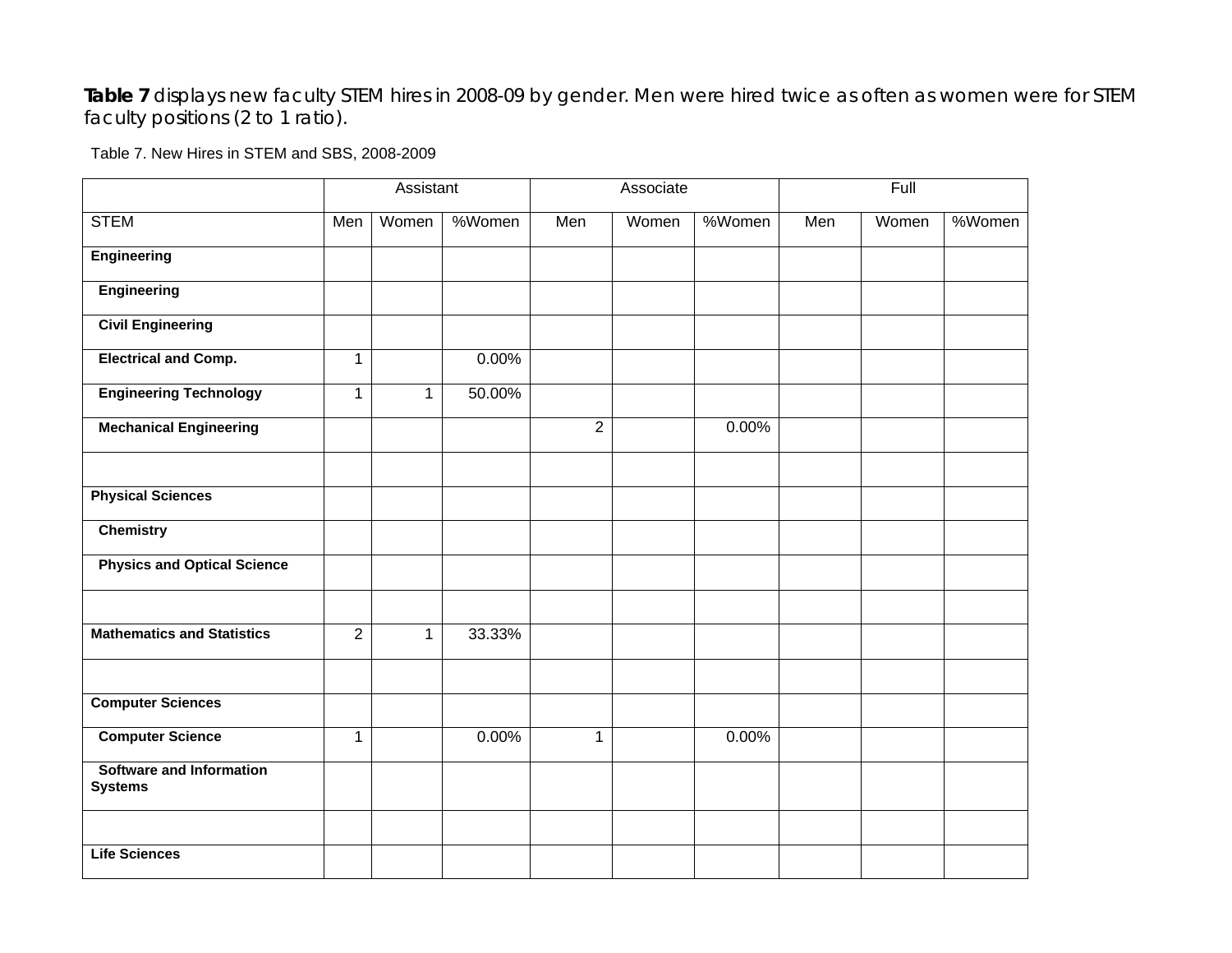| <b>Biology</b>                     | $\mathbf{1}$   |                | 0.00%   | $\mathbf{1}$ | 100.00% |  |  |
|------------------------------------|----------------|----------------|---------|--------------|---------|--|--|
| <b>Bioinformatics</b>              |                | 1              | 100.00% |              |         |  |  |
|                                    |                |                |         |              |         |  |  |
| <b>Geography and Earth Science</b> | 1              | $\mathbf 1$    | 50.00%  |              |         |  |  |
|                                    |                |                |         |              |         |  |  |
| <b>SBS</b>                         |                |                |         |              |         |  |  |
| Psychology                         | 1              |                | 0.00%   |              |         |  |  |
|                                    |                |                |         |              |         |  |  |
| <b>Social Sciences</b>             |                |                |         |              |         |  |  |
| <b>Criminal Justice</b>            |                |                |         |              |         |  |  |
| <b>Economics</b>                   |                |                |         |              |         |  |  |
| <b>Political Science</b>           | $\overline{2}$ | $\overline{2}$ | 50.00%  |              |         |  |  |
| Sociology                          |                |                |         |              |         |  |  |
| Anthropology                       |                |                |         |              |         |  |  |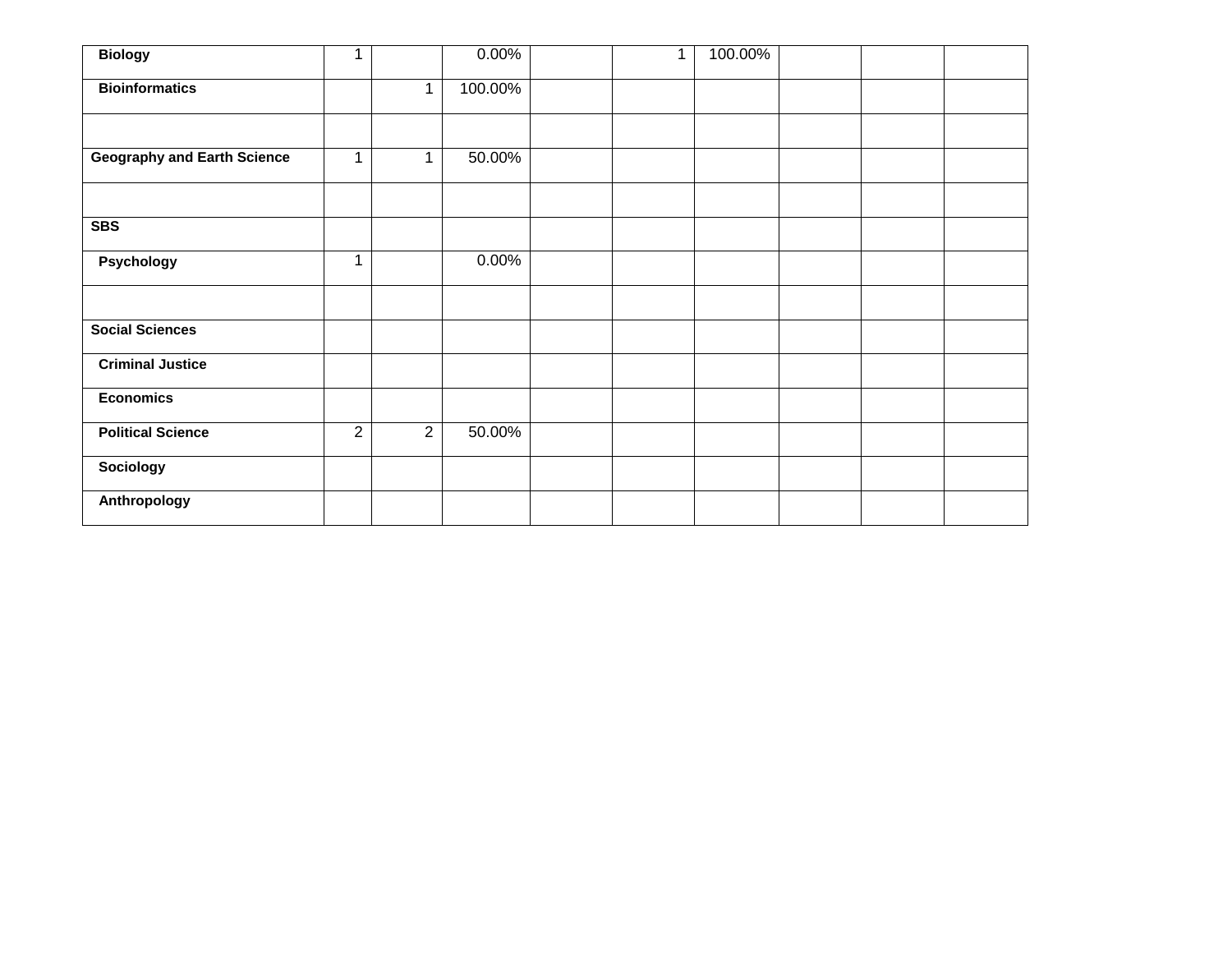**Table 8** shows the faculty leadership gender distribution, and indicates that women are less represented than men. However, it should be noted that female leadership has continued to increase since baseline year, a positive force for the campus gender equity initiative.

# Table 8. Faculty Leadership Positions

|                                                       | All Faculty    | All | <b>STEM</b> | <b>SBS</b> |
|-------------------------------------------------------|----------------|-----|-------------|------------|
| <b>Tenured Full Professors</b>                        | 206            | 37  | 6           | 8          |
| <b>Full Professors</b>                                | 227            | 42  | 6           | 9          |
| <b>STEM Department Heads</b>                          | 10             | na  | 1           | na         |
| <b>SBS Department Heads</b>                           | $\overline{7}$ | na  | na          | 3          |
| Deans                                                 | 9              | 3   | 0           | 0          |
| <b>Associate/Assistant Deans</b>                      | 24             | 12  | 3           | 1          |
| <b>Center Directors</b>                               | 9              | 5   | 0           | $\Omega$   |
| President, Vice-Presidents,<br>Provost, Vice-Provosts | 9              | 4   | 0           |            |
| <b>Endowed/Named Chairs</b>                           |                |     |             |            |
| <b>Promotion and Tenure</b><br>Committees             | 4              | 1   | 0           | O          |

## Number of Women Faculty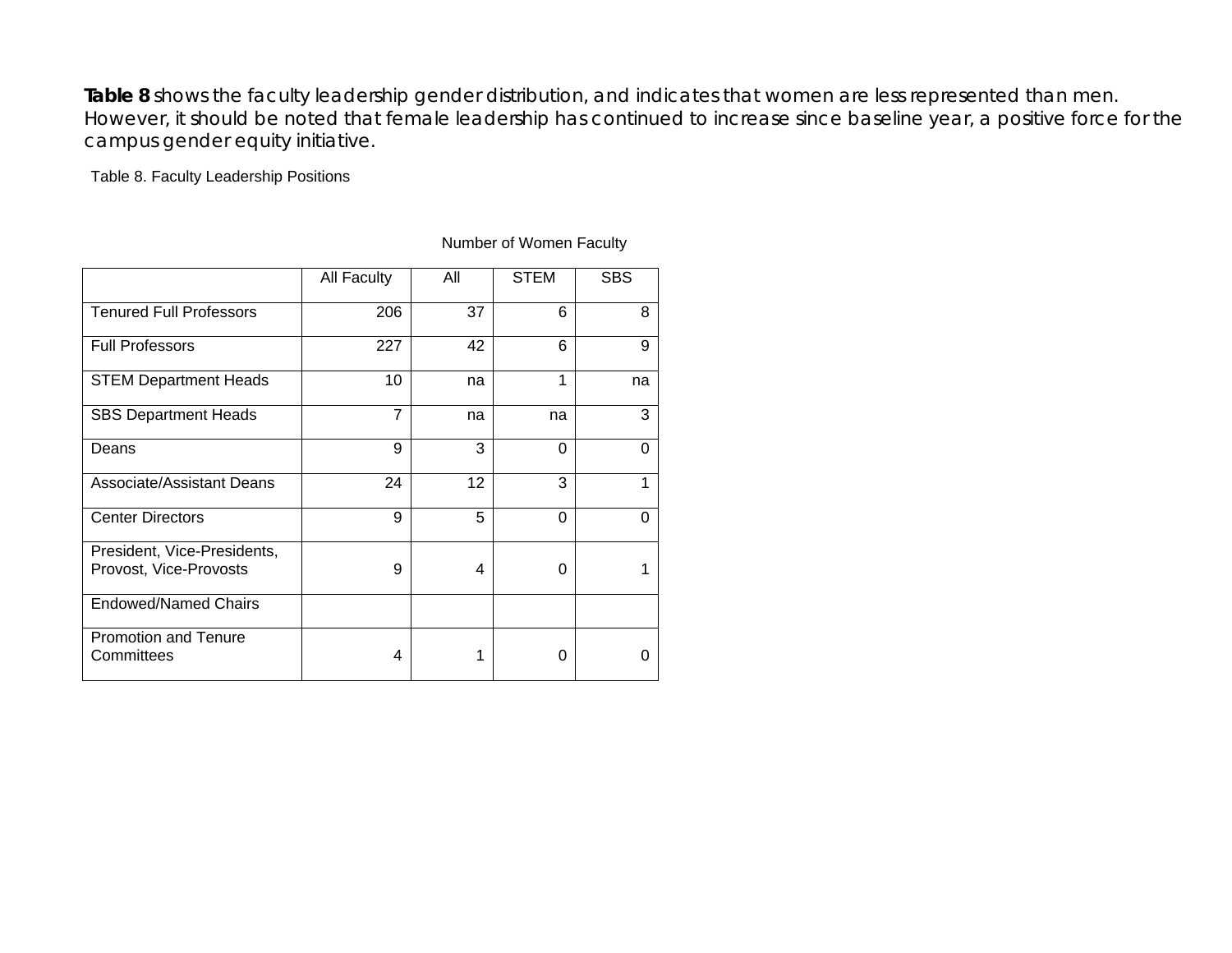# **Appendix C: List of STEM and SBS Departments**

## **Science, Technology, Engineering, and Mathematics Departments**

**Engineering:** Civil Engineering, Engineering, Electrical and Computer Engineering, Engineering Technology, Mechanical Engineering

**Physical Sciences:** Chemistry, Physics and Optical Science

#### **Mathematics and Statistics**

**Computer Science:** Computer Science, Software and Information Systems

**Life Sciences:** Biology, Bioinformatics

**Geography and Earth Science:** At UNC Charlotte Geography and Earth Science is one department, so these are included as a STEM field.

# **Social and Behavioral Sciences**

Psychology

**Social Sciences:** Criminal Justice, Economics, Political Science, Sociology, Anthropology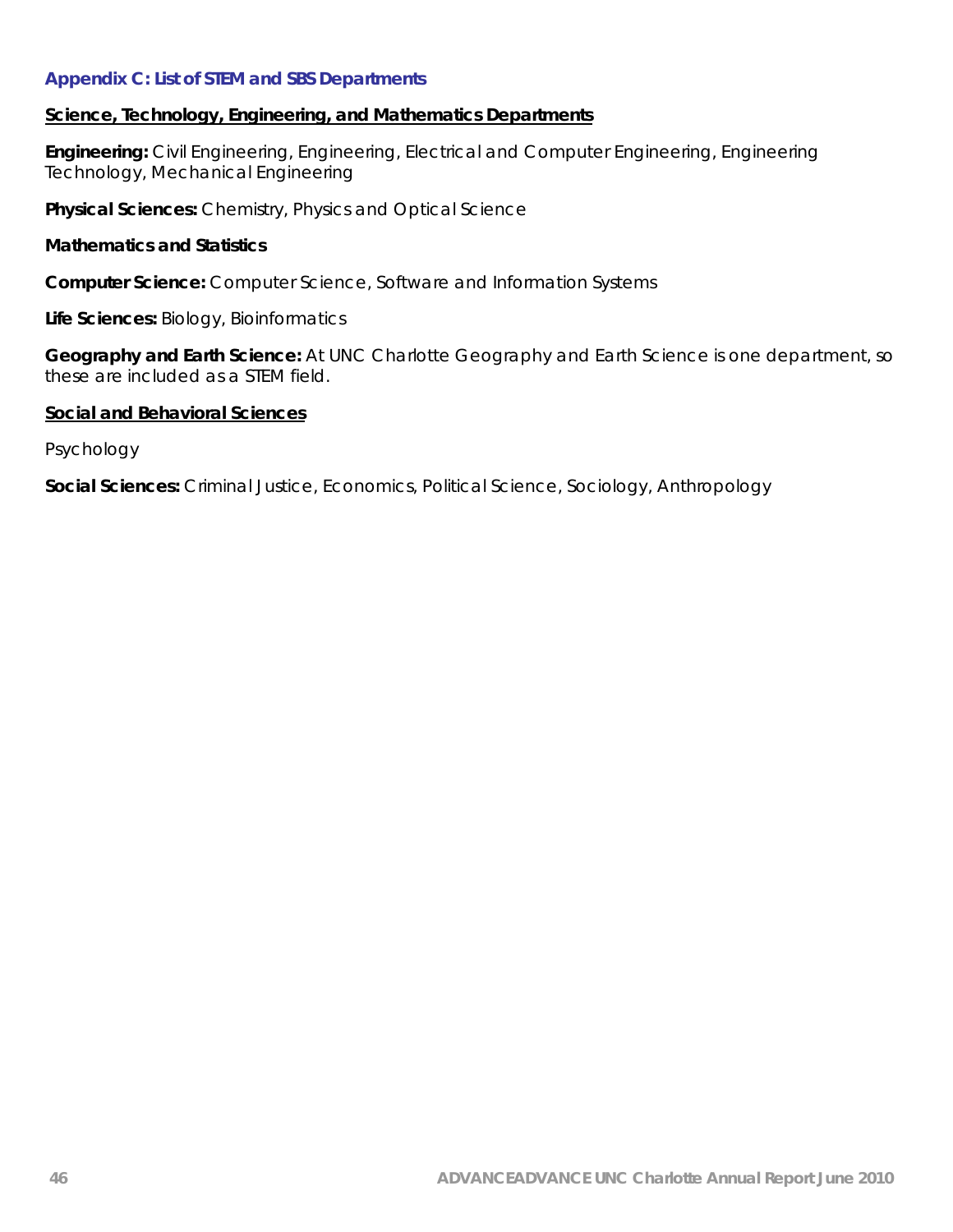### **Appendix D: Publications 2008-2009**

Bilimoria, D., & Buch, K. (in press). Engendering faculty diversity through more effective search and recruitment. *Change: The Magazine of Higher Learning*.

Cain, A., Kosara, R., and Gibas, C. J. (2008). A data warehouse for collection and visual analysis of genomic data. *13th institute of Biological Engineering Meeting (IBE 2008*), Sheraton Chapel Hill, Chapel Hill, NC, Mar 6-9, 2008.

Johnson, B. G., Eppes, M.C., Diemer, J.A., (in press). Surficial geologic map of the Upper Conejos River drainage, southeastern San Juan Mountains, southern Colorad*o. Journal of Maps*.

Johnson, B., Jiminez-Moreno, G., Eppes, M., Diemer, J., and Felts, M. (2009). Preliminary paleoclimate implications from a 7 meter sub-alpine bog core in southern Colorado, USA. *Geological Society of America Abstracts with Programs,* v. 41, No. 7, 275, Portland, Oregon, October 2009.

Layzell, A.L., Eppes, M.C., and Johnson, B.G. (2009). Soil geomorphology of the central Conejos River Valley, Colorado: Fluvial response to post-Last Glacial Maximum (LGM) climates and sediment supply. *Geological Society of America Abstracts with Programs*, Vol. 41, No. 7, 249-6.

Lee, J. A. (in press). Students' perceptions of and satisfaction with faculty diversity. *College Student Journal.* 

Lee, J. A. (2009). *Student diversity campus climate survey*. Paper presented at the 2009 Summer Diversity Institute. Charlotte, NC, May 2009.

Lee, J. A.,Campbell-Whatley, G. D., & Toms, O. (in review). *Student perceptions of diversity and campus climate: When students speak.* 

Lee, J. A., Foos, P. W., Clow, C. L. (2010). Caring for one's elders and family-to-work conflict. *The Psychologist Manager Journal, 13,* 15-39*.* 

Lu, N., Swan, R., and Wang, L. (2010). Mechanical properties of hemp fiber reinforced polymeric composite with reclaimed HPDE. Proceeding of *American Society of Composite 2010, Dayton, OH, September 2010.* 

Lu, N. and Wang, L. (in press). Effects of surface treatment of hemp fiber on mechanical properties of hemp reinforced HDPE composite. *Journal of Composite Material.* 

McMillan, S. K. (in press). Ecosystem restoration through integration of ecological modeling with experimental research. *To be published in the journal WATER.* 

Pathak, A., Srivatsa, A. and Xie, J. (2008). An analytical model for handoff overhead analysis in internet-based infrastructure mesh networks. *Proceedings of IEEE International Conference on Communications (ICC 2008)*, pp. 2884-2888, May 2008.

Sokolova I.M. (2009). Apoptosis in molluscan immune defense. *Invertebrate Survival Journal 6*: 49-58. Available: <http://www.isj.unimo.it/articoli/ISJ183.pdf>.